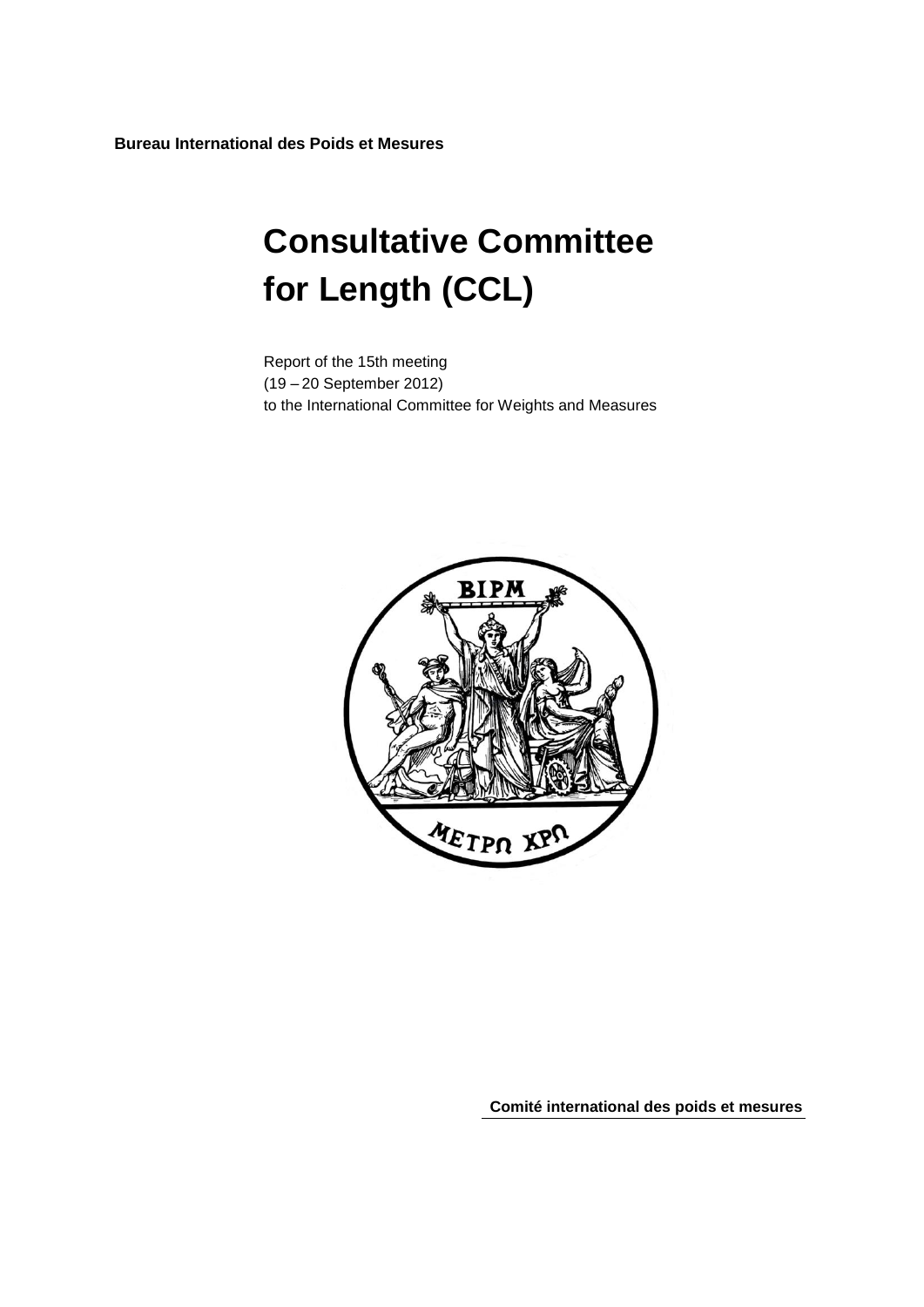Note:

Following a decision of the International Committee for Weights and Measures at its 92nd meeting (October 2003), reports of meetings of the Consultative Committees are now published only on the BIPM website and in the form presented here.

Full bilingual versions in French and English are no longer published.

> M. Milton, Director BIPM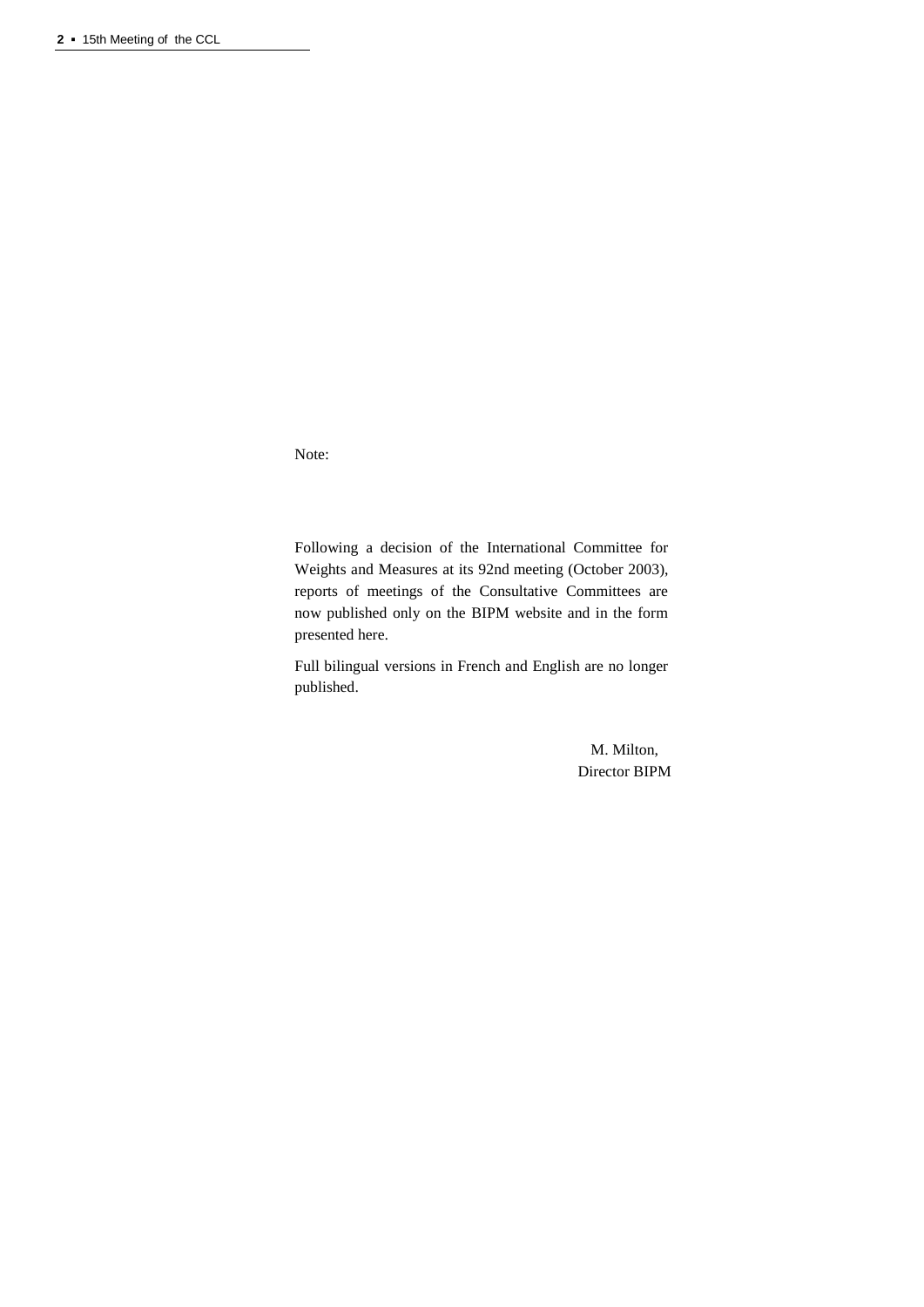## **LIST OF MEMBERS OF THE CONSULTATIVE COMMITTEE FOR LENGTH** as of 20 September 2012

#### **President**

Dr A. Sacconi, Member of the International Committee for Weights and Measures, Istituto Nazionale di Ricerca Metrologica, Turin.

Dr R. Thalmann, METAS, chaired the 15th meeting of the CCL.

# **Executive Secretary**

Dr L. Robertsson, International Bureau of Weights and Measures [BIPM], Sèvres.

#### **Members**

Agency for Science, Technology and Research [\[A\\*STAR\]](http://www.nmc.a-star.edu.sg/), Singapore.

Bundesamt für Eich- und Vermessungswesen [\[BEV\]](http://www.bev.gv.at/), Vienna.

Centre for Metrology and Accreditation/Mittatekniikan Keskus [MIKES], Espoo.

Centro Español de Metrología [CEM], Madrid.

Centro Nacional de Metrología [CENAM], Querétaro.

- Conservatoire National des Arts et Métiers/Institut National de Métrologie [LNE-Cnam], La Plaine-Saint-Denis.
- Czech Metrology Institute/Český Metrologický Institut [CMI], Brno.
- D.I. Mendeleyev Institute for Metrology, Rosstandart, [VNIIM], St Petersburg.
- Federal Office of Metrology/Office Fédéral de Métrologie [METAS], Bern-Wabern.
- Instituto Nacional de Metrologia, Normalizacao e Qualidade Industrial [INMETRO], Rio de Janeiro.

Istituto Nazionale di Ricerca Metrologica [INRIM], Turin.

JILA, Boulder.

Korea Research Institute of Standards and Science [KRISS], Daejeon.

National Institute of Metrology [NIM], Beijing.

National Institute of Standards and Technology [NIST], Gaithersburg.

- National Measurement Institute, Australia [NMIA], Lindfield.
- National Metrology Institute of Japan, Advanced Institute of Science and Technology [NMIJ/AIST], Tsukuba.

National Metrology Institute of South Africa [NMISA], Pretoria.

National Metrology Institute of Turkey/Ulusal Metroloji Enstitüsü [UME], Gebze-Kocaeli.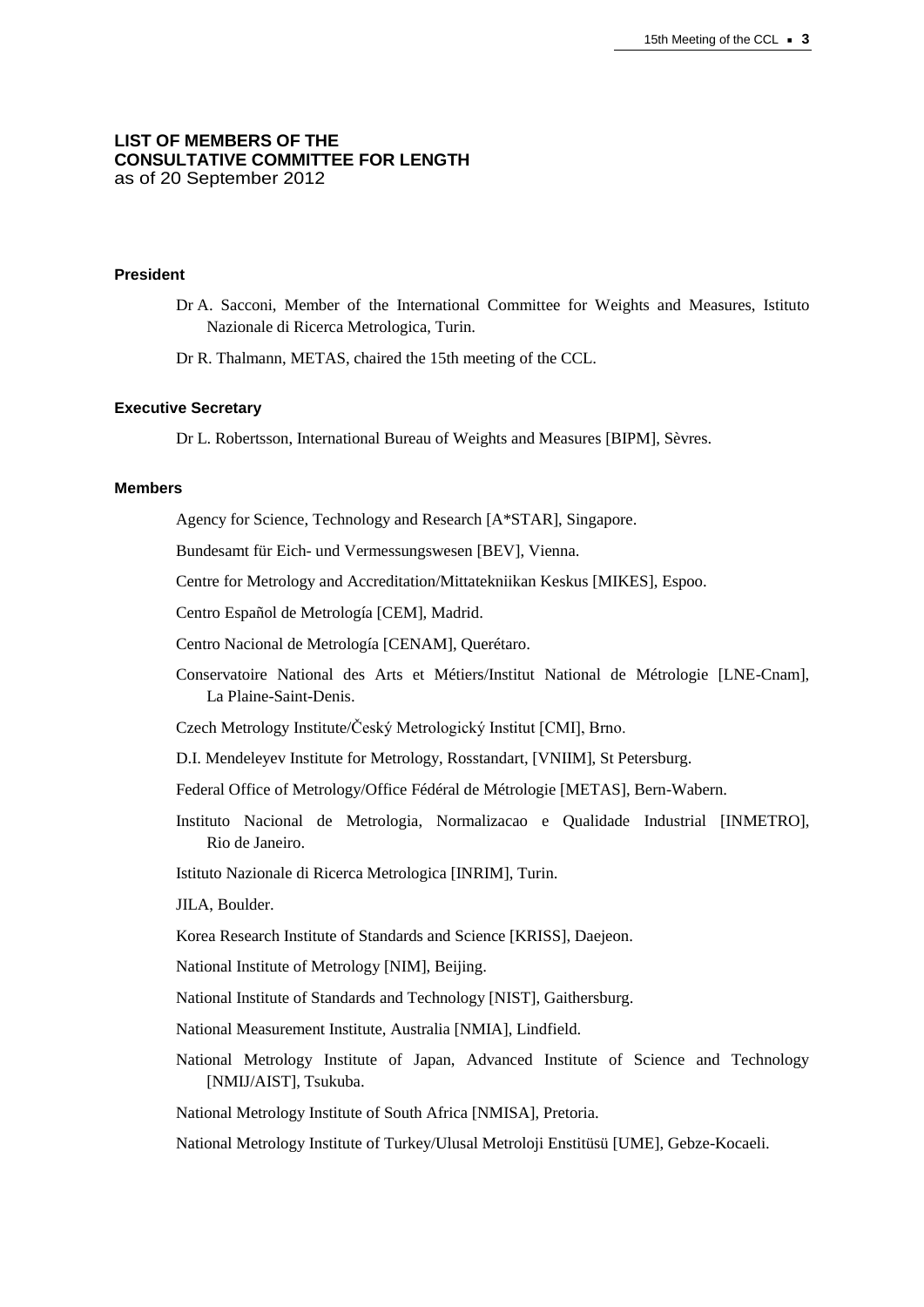National Physical Laboratory [NPL], Teddington.

National Research Council of Canada - Measurement Science and Standards Portfolio [NRC], Ottawa.

Physikalisch-Technische Bundesanstalt [PTB], Braunschweig.

Slovak Institute of Metrology/Slovenský Metrologický Ústav [SMU], Bratislava.

VSL [VSL], Delft.

The Director of the International Bureau of Weights and Measures [BIPM], Sèvres.

## **Observers**

Instituto Português da Qualidade [IPQ], Caparica.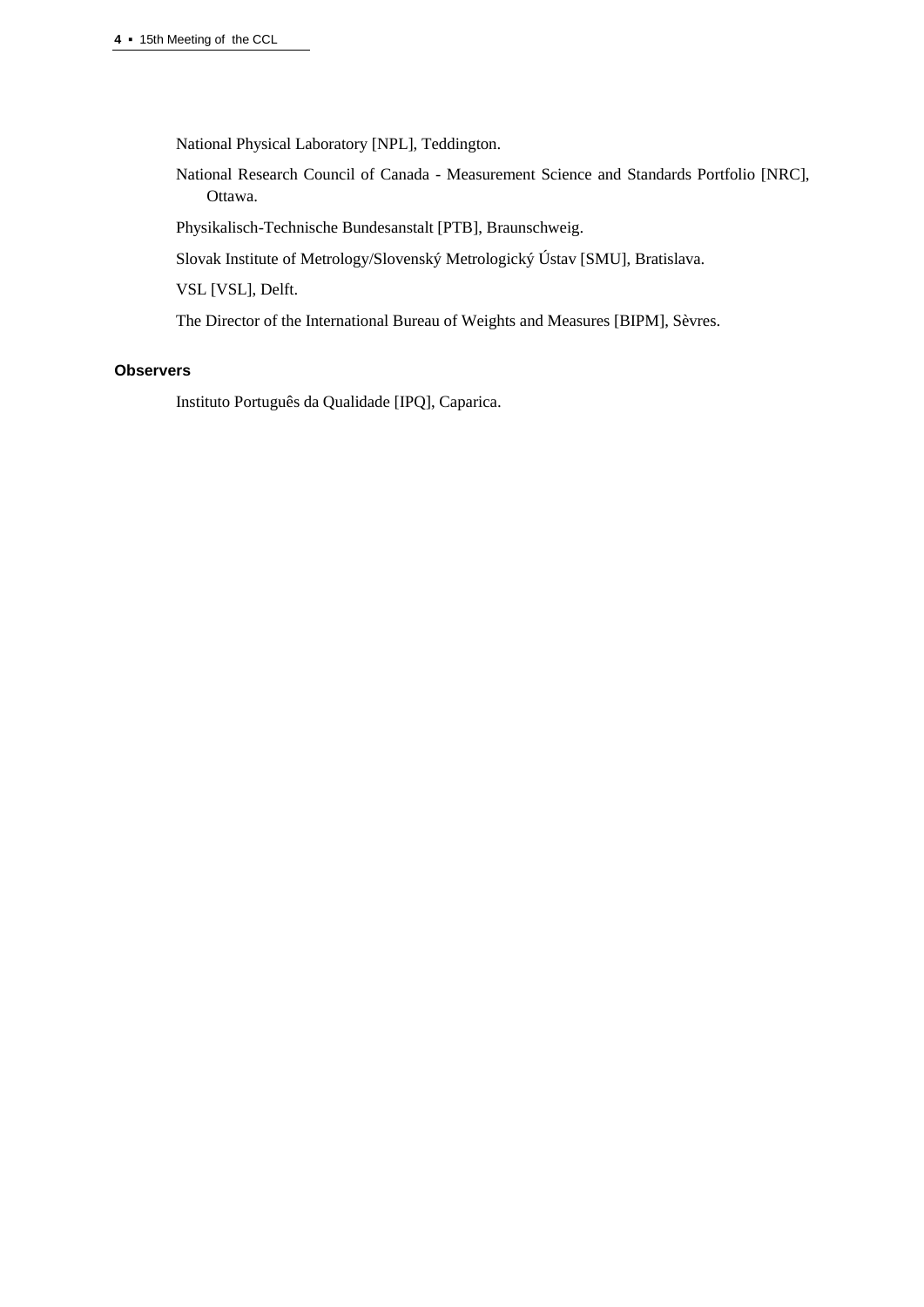# **1. OPENING OF THE MEETING; APPOINTMENT OF THE RAPPORTEUR; APPROVAL OF THE AGENDA**

The Consultative Committee for Length (CCL)\* held its 15th meeting at the International Bureau of Weights and Measures (BIPM) headquarters, Sèvres, on Wednesday 19 and Thursday 20 September 2012.

The following delegates were present:

A. Balsamo (INRIM), R.H. Bergmans (VSL), H. Bosse (PTB), P. Cox (NMIA), J.C. de Oliveira (INMETRO), B. Eves (NRC), R. Fira (SMU), O. Ganioğlu (UME), S. Gao (NIM), P. Gill (NPL), F.-L. Hong (NMIJ/AIST), J.-W. Kim (KRISS), P. Křen (CMI), O. Kruger (NMISA), M. Kühne (BIPM Director), A. Lassila (MIKES), Y. Lecoq (LNE-SYRTE), M. Matus (BEV), E. Prieto (CEM), F. Riehle (PTB), H. Schnatz (PTB), D. Sendoğdu (UME), J. Stone (NIST), T. Takatsuji (NMIJ/AIST), R. Thalmann (METAS), G.-P. Vailleau (LNE), M. Viliesid (CENAM), S. Wang (A\*STAR), X. Zi (NIM) and M. Zucco (INRIM).

Guests: L. Erard (CIPM, President of the CCTF), J. Garnaes (DFM), Y.-P. Lan (CMS/ITRI), M. Lawn (NMIA).

Also present: A.O. Altan (JCRB Executive Secretary), A. Henson (BIPM), L. Robertsson (Executive Secretary of the CCL, BIPM), C. Thomas (BIPM).

Apologies: P. Juncar (LNE-Cnam), J.-A. Kim (KRISS), A. Sacconi.

Prof. M. Kühne, Director of BIPM, opened the session and welcomed participants to the 15th meeting of the Consultative Committee for Length (CCL). Prof. M. Kühne recalled the creation of the BIPM and how the length community is the oldest one linked to the work of the BIPM. Dr L. Robertsson mentioned a few items of housekeeping.

Dr R. Thalmann presented apologies on behalf of the CCL President, Dr A. Sacconi, for being unable to attend the meeting. Dr A. Sacconi had requested that the CIPM nominate Dr R. Thalmann to chair the 15th meeting of the CCL. Dr R. Thalmann expressed his best wishes to Dr A. Sacconi and his family, welcomed the participants and asked them to introduce themselves.

In the absence of Dr A. Lewis, Dr E. Prieto was appointed as Rapporteur after being proposed by Dr R. Thalmann.

The agenda was approved by attendees with no changes or additions.

The Minutes from the 14th meeting of the CCL in June 2009 had been approved by correspondence and published with no objections. Dr R. Thalmann thanked Dr A. Lewis for the detailed minutes.

l

<sup>\*</sup> For the list of acronyms, [click here.](https://www.bipm.org/en/practical_info/acronyms.html)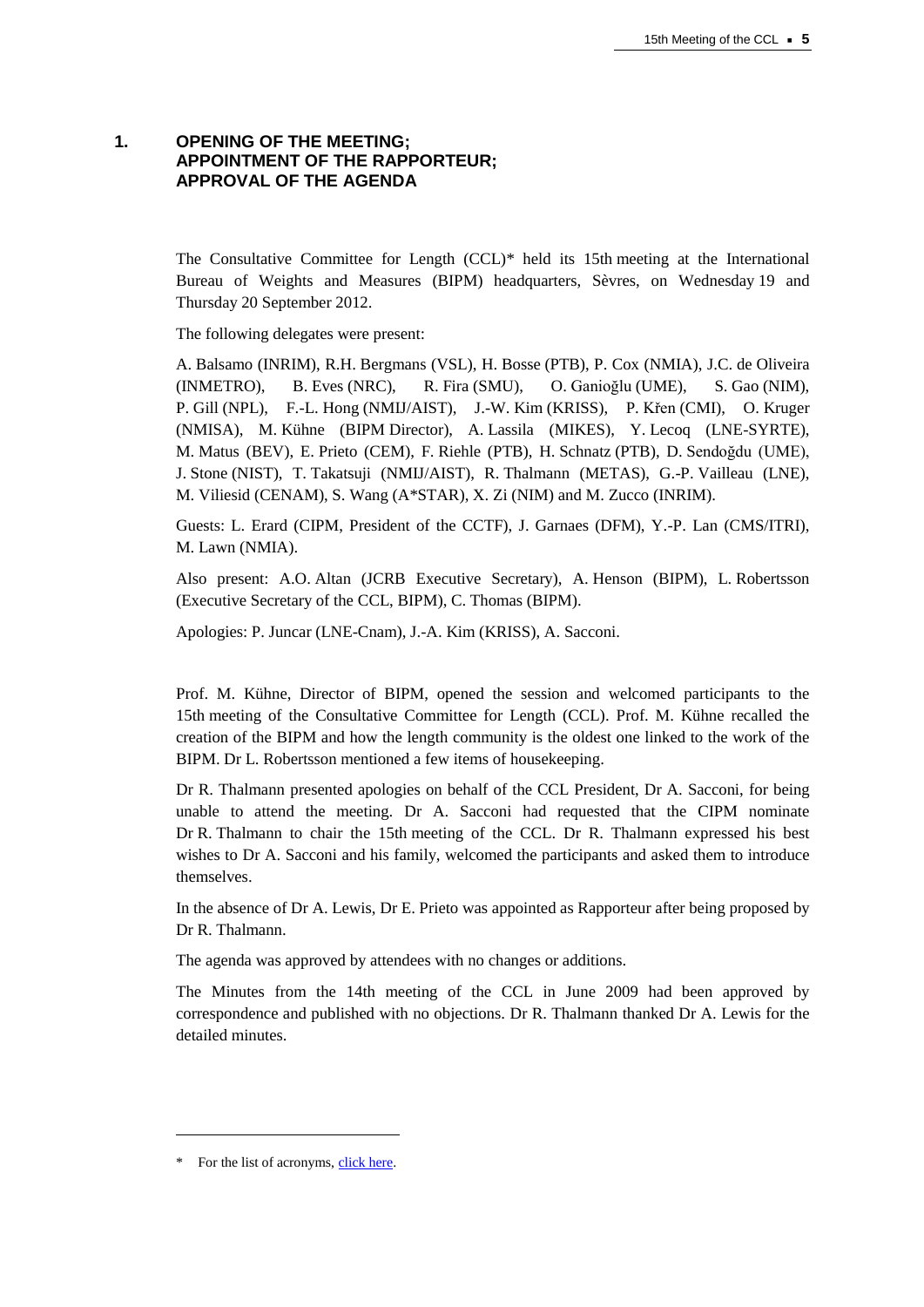# **2. REPORT ON ACTIONS ARISING FROM THE JUNE 2009 MEETING**

Dr R. Thalmann reviewed the actions list from the previous meeting of the CCL.

| N <sub>0</sub> | <b>Action</b>                                                                                                                                                                                                                                                                                    | <b>Status</b>                                                                                                                                                           |
|----------------|--------------------------------------------------------------------------------------------------------------------------------------------------------------------------------------------------------------------------------------------------------------------------------------------------|-------------------------------------------------------------------------------------------------------------------------------------------------------------------------|
| A.1            | WGDM (now WG-MRA) to review the proposed FSWG<br>single frequency list and suggest any additions to the list<br>required for satisfying the needs of dimensional metrology.                                                                                                                      | Pending.<br>The list will be made<br>available<br>during<br>this<br>meeting.<br>The WG-MRA will send<br>additions to the list, if<br>any (Action A.1).                  |
| A.2            | BIPM to take forward, via discussion with P. Tuckey, the<br>possibility of a joint workshop between the CCL and the<br>CCTF.                                                                                                                                                                     | Completed                                                                                                                                                               |
| A.3            | WGDM (now WG-MRA) to prepare a document, under<br>authority of the CCL, to list 1) the values from Appendix 2<br>of the FSWG frequency list, 2) the approved text relating to<br>the use of unstabilized lasers in dimensional metrology and<br>3) the proposed new standards for nanometrology. | Points<br>1<br>2<br>and<br>completed.<br>Point 3 pending.<br>The WG-N will prepare<br>a document proposing<br>standards<br>for<br>new<br>nanometrology<br>(Action A.2). |
| A.4            | Dr F. Arias to make available on the CCL server as an open<br>document the presentation given on the links between the<br>MRA and consultative committees.                                                                                                                                       | Completed                                                                                                                                                               |
| A.5            | RMO TC-L chairpersons to recommend to the pilots of key<br>comparisons, currently running or in the planning stage, that<br>they arrange for independent refereeing of the final reports,<br>by one of the participants (other than the pilot).                                                  | Completed<br>The<br>WG-MRA<br>has<br>established a process of<br>reviewing<br>final<br>the<br>reports<br>by<br>all<br>participants.                                     |
| A.6            | sWG-CMC to investigate how to perform the review of<br>CMCs supported by participation in CCL-K11.                                                                                                                                                                                               | Completed                                                                                                                                                               |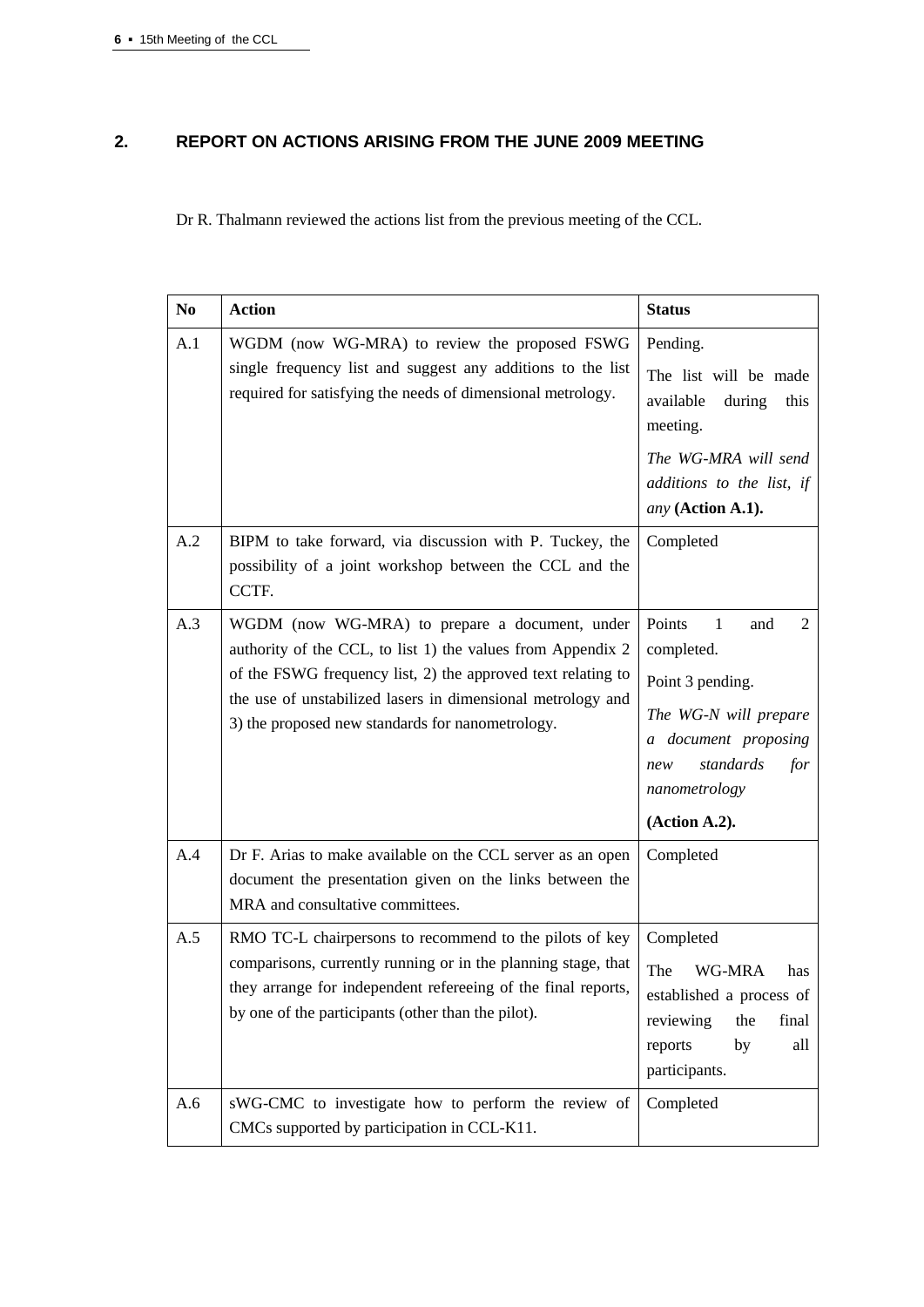| A.7  | Dr Bosse and Dr Dixson to prepare and distribute, via the<br>CCL President, the proposed terms of reference for WG-N.                                 | Completed |
|------|-------------------------------------------------------------------------------------------------------------------------------------------------------|-----------|
| A.8  | Dr Bosse and Dr Dixson to update the membership list for<br>WG-N and forward to CCL for information.                                                  | Completed |
| A.9  | WG-S, WG-MRA, sWG-CMC, sWG-KC and TG-L to<br>elaborate their terms of reference, based on document CCL-<br>09-30 and submit to CCL for approval.      | Completed |
| A.10 | The WG chairs to correspond to determine which parts of the<br>agenda of the next meeting (of the CCL WGs) each WG will<br>assume responsibility for. | Completed |
| A.11 | BIPM to update the CCL membership list on the BIPM<br>website to include A*STAR rather than SPRING, as member<br>of CCL.                              | Completed |
| A.12 | Ms Tan to determine the optimum meetings dates for the<br>Meeting of the CCL Working Groups in Singapore in 2010.                                     | Completed |

Open items were carried forward to the action list for this meeting, and are listed in Appendix L3.

# **3. REPORT FROM THE WG-MRA**

The 2012 WG-MRA meeting was held at the BIPM headquarters on 17-18 September, immediately before the 15th CCL meeting. Dr R. Thalmann, chairman of the CCL Working Group on the CIPM MRA (WG-MRA) presented the report from the meeting. Dr M. Matus (BEV) was thanked for acting as Rapporteur – no additional reports were prepared as the information is available directly from the minutes.

The report recalled the new structure of the CCL adopted 3 years ago, with different working groups (WG-MRA, WG-S, WG-N and CCL-CCTF FSWG), sub working groups (sWG-KC, sWG-CMC and TG-L) and discussion groups (DG1, DG2, DG3, DG4, DG5, DG6, DG7, DG8 and DG11). The discussion groups met together for the first time at this 15th CCL meeting. The general opinion among members of the WGs, sWGs and DGs is that the new structure is working very well.

To date, three meetings have been held: WG-MRA-1, on 10 June 2010 at the A\*STAR, Singapore, WG-MRA-2, on 6-7 October 2011 at the METAS, Switzerland, and WG-MRA-3, on 17-18 September 2012 at the BIPM headquarters. Dr A. Lewis acted as Rapporteur for meetings 1 and 2, while Dr M. Matus acted as Rapporteur for the third meeting. Topics for discussion at the meetings included: RMO and KC reports, KC/SC planning and monitoring, CIPM MRA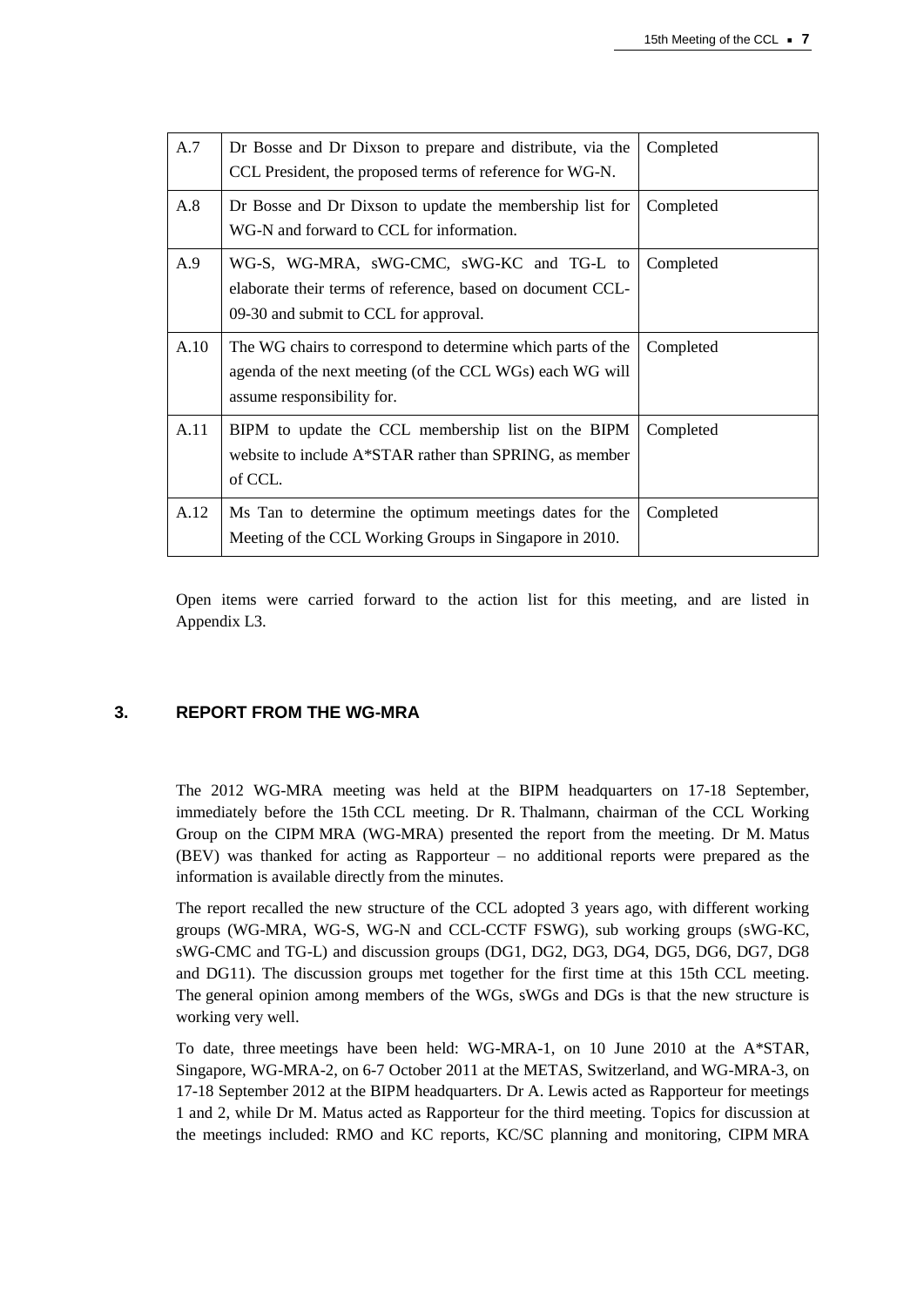activities (including CMCs and DimVIM), linking KCs, analysis of KC results regarding CMCs and monitoring corrective actions. Nanometrology was discussed in the WG-N.

In addition to these meetings, an intermediate "plenary" meeting was held on 11 June 2010 at the A\*STAR, Singapore, where reports from the WGs, RMOs and DGs were discussed.

Between these meetings work on KC and SC progress (technical protocols, evaluation, discussion and approval of reports, equivalence tables and executive reports), discussions on linking issues (by the TG-L), CMC review and corrective actions (by RMOs coordinated by the sWG-CMC), and technical discussions within the DGs were conducted.

# CCL Key Comparisons:

During the period 2009-2012, several KC and SC reports were finalized and the results published in the KCDB. All CCL-KC and the majority of RMO-KC reports from the first cycle of KC comparisons have been completed and published or are near publication. The second cycle has started (CCL-K1 and RMO-K1) or will start soon (K3, K4). For details, see document WGMRA-12-30\_Changes to KCs each year.xls which is maintained by Dr A. Lewis.

## Recent WG-MRA achievements:

The sWG-KC has developed an efficient tool for KC planning (document WGMRA-12-41\_KC\_planning-V1.19) which shows the historical record of the different KCs (K1 to K11) and participation of RMOs and NMIs. It permits checking if new KCs are needed or if a NMI needs to participate in a KC, by monitoring the established period to determine if it has been exceeded. This tool may be extended to other regions to monitor RMO members with respect to their participation in KCs.

A second achievement has been the creation of Guidance document GD1, which allows the monitoring of CIPM MRA comparisons in length metrology and their impact on CMCs. In addition, comparison log files prepared by Dr M. Matus allow monitoring of the progress of KCs to take place and the dates of the different stages to be recorded while the KC is progressing towards conclusion.

Templates for KC protocols and reports, and a plan to safely archive relevant KC data, to avoid loss of data, particularly when people retire, have been created.

At the sWG-CMC, a process for monitoring the impact of KC results on CMCs was developed. Maintenance of the DimVIM and its language versions, and coordination of CMC reviews by different RMO TCs present no major problems or delays.

Based on the requirements of the TG-L ToR "*work out appropriate ways of linking dimensional metrology key comparisons; support the DG moderators and KC pilots in linking the KCs*", three linking schemes have been successfully applied, depending on the type of comparison: (a) Hierarchical, (b) Distributed and (c) "Common graph".

There remain some topics for further work such as (a) correlation, (b) linking with different artefacts at different times and (c) practical implications of distributed linking on KCRV. Efforts will begin on a new task to reduce the amount of data for the KCDB by defining "super parameters". This concept is particularly needed for comparisons such as K5, K6 and K7 where there is a large quantity of measurement results and information (tables and graphs) which make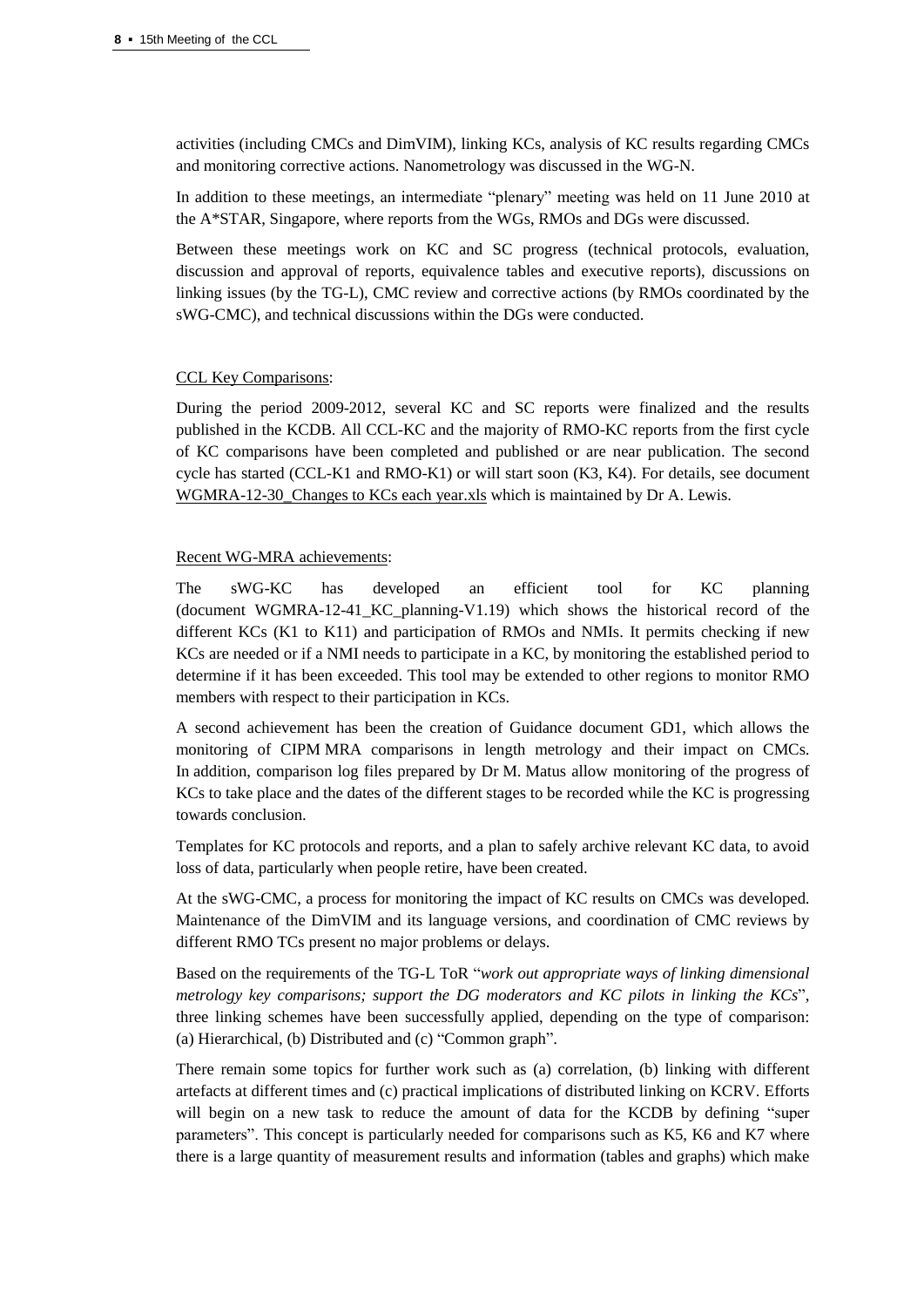the data difficult to handle. The action resulting from this anticipated task will be commented on later in this report.

#### **WG-MRA issues for CCL approval:**

# 1- Amending Terms of Reference:

WG-MRA requested the CCL to delegate the task to approve KC protocols and reports to WG-MRA. The reason for this is to simplify and accelerate the actual process and to avoid unnecessary duplicate consultation. This request was partly based on the fact that there has not been a single occasion where CCL consultation has raised any comment or concern.

*CCL agreed in amending the WG-MRA ToR for CCL to delegate the task to approve KC protocols and Reports to WG-MRA* **(Decision D.1)**.

#### 2- Problems with COOMET:

COOMET has participated in CCL KCs with unsatisfactory results, but no corrective action has been taken or reported, and the corresponding requests remain unanswered. As a consequence of this, the WG-MRA has requested that the CCL raise this issue with the Joint Committee of the Regional Metrology Organizations and the BIPM (JCRB) for clarification and corresponding action, possibly greying out of CMCs.

There was a short discussion with the participation of Dr J.C. Oliveira, Chairman of the sWG-CMC, Dr R. Thalmann, Dr C. Thomas and Prof. M. Kühne, where the difficulty of determining exactly how many CMCs are involved in these KCs was highlighted. This is because some CMCs are directly tested in the KC while others receive indirect confirmation from the KC results. It was recognized that the actual problem is that COOMET often does not answer requests from Dr J.C. Oliveira and the Pilots of such comparisons; this causes a lack of awareness of what is happening, ignorance of the existence of corrective actions and creates difficulties in taking decisions on their CMCs. It was emphasized that the chain of responsibility starts at the NMI and continues at the RMO (TC-Q), and then reaches the corresponding CC. In fact, this may be viewed as a Quality System problem operating incorrectly. This discussion led to the decision that:

*CCL agreed that Dr J.C. Oliveira will inform officially (by writing) to Dr C. Thomas on the COOMET problems and the BIPM Director will raise this issue in the next JCRB meeting in March 2013* **(Action A.3)**.

#### 3- KC periodicity:

WG-MRA has noted that it is difficult to track the originally planned periodicity for KCs of 7 years and instead recommends a fixed maximum value of 10 years, which will apply to both the periodicity of KCs and the time interval an NMI is allowed to provide evidence for its CMCs in a KC topic.

Consequently, WG-MRA requested the CCL to support this recommendation and to mandate WG-MRA and the RMO TCs to enforce and monitor this requirement with appropriate diligence.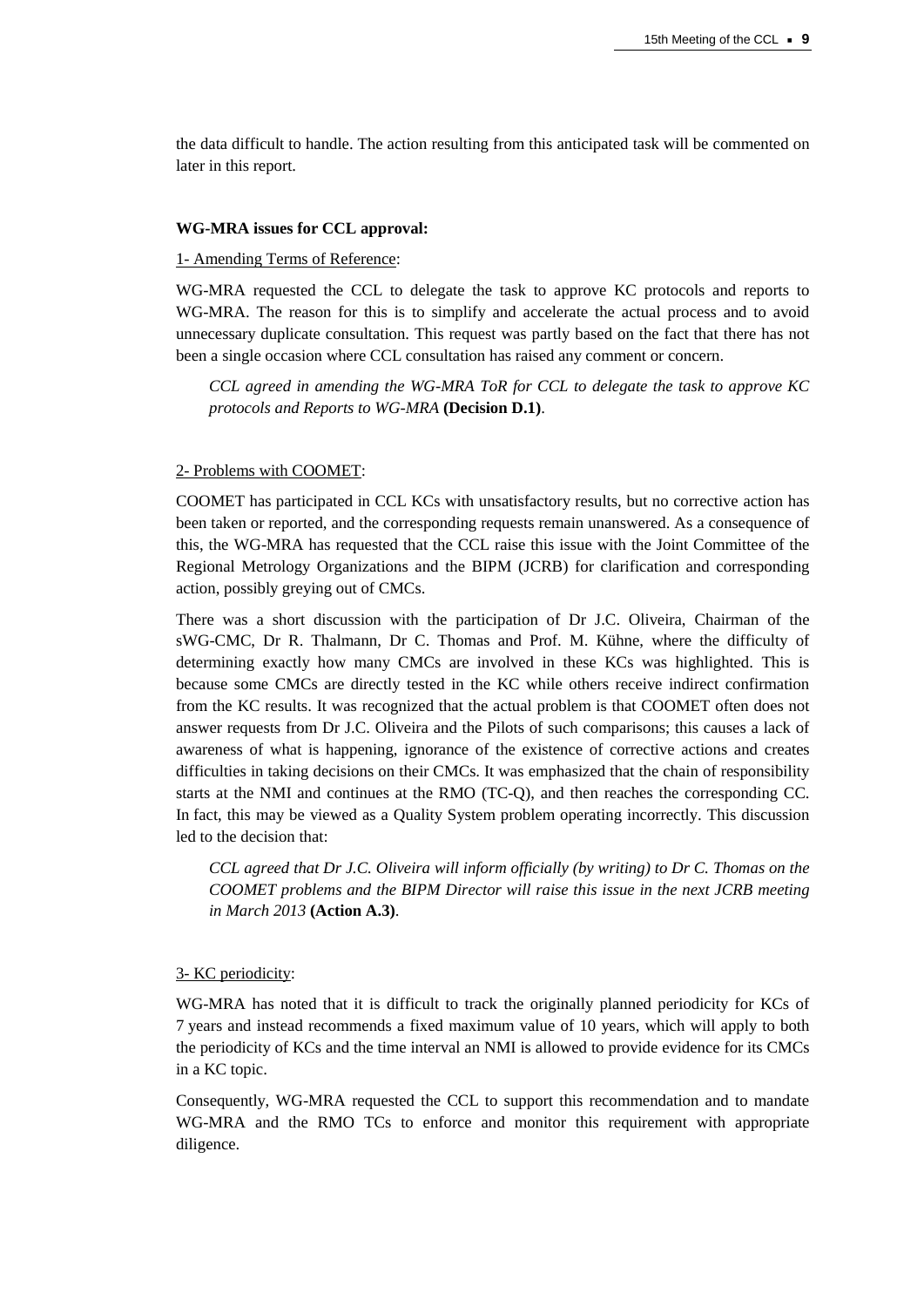Dr F. Riehle explained that his impression was that the CIPM wanted to reduce the workload associated with KCs by reducing the number of comparisons, or increasing the periodicity. Mr L. Erard clarified that this was not a CIPM initiative by itself, but NMIs had contacted the CIPM explaining their interest in reducing the number of KCs for both economic and technical reasons. Dr P. Gill said that CCL-K11 may be an exception to the other KCs, in that it does not require lengthy checking or maintenance of the confidence on declared CMCs because it is a "continuous" KC.

*CCL agreed in fixing a maximum value of 10 years applying to both the periodicity of KCs and the time interval a NMI needs to provide evidence for its CMCs in a KC topic* **(Decision D.2)**.

# 4- CMC for refractive index:

WG-MRA has been approached by the CCPR and its WG-CMC (Doc CCL/WG-MRA/12-53) to clarify the situation with regard to service categories and CMCs related to refractive index.

*CCL agreed in proposing to CCPR to group all service categories related to refractive index in their classification scheme* **(Action A.4)***, thus to transfer DimVIM service 6.7.1 to CCPR, and to introduce new entries for spectral properties of materials.*

*Alternatively CCL would be ready to keep entry 6.7.1, but not intending to include materials properties.*

## 5- WG-MRA chair:

The end of the Chairman's mandate for WG-MRA is approaching. Dr R. Thalmann announced that he intends to step down as the WG chairman and nominated Dr A. Lewis (NPL) as the sole candidate for the upcoming WG-MRA chair. After agreement within WG-MRA, Dr R. Thalmann invited the CCL to formally elect Dr A. Lewis.

*CCL agreed unanimously to Dr A. Lewis as the new WG-MRA chair after Dr R. Thalmann ends his mandate* **(Decision D.3)**.

## 6- Periodicity of WG-MRA meetings:

WG-MRA noted that most work is conducted before WG meetings and that regular meetings are therefore beneficial to the progress in KC activities. So,

*WG-MRA asked CCL to support yearly meetings, in non-CCL years outside the BIPM headquarters, preferably in combination with a conference, possibly in the future also as a tele-conference (e.g. through webex).*

*CCL agreed* **(Decision D.4)**.

## 7- Writing rules for CMCs:

Although this point should have been discussed before the question of the WG-MRA chair, it was moved in the agenda because it was expected to lead to further discussions.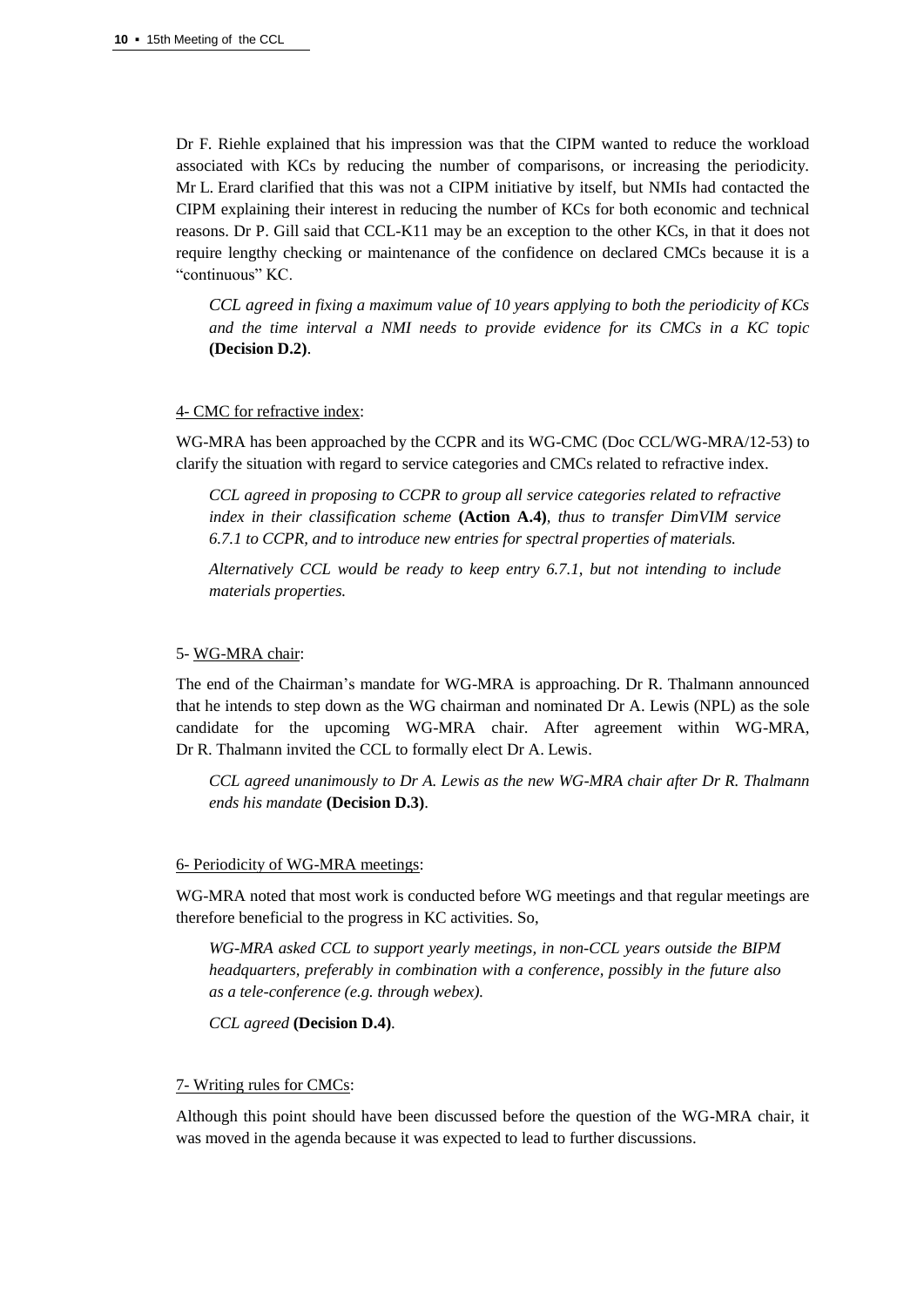WG-MRA requests that the numerical value notation for CMCs be changed to quantity notation at the first possible opportunity. Therefore, WG-MRA requests the CCL to support a recommendation to the JCRB in line with the Draft document WGMRA-12-51 *Suggestion for conversion of numerical-value equations into quantity equations in uncertainty statements contained in CMCs of Length*, presented by Dr H. Bosse and prepared by René Schödel, with support from Stephan Mieke, Michael Krystek and Peter Franke, all of them from the PTB.

Prof. M. Kühne considered this more of an academic improvement than a real need, with no apparent positive effect, but instead predicts it will introduce a tremendous workload in requiring revisions of all CMCs held in the KCDB. Nevertheless, if approved by the CCL, he would take it to the next JCRB meeting.

Dr H. Bosse stated that the proposal originated in the PTB Precision Engineering Division and explained and defended the rationale behind it, which is included in the Draft document.

Dr C. Thomas opined that this should not be a recommendation but a proposal or advice to the CCL because it is not about CMCs but instead an expression of uncertainties in CMCs: CMCs involve much more than just uncertainties.

Dr R. Bergmans explained that the VSL is not only a NMI but also an accredited laboratory and therefore applies both expressions, one as a NMI and the other as an accredited laboratory, and this is unsatisfactory.

Dr C. Thomas recalled the historical implementation of CMCs, where NMIs were asked about the information they needed and how best to express it. Consequently, CMC uncertainties are now expressed as it was previously decided.

Prof. M. Kühne clarified that the issue had already been discussed at the most recent JCRB meeting but they were not in favour. Anyway, in case of approval by the CCL, he will raise the issue again at the JCRB for discussion.

Although not against the change in principle, Dr C. Thomas could not support it because of the work involved to update so many thousands of uncertainty expressions; remarking that Excel tools are not well adapted to implement these changes quickly. Dr C. Thomas thanked the PTB for its suggestion and exchange of information. Dr R. Thalmann stated that WG-MRA will continue to support this proposal until an improved method to electronically update uncertainties becomes available. Prof. M. Kühne added that if agreement is reached, it would be necessary to inform the other CCs, because of the implications on their CMCs.

*CCL agreed to change the status of the document from Recommendation to Proposal, but leaving in the hands of the BIPM Director the actions to be taken, with the following wording* **(Decision D.5)**:

The Consultative Committee for Length (CCL),

## **considering** that:

 the expression of existing CMC uncertainties entries are represented as numerical value equations, whereas several international standards and guideline documents strongly recommend to express the relationship between quantities by quantity equations, because quantity equations are independent of the choice of measurement units;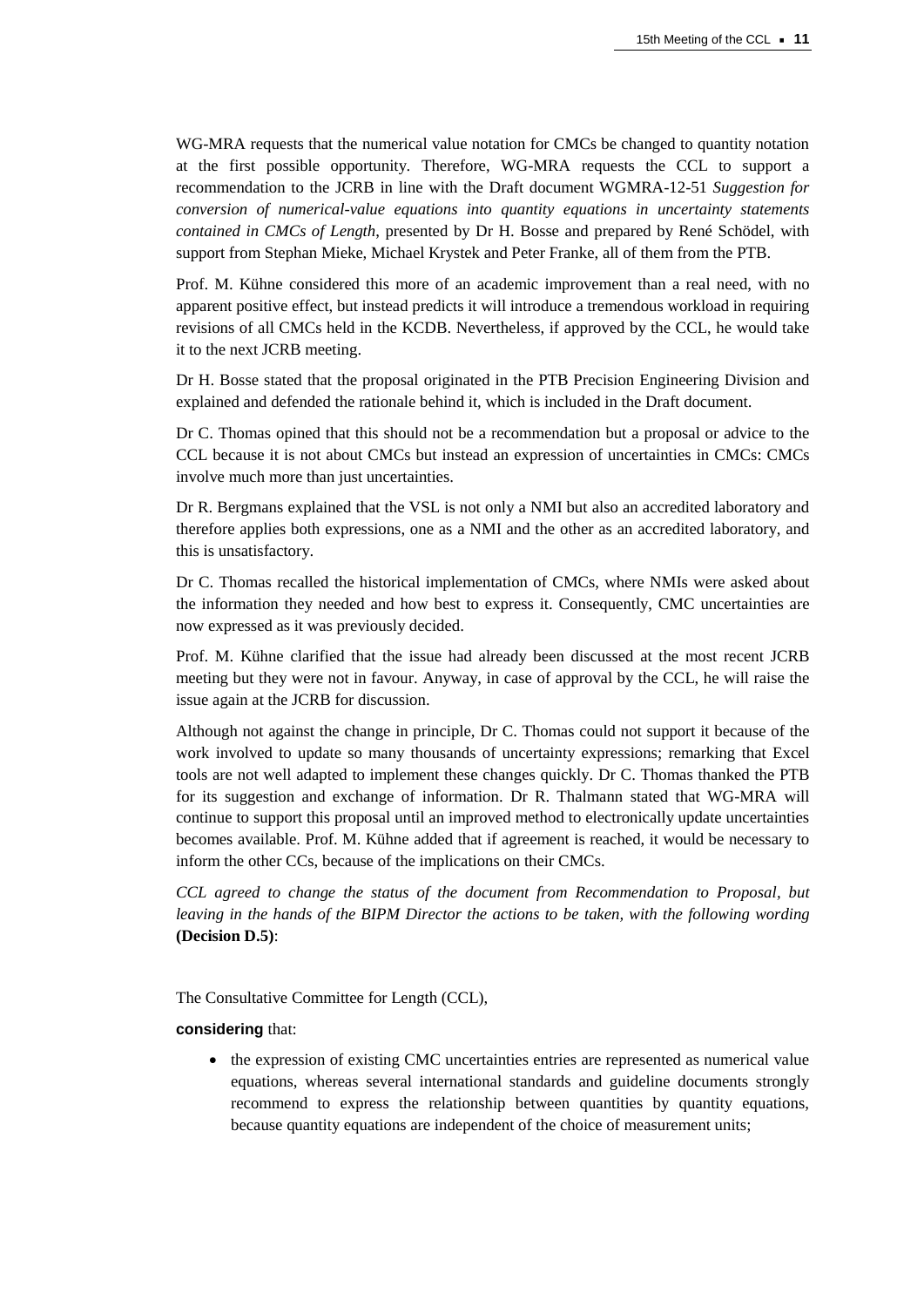- the entry of data in the existing CMC numerical value equation format as well as the maintenance of the CMC entries is more error-prone compared to their expression as quantity equations;
- several ILAC MRA signatories (accreditation bodies) require from laboratories, which apply for accreditation according to ISO 17025 that the expression of the measurement uncertainties of the calibration laboratory has to be made by means of quantity equations. The use of numerical value equations is not allowed;

# **taking into account** that:

- a change of the CMC writing rules from numerical value equations to quantity equations would affect all existing CMC entries of all CCs as well as several MRA related documents and thus would produce a bigger workload on the NMIs, the RMOs as well as on the BIPM KCDB office;
- the proposed changes of the CMC writing rules could probably not easily be handled within the existing system of CMC excel files and the KCDB data import and data handling capabilities;
- the proposed changes of the CMC writing rules are not time critical;
- a change of the CMC writing rules could most favourably be implemented in combination with other foreseen major revisions of the format of the CMC excel files and / or the KCDB capabilities;

# **proposes** that:

• the director of BIPM considers the matter and takes appropriate actions.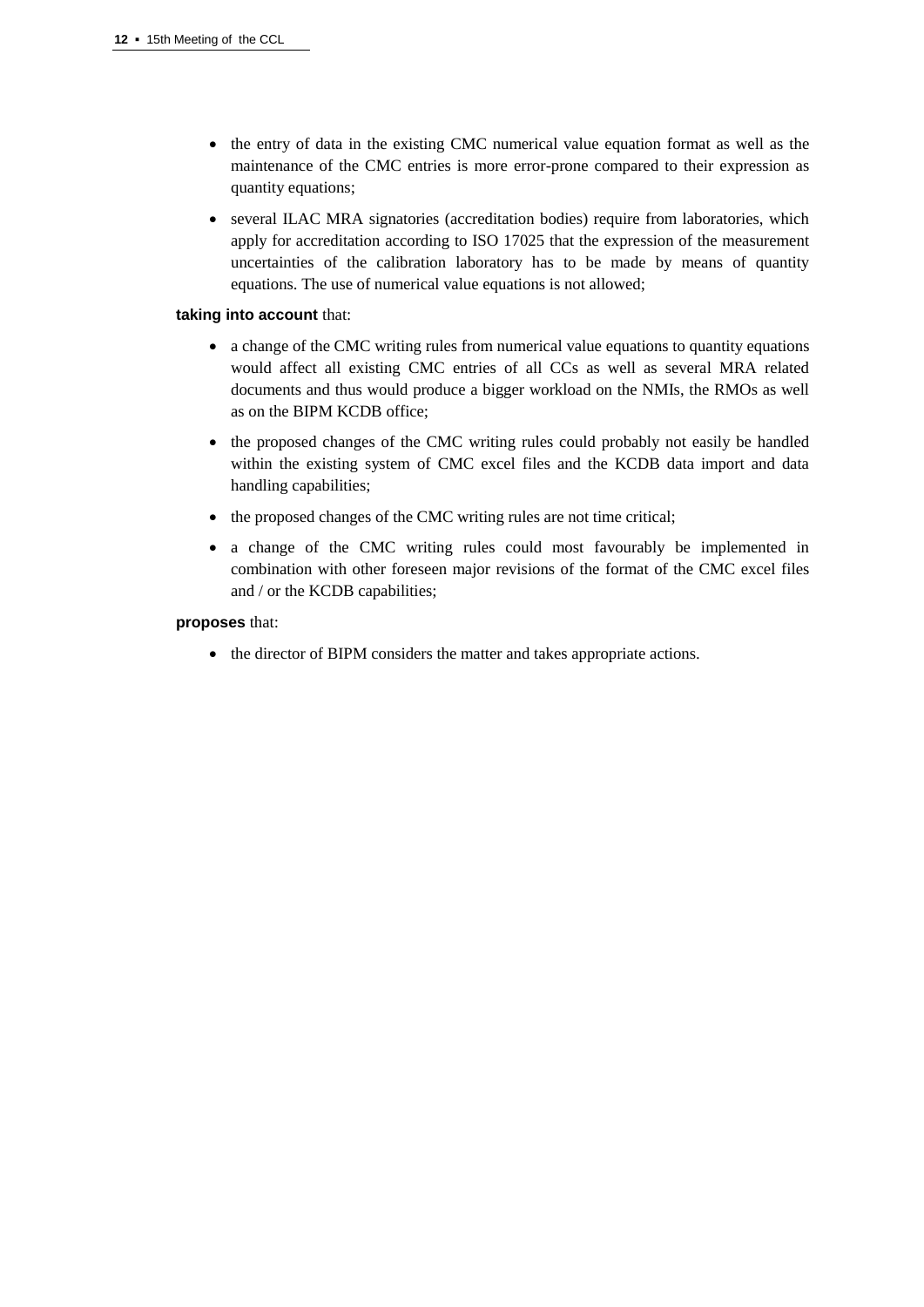# **4. REPORT FROM THE WG-N**

The Report on Activities in Dimensional Nanometrology, prepared by Dr R. Dixson (NIST) and Dr H. Bosse (PTB), Chair and Co-chair of the WG-N respectively, was presented by Dr H Bosse in the absence of Dr R. Dixson.

Dr H. Bosse began by recalling previous WG-N meetings, the first on 8 June 2010 at A\*STAR, Singapore, followed by a one-day symposium entitled "Challenges and Trends in Nanometrology".

A second meeting had taken place on 19 September 2012, immediately before the 15th CCL meeting at the BIPM headquarters. Between meetings, informal contact was made between several WG-N members at different conferences, standardization meetings, joint research projects, etc.

Dr H. Bosse noted that prior "nano" comparisons organized by the predecessor group DG7, (NANO2 to NANO5) had been completed between 2001 and 2008, with the exception of NANO1 on photomask linewidth, which had not yet started. In 2006, Dr Orji (NIST) proposed a new linewidth comparison, Nano6, which was less ambitious in scope than Nano1, using atomic force microscopy (AFM) and measuring on a silicon wafer.

At present, NANO1 continues to be under preparation while a NIST-PTB bilateral comparison is in progress. NANO6 is under way and the Draft A report is expected in 2013.

Dr H. Bosse suggested the measurement of sub-100 nm pitch standards as a new potential topic, and the characterization of nano-roughness with AFM as a recently proposed activity.

In the field of nanoparticle (NP) characterization, Dr H. Bosse commented that the SC APMP.L-S5 is in progress (see document WG-N 12-43) and that the Draft A report is due in October 2012. Dr H. Bosse presented the results of the successful iMERA joint research project "Traceable characterisation of nanoparticles" (document WG-N 12-44) which resulted in the NPL Good Practice Guide 119 *Determination of the size distributions of spherical NP samples*, which can be downloaded from the NPL website. Ongoing investigations into NP are directed to method-dependent measurement results.

Dr H. Bosse informed of the recent publication of the JRC reference report *Requirements on measurements for the implementation of the European Commission definition of the term "nanomaterial"* [\(http://publications.jrc.ec.europa.eu/repository/handle/111111111/26399\)](http://publications.jrc.ec.europa.eu/repository/handle/111111111/26399) and of new nanoscaled reference materials such as those produced by the NIST (SWCNT and  $TiO<sub>2</sub>$ ) and the IRMM (colloidal silica), and others available from the BAM website of nanomaterials [\(www.nano-refmat.bam.de\)](http://www.nano-refmat.bam.de/).

The next agenda item was the **traceability to SI through Si Lattice**. Dr H. Bosse began with the report of the iMERA JRP "Nanotrace" (doc. WG-N 12-45) which had the aim to develop optical interferometers for displacement metrology with an accuracy of 10 pm and to verify their performance by using X-ray interferometry, required for semiconductor manufacturing, nanosensor characterization, surface science and NMI instrumentation. Dr H. Bosse presented some set-ups together with results of non-linearity measurements in the range of  $\pm 5$  pm obtained by the PTB interferometer.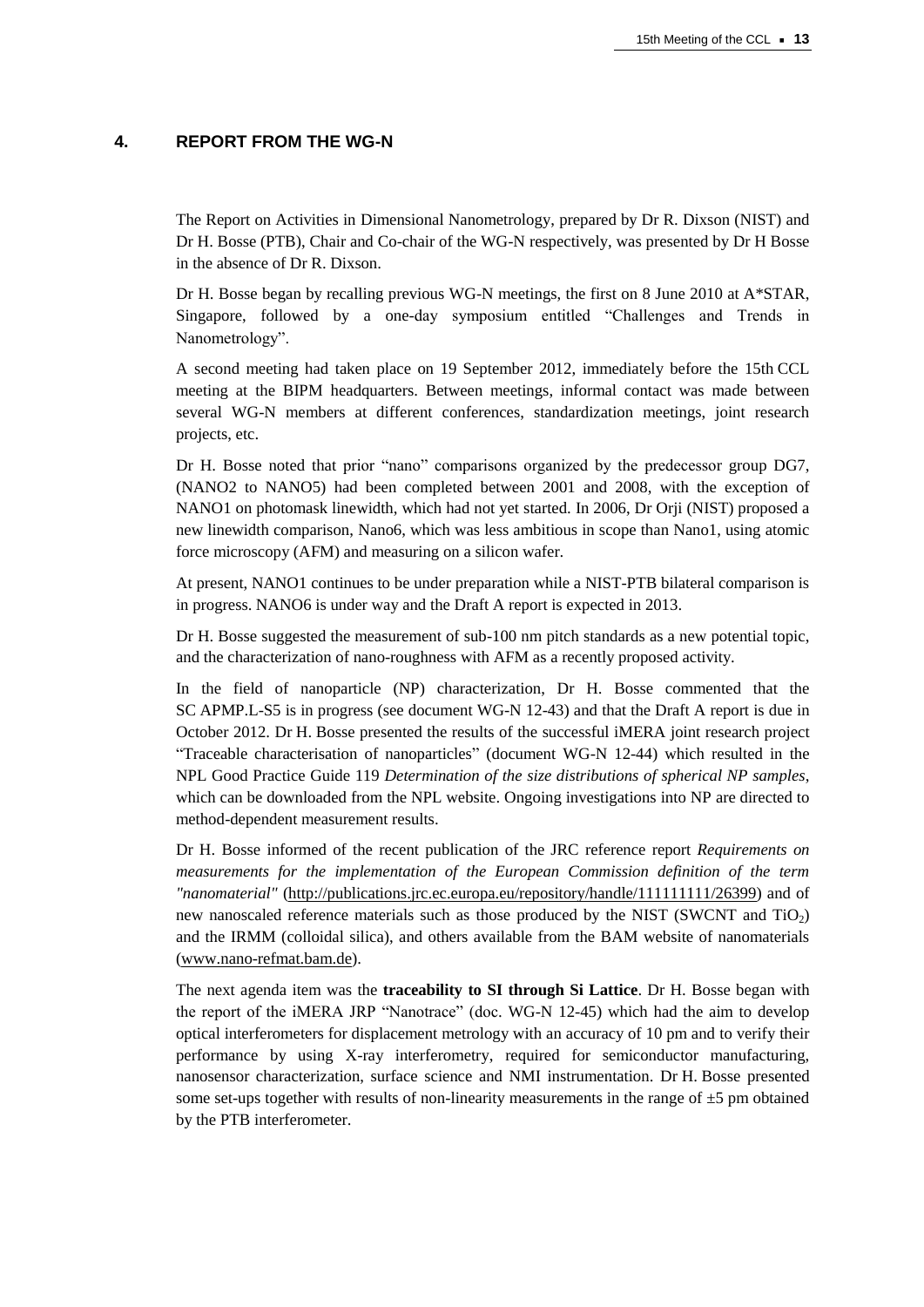Dr H. Bosse commented on the NIST linewidth metrology project, which has the goal to provide traceable width metrology of specific crystalline Si nanostructures, and the CCQM pilot study P38, which has the goal of comparing  $SiO<sub>2</sub>$  film thickness measurements by analyzing the similarities (use of transmission electron microscopy (TEM) and reference to the Si lattice to realize traceability) and fundamental differences (in the measurands) of both projects.

In the opinion of Dr R. Dixson, as chair of WG-N, (1) distributed properties such as film thickness fall within the scope of both the CCL and the CCQM, indicating a possible cooperation, (2) localized nanostructural metrology resides within the CCL WG-N space and (3) studies such as P38 illustrate important limitations of TEM traceability, although these issues are more limiting for film thickness applications than for structural metrology.

In conclusion, *Dr H. Bosse recommended that CCL WG-N with possible input and cooperation of CCQM, prepares a document stating a position on the use of TEM in dimensional nanometrology and realizing SI traceability through the Si lattice* **(Action A.5)**.

This subject is connected with the broader question of intrinsic or atomically-defined standards, which were discussed during the Singapore WG-N meeting, where the idea of a *mise en pratique* for nano dimensional metrology was also proposed.

The presentation continued by commenting on some standardization aspects and the participation of some WG-N members in such tasks, mainly in ISO TC 229 & IEC TC 113, ISO TC 201 and ISO TC 202. Also, participation in other events was described, such as the BIPM-ISO Workshop on Nanometrology, held in February 2010 and at conferences such as NanoScale 2010, in October 2010 in Brno, Czech Republic, with 23 contributions and subsequent publication in a special issue of *Measurement Science and Technology*, 2011, **22**(9), for which Dr J. Garnaes (DFM) obtained the Outstanding Paper Award 2011. He was congratulated on this achievement by the WG-N.

Other conferences where WG-N members participated were SPIE DSS/Scanning 2011, 27-28 April 2011, Orlando, FL, USA, with AFM sessions where six NMIs (NMIA, MIKES, PTB, A\*STAR/NMC, NMIJ and NIST) were represented and their contributions published in a special issue of the SPIE *Journal of Micro/nanolithography, MEMS, and MOEMS* (JM3) on AFM metrology, in January-March 2012.

A new conference, SPIE DSS/Scanning 2012, was held on 24-26 April 2012, in Baltimore, MD, USA, where five NMIs (NMIA, PTB, CMS/ITRI, NMIJ and NIST) gave presentations on AFM. Another event was the Workshop on Metrological AFMs (mAFM) which took place in February 2011 at the LNE, which was attended by 25 participant NMIs.

Dr Bosse announced that the NanoScale 2013 conference will be held on 25-26 April 2013 in Paris and invited the CCL, and more specifically, WG-N members to participate. The deadline for submitting abstracts is 1 November 2012.

Finally, Dr H. Bosse proposed that the CCL approve the following WG-N Terms of Reference:

*(1) To serve as a forum in which NMI experts in dimensional nanometrology can share their experiences, discuss standardization needs, and identify developing trends and traceability needs in dimensional nanometrology.* 

*(2) To promote and rationalize the research into dimensional nanometrology, looking for improving calibration and measurement services within NMIs, so offering new accurate and traceable services as demanded by R&D institutions, industry and other stakeholders.*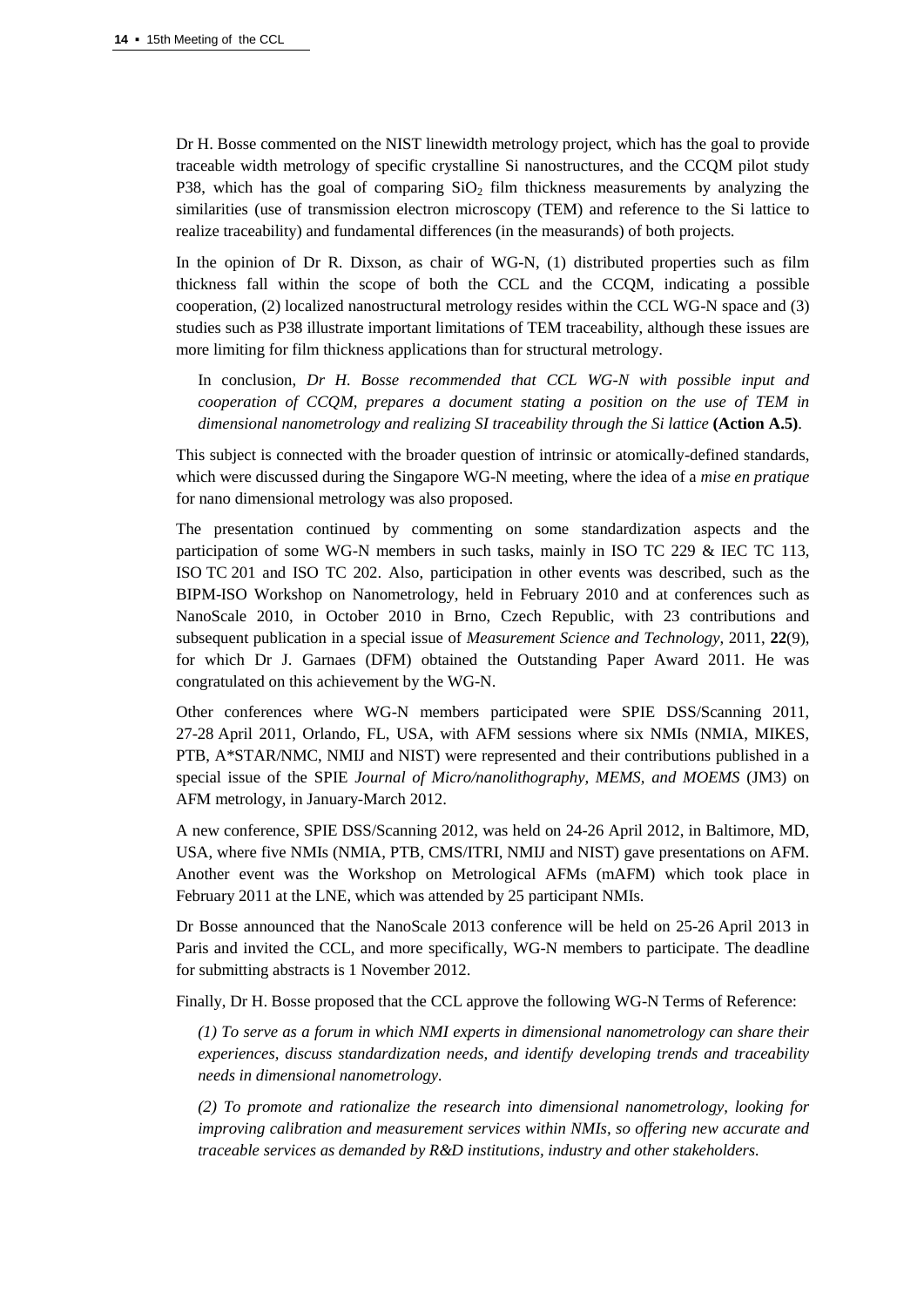*(3) To coordinate (in cooperation with WG-MRA) the completion of previously agreed-upon pilot studies, supplementary, and key comparisons in dimensional nanometrology.*

*(4) To serve as a discussion and development forum for new comparison proposals in dimensional nanometrology and to make recommendations to the CCL when new comparisons are needed.*

*(5) To serve as a CCL nanometrology contact point for relationships with other CCs and organizations outside CCL.*

*The CCL agreed to the WG-N ToR and to their inclusion on the corresponding BIPM webpage* **(Decision D.6)**.

With respect to the CCL strategic plan 2013-2023, Dr H. Bosse indicated that nanometrology is a rapidly evolving field where disruptive step changes have already occurred and are likely to continue in the future.

At present, several issues of clear importance to the CCL are:

- (1) Intrinsically traceable standards, such as atomically-defined step height standards or TEM measurements calibrated with the silicon lattice. There is a growing need to reach consensus and develop practical guidelines for the use of these standards.
- (2) The challenge of methods divergence. The application-driven requirements on the uncertainty of dimension nanometrology are such that methods divergence – for example between AFM, SEM and optical metrology of linewidth – is becoming larger relative to individual method uncertainties, thus significantly complicating the interpretation of measurement results and of comparisons involving different techniques.
- (3) The related challenge of hybrid metrology in which measurements using multiple techniques are combined to estimate a measurand – for example, NIST has explored the integration of AFM and optical measurements. Such an approach requires rigorous modelling and uncertainty analysis, but it can be advantageous by allowing different measurement principles to complement each other's limitations.
- (4) A need for new comparisons. Photomask metrology, silicon linewidth measurements, and nanoparticle size are areas of significant need where new comparisons are under way or under development.

# **5. REPORT FROM THE FSWG. STATUS OF THE SINGLE LIST**

The Report, prepared jointly by Dr F. Riehle and Dr P. Gill, was presented by Dr P. Gill. The different activities realized by the FSWG such as the list of recommended frequencies, the optical frequency ratios and the protocol for traceability of the metre directly from the Cs clock (K11; comb validation) were described.

Regarding the Joint Recommendations to the CCTF and the CCL, i.e. new entries in the list of recommended frequencies from 10-11 September 2012 will be addressed later.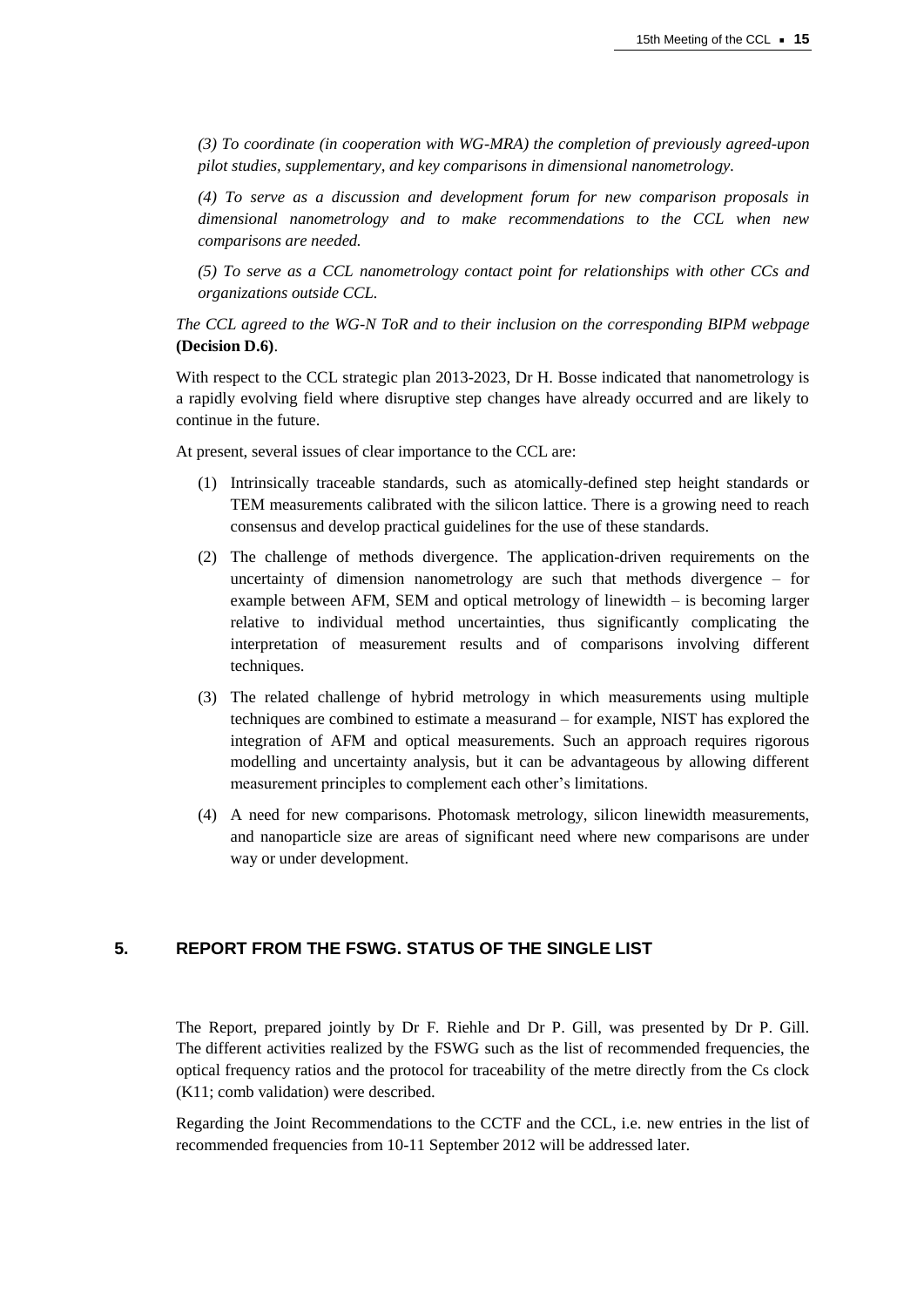Dr P. Gill presented the Terms of Reference (ToR) for the FSWG:

*1. To make recommendations to the CCL for radiations to be used for the realization of the definition of the metre and to make recommendations to the CCTF for radiations to be used as secondary representations of the second;*

*2. To maintain together with the BIPM the list of recommended frequency standard values and wavelength values for applications including the practical realization of the definition of the metre and secondary representations of the second;*

*3. To take responsibility for key comparisons of standard frequencies such as CCL-K11;*

*4. To respond to future needs of both the CCL and CCTF concerning standard frequencies relevant to the respective communities;*

Dr P. Gill then showed a graph with the recommended standard frequencies for secondary representations of the second, for the realization of the metre, and for optical communications. All the information may be found a[t www.bipm.org/en/publications/mep.html.](https://www.bipm.org/en/publications/mep.html)

With respect to unstabilized 633 nm HeNe lasers, Dr P. Gill explained the inclusion of its frequency in the CCL-CCTF list of reference frequencies, which is complemented by the publication "*Advice from the CCL on the use of unstabilized lasers as standards of wavelength: the helium-neon laser at* 633 nm", J.A. Stone, J.E. Decker, P. Gill, P. Juncar, A. Lewis, G.D. Rovera, M. Viliesid, *[Metrologia](http://stacks.iop.org/0026-1394/46/11)*, 2009, **46**, 11-18.

Due to the many modifications and the new function of the list of frequencies, a complete list will be published in *Metrologia*, following the same general outline of the last complete list (T.J. Quinn, *[Metrologia](http://stacks.iop.org/0026-1394/40/103)*, 2003, **40**, 103-133), based on the results from the 2001 CCL meeting. Modifications will also reflect the structure of the list of frequencies on the BIPM website. The existing Draft document still needs to be amended by including the 2012 CCTF and CCL recommendations, the uncertainties of the entries (after discussion), and frequency ratios. Submission of the final document is expected by the end of 2012.

Another question raised was the adaptation of the CCL-K11 protocol to include comb-based calibrations of laser frequencies. Regarding the need for protocol revision, discussions took place at the 2009 FSWG and CCL/CCTF meetings and a FSWG sub-group has been established to suggest revisions. The changes drafted comply with the adopted processes for K11 within the period 2009-2012 which have been completed. The Draft protocol has been placed on the FSWG document site. The minor modifications discussed during this meeting will be included.

One of the issues raised with respect to the draft document was the calibration via combs at "higher level of accuracy" i.e., relative uncertainties  $\langle 10^{-11}$ . In this case, a self-confirmation via peer-reviewed publication is sufficient to demonstrate capability for KC and associated CMC statements, **only** if supported by equivalence of measurements from other NMIs. Another issue is the use of a transportable frequency stable laser as a comb capability validation device. This may be valid provided it is of high enough reproducibility and reliability, e.g. referenced to an atomic/molecular line.

With respect to Optical Frequency Ratios (f/r), Dr P. Gill explained that at the 2009 FSWG and CCL/CCTF meetings this had already been discussed and it was concluded that direct measurements were limited by the Cs realization, however optical frequency ratio measurements are possible with uncertainty less than  $10^{-17}$ .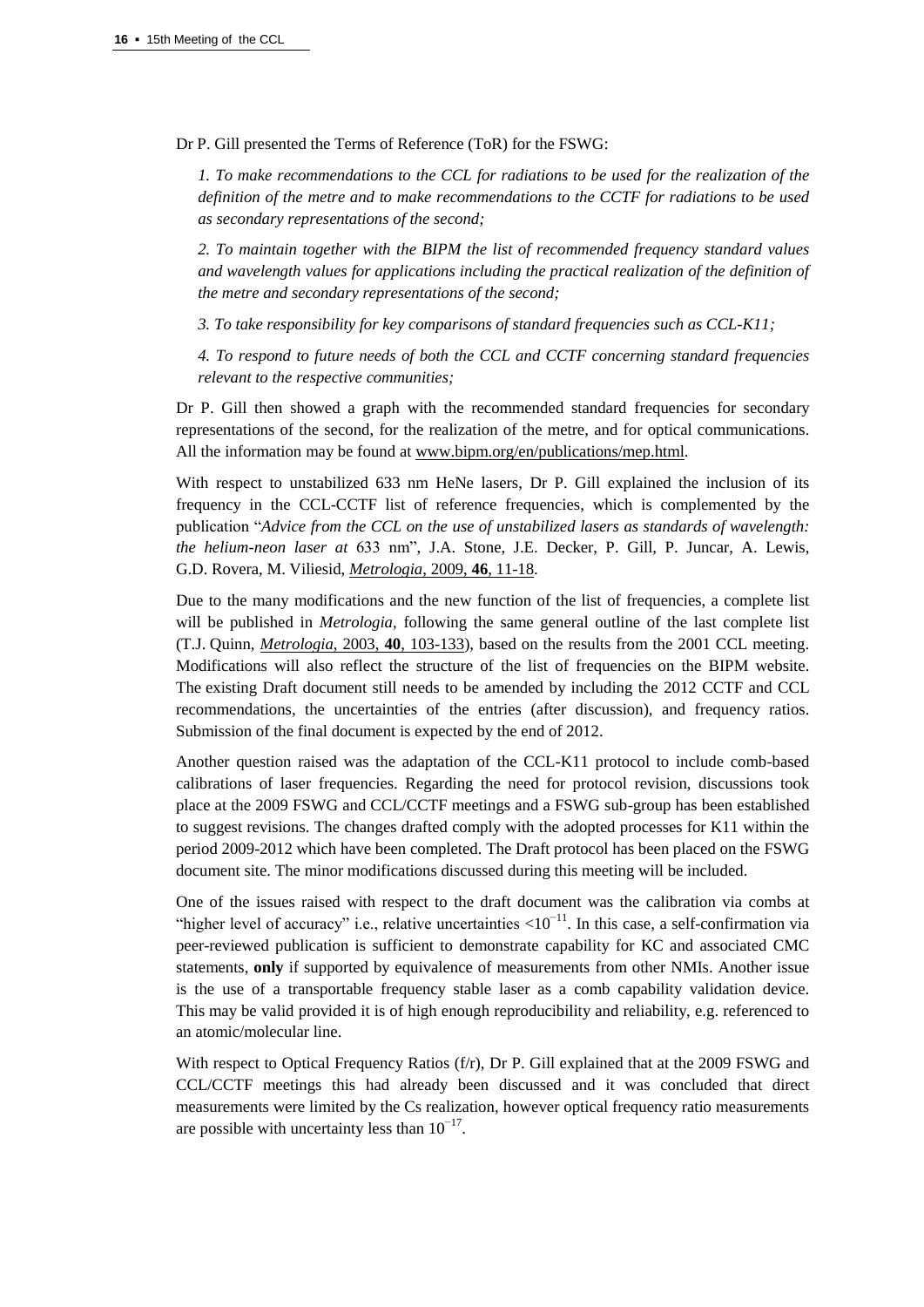A FSWG sub-group, led by the NIST, was established to suggest how to utilize such ratio measurements. As a result, some f/r results for synthesized frequencies (already in use) have been obtained, and other f/r values are used for consistency checks  $[(f1/f2)_1 / (f1/f2)_2 = 1]$ . The long-term goal is to have all measurements versus Cs and f/r in a matrix by using standard algorithms. The issue of f/r will be discussed in a *Metrologia* paper.

Dr P. Gill then explained the list of recommended frequencies (LoR), and what it contains:

- New entries  $(^{27}Al^+, ^{199}Hg)$
- Update of a value in the LoR  $({}^{171}Yb^{+}$  octupole,  ${}^{171}Yb^{+}$  quadrupole,  ${}^{88}Sr^{+}$ ,  ${}^{40}Ca^{+}$ ,  ${}^{1}H$ )
- Update of the value and uncertainty of a secondary realization of the second  $(^{87}Sr, ^{88}Sr^{+}$ ,  $^{199}$ Hg<sup>+</sup>,  $^{171}$ Yb<sup>+</sup> quadrupole,  $^{87}$ Rb microwave)
- New secondary representations of the second  $({}^{171}Yb^{+}$  octupole,  ${}^{171}Yb, {}^{27}Al^{+}$
- No new realization of the definition of the metre.

A few uncertainties have been kept while some others associated with updated values have been enlarged by a factor 2 or even 3.

A short discussion took place on the interpretation of such enlarged uncertainties. Dr R. Thalmann asked if the new enlarged values were to be considered as standard uncertainties or not. Dr F. Riehle explained that the enlarged values are not exactly standard uncertainties because some other factors have to be taken into consideration. The discussion was concluded because no definitive consensus could be reached; it was decided to accept the list as it is, where uncertainties appear as relative uncertainties.

A proposal from the FSWG for a Recommendation to the CIPM for an updated list of reference frequencies as explained above was accepted at the last CCTF meeting on 11 September 2012, and was presented to the CCL for consideration. The Recommendation is included in Section 13 (see below).

*CCL agreed on approving the updated list of frequencies.*

*Because within the list of eleven frequencies now presented for the approval of the CCL, the one inserted in the second bullet and related to the <sup>199</sup>Hg<sup>+</sup> ion had not been included in the list when presented for the approval of the CCTF. Before the definitive approval by the CCL, the CCTF should send the CCL confirmation of the approval of the full list.* **(Action A.6) (Decision D.7)**

Regarding other actions, Dr P. Gill explained (1) the set up of guidelines and papers for refereed publications and how to deal with the new values, (2) the development of a protocol for the traceability of the metre directly from the Cs clock (comb validation), (3) the evaluation of the implications of (optical) frequency ratios e.g. for inclusion in the LoR, and (4) the set up of a questionnaire about possible new BIPM activity to support comb validations.

With respect to a request by the CIPM that the procedure for the appointment of the chairperson of each WG should be defined within the Terms of Reference (ToR), the FSWG has added a 5th point to their ToR:

5. *The chairperson is appointed by the CCL and the CCTF chairpersons for a period of four years (or at least two consecutive committee meetings) with the possibility of a second term.*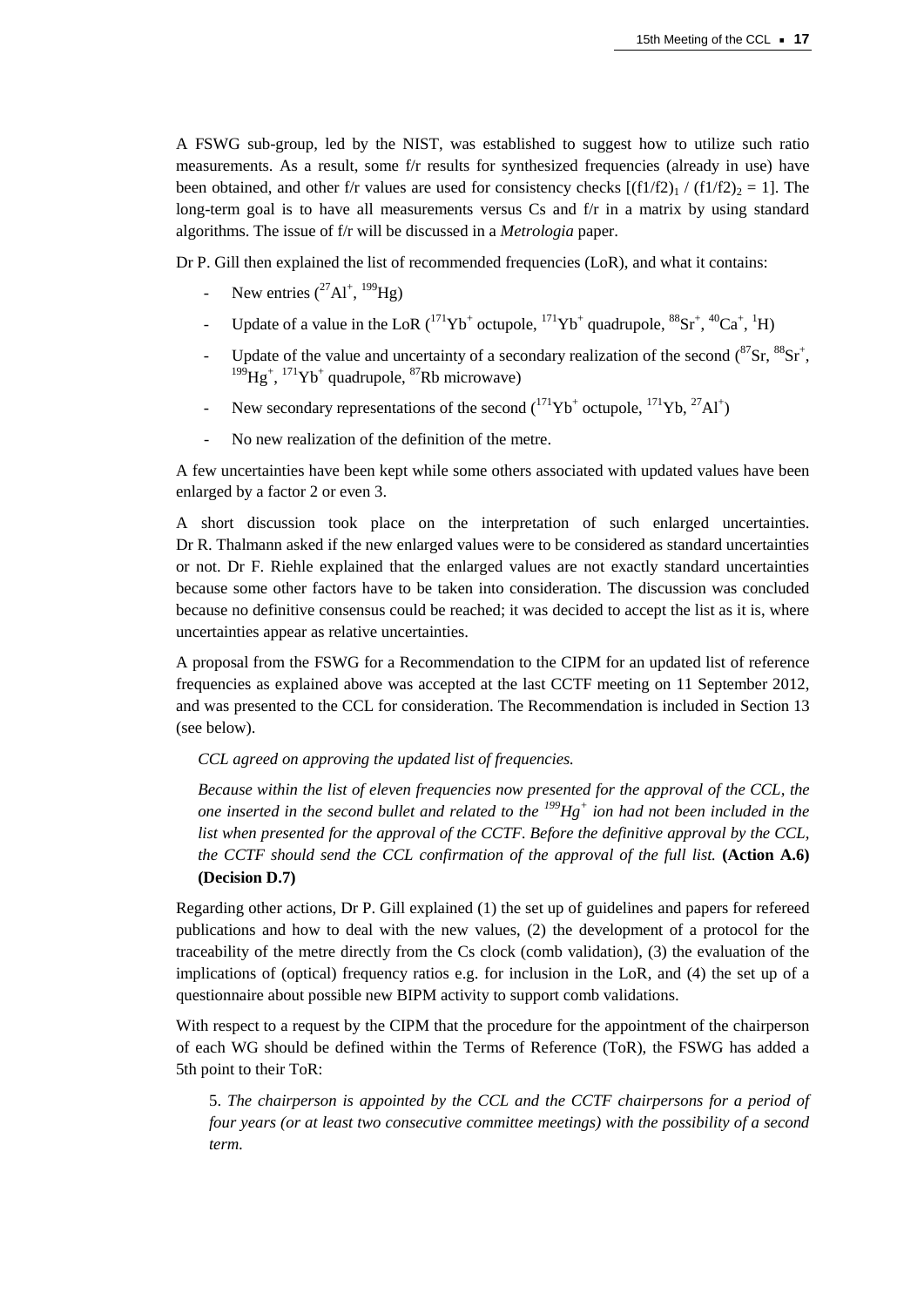Dr P. Gill concluded the presentation and thanked the audience for its attention.

# **6. STRATEGIC PLANNING**

# **6.1. Outcome of the 24th meeting of the CGPM (2011)**

Prof. M. Kühne, BIPM Director, took the floor and reminded attendees that of the ten Resolutions adopted at the 24th meeting of the CGPM (2011), there are only two which affect the CCL: Resolution 1 "on the possible future revision of the International System of Units, the SI", and Resolution 10 "on the role, mission, objectives, long-term strategy and governance of the BIPM".

Resolution 10 invited the CIPM to establish an *ad hoc* Working Group charged with conducting a Review of the role, mission, objectives, long-term financial stability, strategic direction and governance of the BIPM.

Such an *ad hoc* Working Group would present the findings of its Review to the CIPM, representatives of States Parties to the Metre Convention and NMI Directors in October 2012, and the CIPM would formulate proposed actions on the basis of the previous findings and implement those within its authority, subject to support from the representatives of States Parties to the Metre Convention and NMI Directors, during the 2013-2014 timeframe.

The CIPM would report later to the CGPM at its 25th meeting on the recommendations from the Review of the *ad hoc* Working Group, actions consequently taken by the CIPM, and proposals for additional actions that require the approval of the CGPM.

This process is known, in short, as the **Strategic Planning Process** which, as indicated above, has to be ready to be circulated to the NMI Directors in October 2012. Within the CCL, the WG-S is in charge of this issue and its valuable input will be presented later.

After this introduction, Mr A. Henson presented, as an aid to this process, a **template for information on Key Comparisons,** to include past comparisons, those in progress, and those scheduled for a future date, including not only the classical information on KCs, but also an estimate of resources in person-months (PM) for piloting and participants (per participant), the rationale for the comparison and how far the light shines, together with special aspects related to logistics.

The template consists of two Tables; Table 1 is a list of completed CC Key and BIPM comparisons, but excludes RMO Key or Supplementary Comparisons; this table should be consistent with the KCDB. Table 2 is a planning sheet for future comparisons for use by the CC (or dedicated CCWG). **This template is to be completed by all CCs**.

This initiative complements the template already created by WG-MRA although they do not handle exactly the same information. This issue and the question of how to act is repeated at the end of item "i".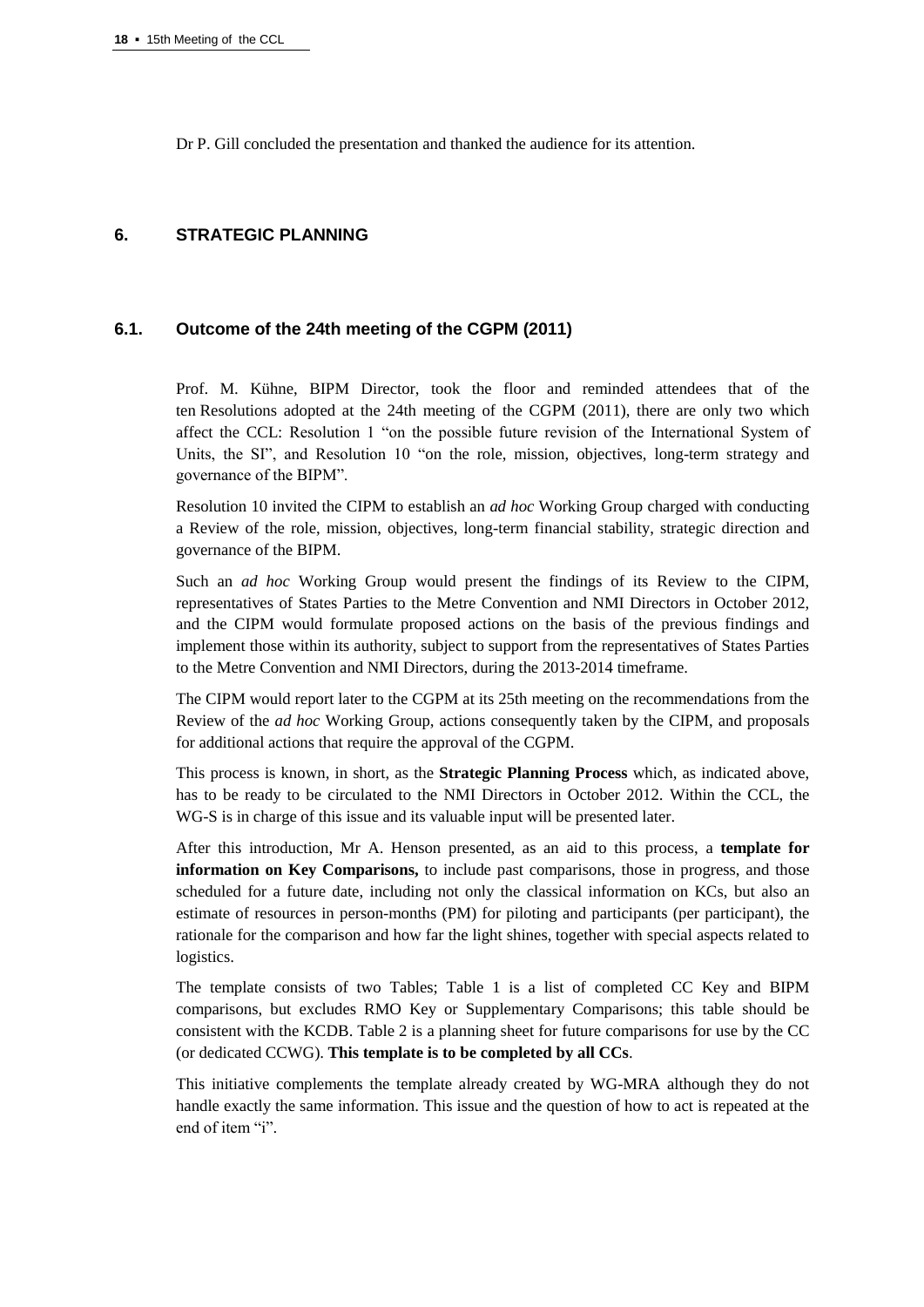## **6.2. Report of the WG-S**

Dr J. Stone, interim chair of the WG-S, described the creation of WG-S in 2009 and the two meetings held so far. The first meeting in Singapore in 2010 defined the ToR and outlined long-term planning strategies to make recommendations to the CIPM and NMIs about length R&D activities. The purpose was to ensure that critical items are not only addressed but also discussed. On this matter, roadmaps such as those elaborated by EURAMET provide valuable input.

As a reminder, within the ToR, bullet point 3 states:

*(3) to propose long-term plans for future activities of the CCL over the next ten to fifteen years and to review and update these plans on a regular basis;*

The second meeting took place in 2012, immediately prior to the commencement of the 15th Meeting of the CCL, its purpose was to formulate a "Strategy document for rolling programme development". The work began by correspondence, in order to develop a draft agenda for discussion during the meeting, based on the background provided by Mr A. Henson, on the motivation to assist long-term planning via better coordination/communication between CCs, the BIPM and the NMIs. Reviewing the draft of this background (described later) accounted for most of the meeting.

The strength of the document is the broad agreement reached on baseline material that describes the CCL working groups and their achievements to date. More work is needed to describe the future direction in length metrology, something which requires both structural changes and more consideration of the details.

Dr J. Stone presented a very useful comparison planning document (document WGMRA-12-41\_KC\_planning) as an example of a work well done, which is intended to maintain the planning of actions for the future, formulated based on historical trends. In the near future the work will continue by correspondence; the deadline for completion is January 2013.

Dr J. Stone completed his presentation by referring to a second issue that was discussed in the 2nd meeting of the WG-S; the new definition of the metre (agenda item 12), in which WG-S expressed reservations (many are uncomfortable with the wording, a concept thought to be difficult to explain to the public) and advantages (WG-S recognized that the wording used fits into the broader framework of the new SI). No clear recommendation was reached.

#### **i Strategic Planning Document**

The deadline for receipt of the Strategic Planning Document by the CIPM is January 2013. This will allow distribution to NMI Directors to inform them of planned strategies and to allow the CIPM to prepare the BIPM Programme of Work for 2016-2019. Many countries face difficult economic times and NMI Directors should be updated at a regular interval of 2 years rather than the current interval of 4 years between the General Conferences, to enable them to maintain their support of the international metrological structure.

Dr J. Stone presented the Draft of the strategic planning document (document WGS Strategy Planning Draft) which covers the relevant activities of the CCL and its various working groups: the CCL Working Group on Strategic Planning (WG-S), the CCL Working Group on the CIPM MRA (WG-MRA, with sub-working groups sWG-KC on key comparisons and sWG-CMC on CMCs), the CCL Working Group on Dimensional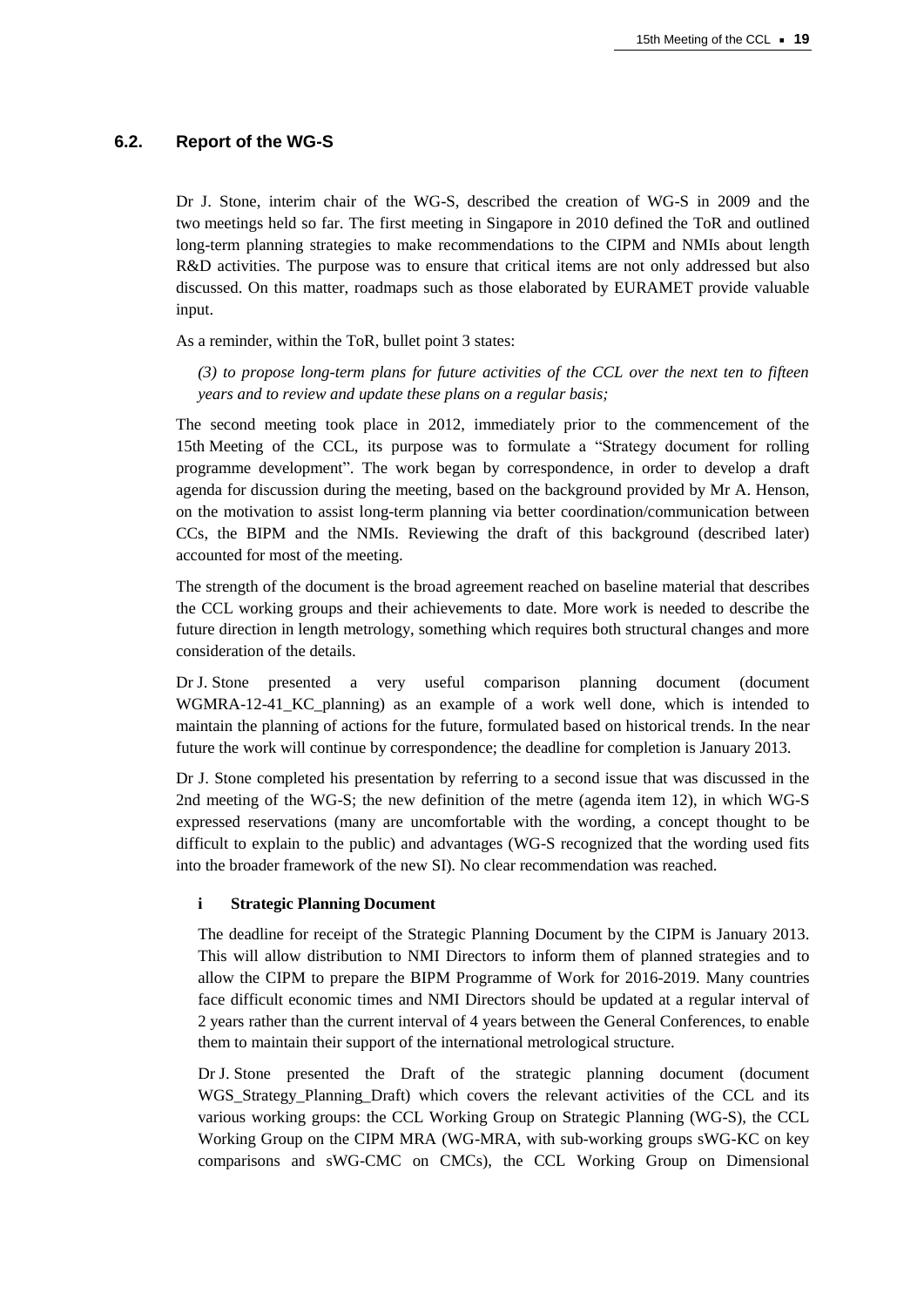Nanometrology (WG-N) and the joint CCL-CCTF Frequency Standards Working Group (FSWG), which has duties (among others) to develop guidance on the verification of optical frequency combs, a subject that impacts on the calibration of lasers for use in dimensional metrology. The work of the Task Group on KC linking, TG-L was briefly mentioned.

After referring to the number of members making up each WG and sWG, Dr J. Stone reminded the Chair of the names and mandate periods, the number of KCs organized between 1999 and 2012 (2 BIPM, 8 CCL and 29 RMO), together with 6 pilot studies in the nano area, most of which were reclassified as SCs, and of 1341 CMCs published in the KCDB and supported by CC activities.

The ToR of all groups were presented including those allocated to working groups and subgroups. Excluding support to comparisons and CMCs, a summary of **important achievements** was listed by Dr J. Stone:

- Establishment of Key Comparisons for length, with selection of the suite of comparisons based on the concept of "How far the light shines" (WGDM, sWG-KC)
- Development of the DimVIM, the CCL Length Services Classification scheme, which has been translated into 13 languages (WGDM, sWG-CMC)
- Development of the concept of CCL-RMO comparisons (interlinked RMOs in the same comparison) (WGDM)
- Writing of guidance documents on formatting of CMCs (WGDM, sWG-CMC)
- Developing methods of analysis, including hosting a workshop (WGDM Workshop on Analysis of International Comparison Results, 13 September 2005, Sèvres)
- Writing comparison protocols that have served as a model for subsequent comparisons (WGDM)
- Writing a detailed guidance document on conducting comparisons and evaluating impact on CMCs (sWG-KC, WGDM)
- Development of linking concepts, including a Workshop on Comparison Linking (Task Group on KC linking TG-L)
- Developed KC log files to assist in tracking the status of ongoing comparisons.

Also presented and described by Dr J. Stone were the **major changes in needs, technologies and areas of interest** since the last CCL meeting and their effect on the activities of the WGs and sWGs, cited as examples were: the advent of frequency combs, the increasing significance of nanotechnology, increasing accuracy in CMMs and their increased use for measurements at the NMI level. The **major challenges and difficulties encountered and issues that require resolution** presented by Dr J. Stone were: piloting and participating in KCs, the appropriate balance for deciding which KC to participate in, linking of CCL and RMO KCs with different artefacts conducted at different times, artefact stability and damage during shipment, customs and shipping problems, and challenges related to frequency combs.

Information on repeat frequencies of any comparison conducted to date was given. Detailed information on repeat frequencies is maintained by the sub-working group on key comparisons (sWG-KC) and is given in the document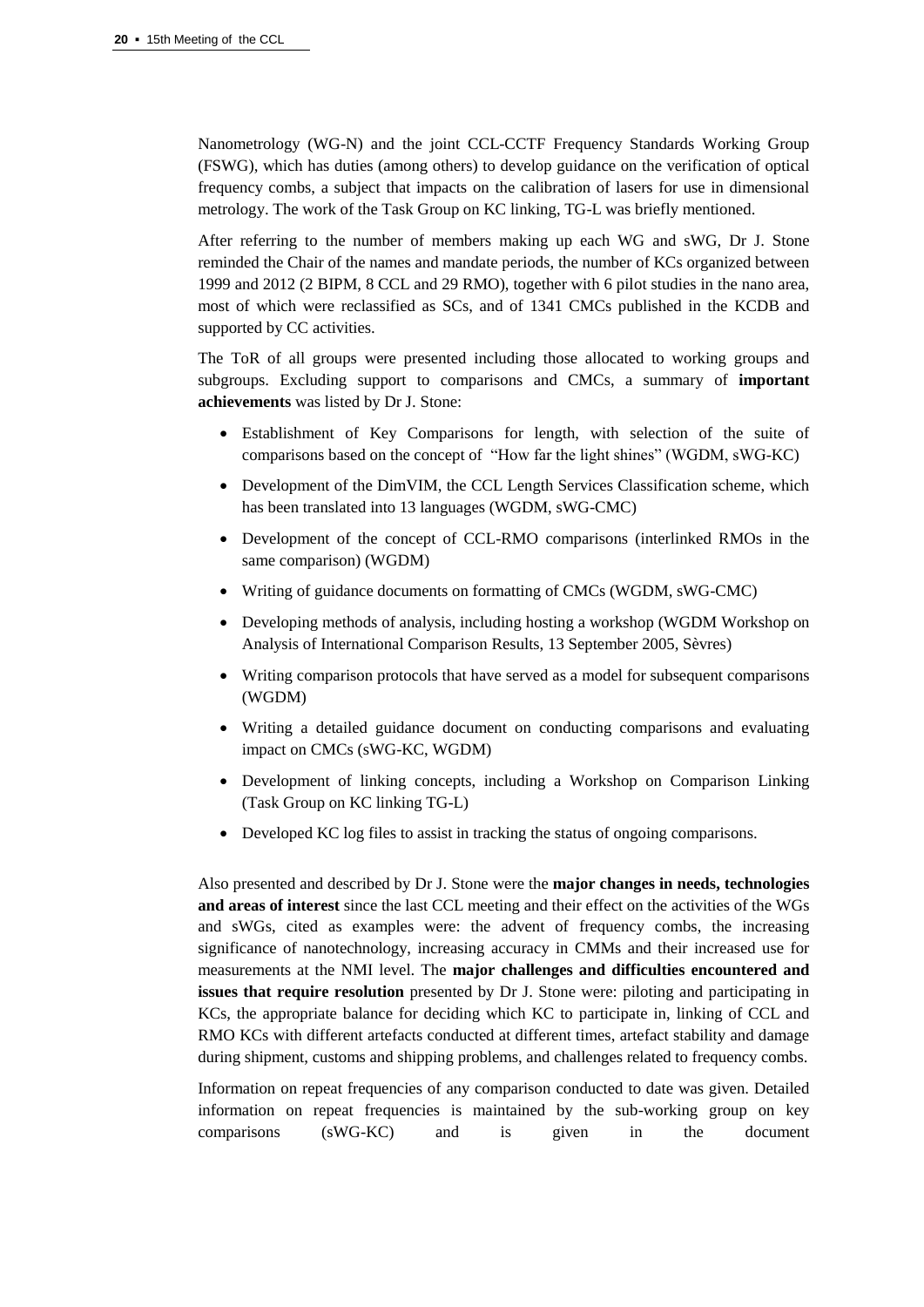"WGMRA-12-41\_KC\_planning-V1.19.xlsx", with more detailed information available in "WGMRA-12-30\_Changes to KCs each year.xlsx".

The role of **stakeholders** on several levels (NMI members of the CIPM MRA, RMO certification bodies, standardization organizations, calibration laboratories, equipment manufacturers, military, government legislative and regulatory bodies, industries and consumers) was emphasized. In length metrology, some major industrial stakeholders include the automotive, aerospace, and semiconductor manufacturing sectors, but an exhaustive list would touch every aspect of manufacturing.

The presentation continued with a **Future Scan (2013-2023)**, a vision of the landscape and consequent requirements and measurement challenges anticipated in the future which identified the most likely ongoing requirements and the requirements that will appear or develop in the next 10 years, particularly potential major/disruptive step changes. This is a grey area, because of the difficulty in predicting many issues (evolution of nanometrology intrinsic standards?), CMMs (performance for a wide variety of tasks, free-form surfaces).

An overview of forthcoming measurement challenges (more than twenty) for industry and science were described by Dr J. Stone. These included many measurement challenges that might impact the work of the CCL. These are: intrinsically traceable standards and methods divergence in nanometrology, CMMs, laser trackers, articulated arms, x-ray computed tomography, scanning CMM probes, structured light systems, free-form surfaces, integration of comb technology into measurement systems, machine tools with direct traceability in harsh environments, future factories with metrology embedded in the manufacturing system, etc. This illustrates the potential for a significant expansion of DimVIM to suitably describe measurement tasks for different materials and measuring instruments.

The rationale for various activities planned for the period 2013-2023 were described. A discussion followed considering questions including, (a) what must be done to meet the developing challenges listed previously and (b) does the light from existing comparisons shine far enough to illuminate these new challenges? NMIs are encouraged to undertake research to address these questions, and it is expected that the CCL will play an active role in resolving the outstanding issues.

Based on the previous rationale, Dr J. Stone referred to the list of potential key comparisons and pilot studies required in the period 2013-2023. Dr J. Stone explained that the responsibility for planning future comparisons belonged to the WG-MRA. He also added that the document "WGMRA-12-41\_KC\_planning-V1.19.xlsx" does not currently include information beyond 2012; WG-KC will develop future strategies as part of actions (A12) agreed at the 2012 WG-MRA meeting.

Dr J. Stone described the frequency repetition of the comparisons considered as key comparisons including testing basic techniques, and the impact of increasing/decreasing their frequency. It was concluded that decreasing the repeat frequency has minimal adverse effect in principle, unless there were changes in staff or equipment. He also presented an estimate of resource implications for laboratories that pilot comparisons.

Discussion of KCs and CC-RMO comparisons took place from the point of view of the strategy. It was queried what would happen in the short term with K11 for instance, if nobody worked on it at the BIPM in the coming years. Prof. M. Kühne commented that although the BIPM had no length programme (this point had been previously noted by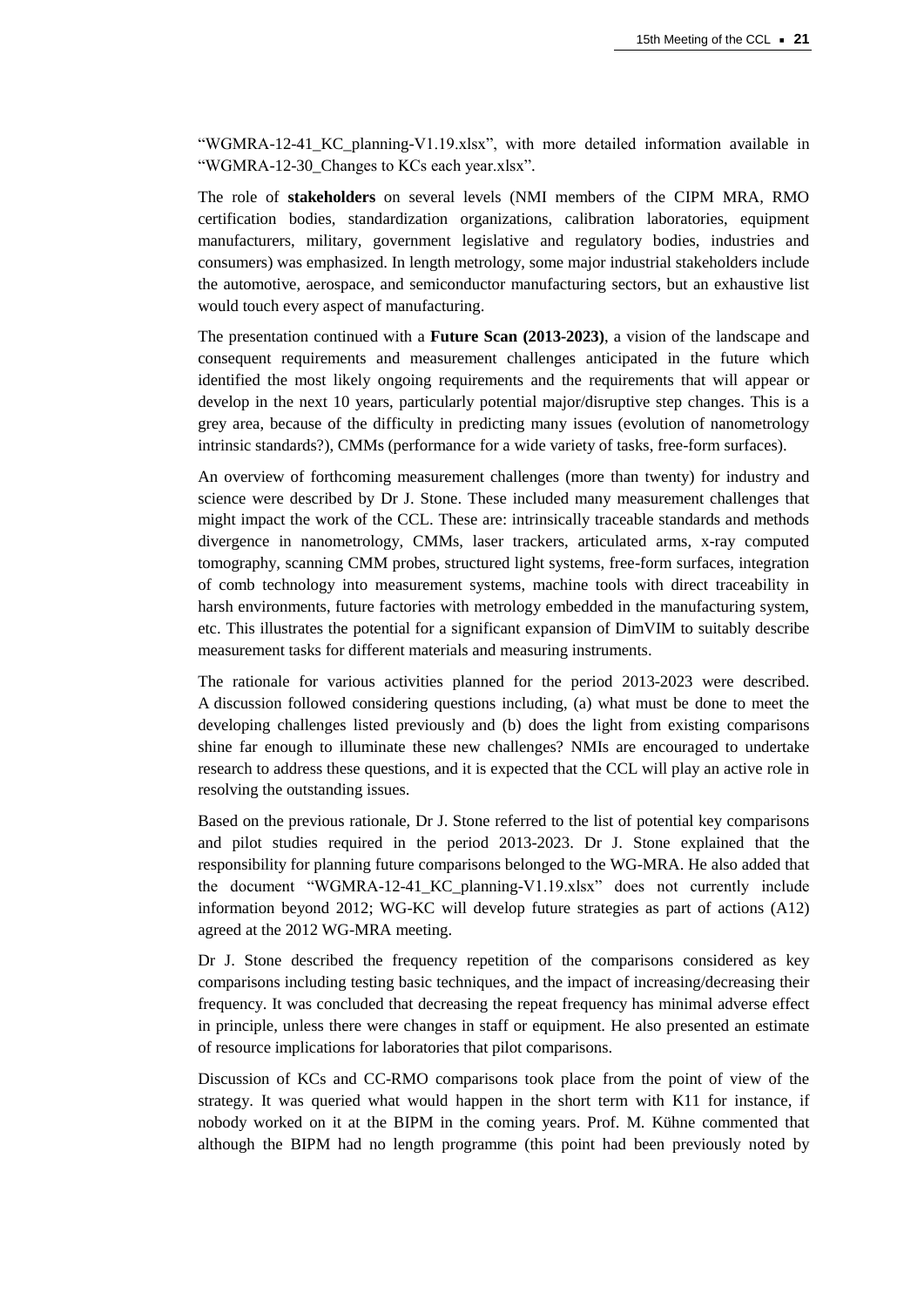Dr J. Stone), the BIPM could organize workshops of interest for the Length community, with the collaboration of other international organizations. It was noted that the WG-MRA could suggest to the BIPM such workshops and supporting programmes.

It was noted that both Mr A. Henson and Prof. M. Kühne were impressed by the work carried out and the Excel tables showing the comparison data prepared by WG-MRA and the BIPM to show the CIPM the KC strategy. Dr R. Thalmann invited members of the strategic group to continue to support Dr J. Stone in developing the document by sending suggestions for improvement. The document is posted on the restricted area of the WG-MRA webpage, because it is currently still a Draft document and not yet suitable for wider distribution. Dr A. Balsamo asked about the two different templates available which show the KC planning and evolution, one from Dr A. Lewis and the other from the BIPM, which were presented by Mr A. Henson. It was agreed that the information from the Dr A. Lewis' template will be moved by the WG-MRA, within a short time frame [unspecified], to the template designed by the BIPM. The final recommendation on the strategy document suggested by Dr R. Thalmann was to condense the ideas presented to facilitate the reading of the final document by NMIs Directors and other potential users.

Dr J. Stone completed the presentation by commenting on the anticipated schedule for revision of the document: 1 year for exceptions, 2 years for updating of all lists, and 4 years for major revision with extension of the period covered by the rolling programme.

## **ii BIPM programme of work for 2016 to 2019**

As previously commented, the BIPM programme of work for 2016 to 2019 will be developed based on input received from the CCs. In particular, input from WG-MRA, through WG-S, will be included into the strategic planning document which is to be agreed by the CCL before it is sent to the CIPM.

The strategy planning document is currently the only input route to the BIPM programme of work for 2016 to 2019 by the CCL.

# **7. REPORTS FROM THE DISCUSSION GROUPS**

Under this item, the different Discussion Group (DG) moderators presented short reports from their respective DGs.

**DG1 - Gauge blocks**. The report developed by Dr A. Lewis (NPL) was presented and commented on by Dr R. Thalmann (METAS). Dr R. Thalmann presented the membership list (23 members) and comparison activities including a list of papers on this topic.

Potential topics for discussion recommended by the DG included:

1. a move towards the use of double-ended interferometers for non-wrung gauge blocks, although this shows that other effects such as phase correction and alignment become more important;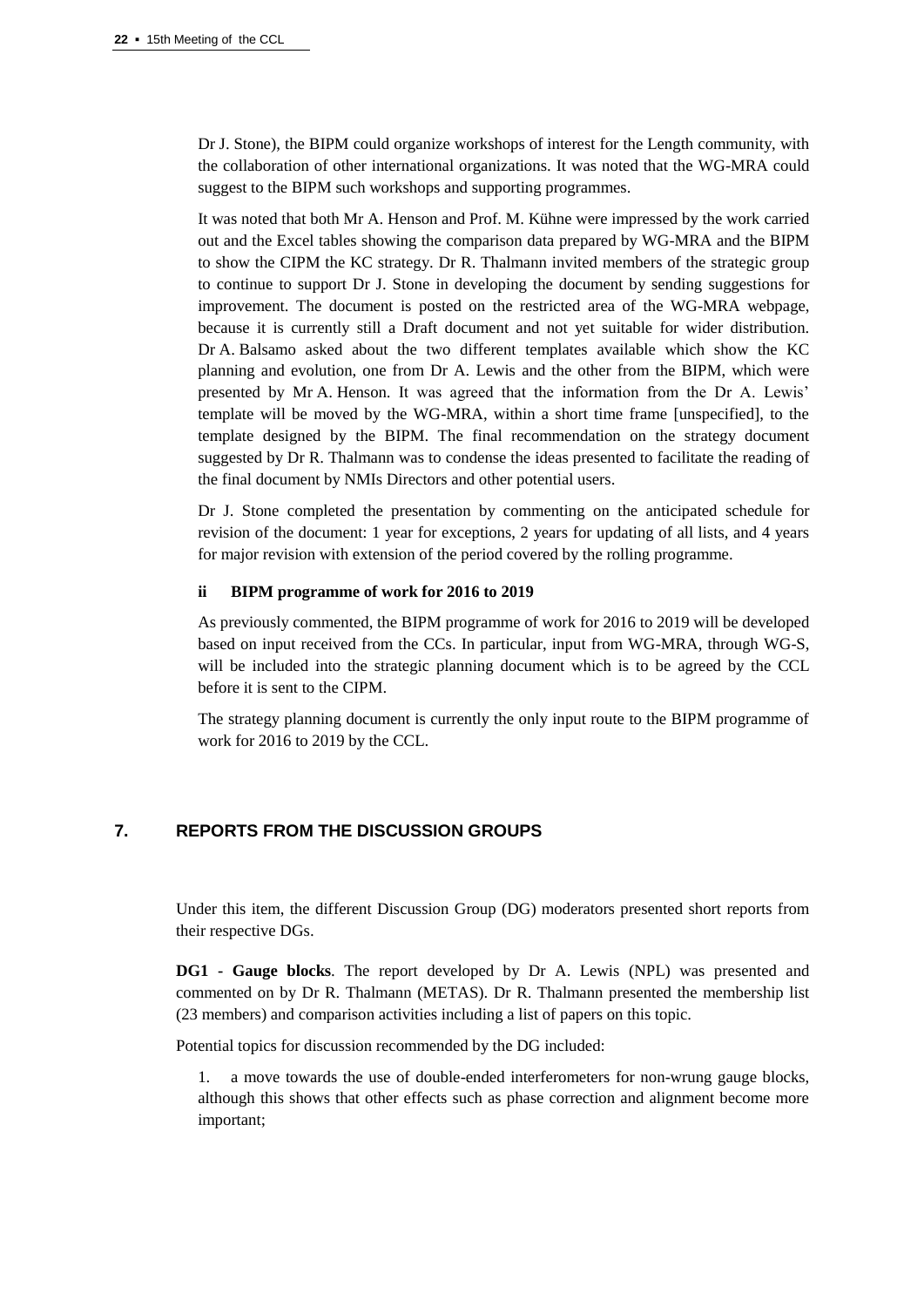2. the operation of precision interferometers for non-gauge block items, over extended temperatures;

3. updating of older styles of interferometer either to use lasers or phase-stepping techniques;

- 4. new phase-stepping algorithms being applied to gauge block interferometers;
- 5. studies on long-term trends and stabilities.

Dr R. Thalmann then described the "resurrection" at the NPL of a gauge-block interferometer that was taken out of service before the move to the new building. Dr A. Lassila (MIKES) added a note on a new upgrade that has been made to the NPL-TESA GB interferometer that it recently received.

**DG2 - Thermal Expansion coefficient**. Report presented by Dr T. Takatsuji (NMIJ) presented a report on CMCs linked to thermal expansion.

After conducting a survey, Dr T. Takatsuji found that there were 6 NMIs registering CMCs, 4 categories related to CTE in DimVIM [2.2.1 GBs (2 NMIs), 2.2.2 Length bar (4 NMIs), 6.3.1 thermal expansion artefact (2 NMIs)], while there are no NMIs with a service linked to CCT Thermometry.

No requests had been received to initiate a new international comparison for some time, but some members have expressed an interest in a new comparison. It may be possible for the NMIJ to prepare a supplementary comparison, but it was noted that the NMIJ instrument is not in good condition after the Tohoku earthquake on 11 March 2011.

*Dr R. Thalmann invited Dr T. Takatsuji to contact CCT for a possible action with respect to possible common services* **(Action A.7)**

**DG3 - Angle standards and equipment**. Report presented by Dr O. Kruger (NMISA).

Dr O. Kruger presented the different angular calibrations existing in CMCs and the DG3 member list.

Regarding **angle standards to be used in future comparisons**, after a survey it was clear that the most accurate calibrations in CMC database are angle **encoders** and that these could be the ideal artefact for future comparisons. **Polygons** are still used as standards but angle blocks are no longer used. With respect to the use of an **Autocollimator**, the conclusion of the EURAMET.L-K3 comparison is needed prior to the results being analysed and a decision reached. Nano-legs encoders were mentioned as possible comparison standards. Although the resolution is less than 1 µrad, repeatability is not good, so more investigation is needed.

A comment was made about **possible overlap with the CCM with regard to hardness indenters geometry.**

*An action for Dr M. Matus emerged* **(Action A.8)** *in order to clarify in DimVIM the possible overlap.*

Within ongoing research in angle metrology (1) theodolites – angle calibration, (2) gyro theodolites – true north, and (3) EMRP angle project SRT-s10 were mentioned.

Dr R. Thalmann commented that his impression is that customers' requirements for angle calibration were diminishing and asked if this trend was also occurring in other NMIs.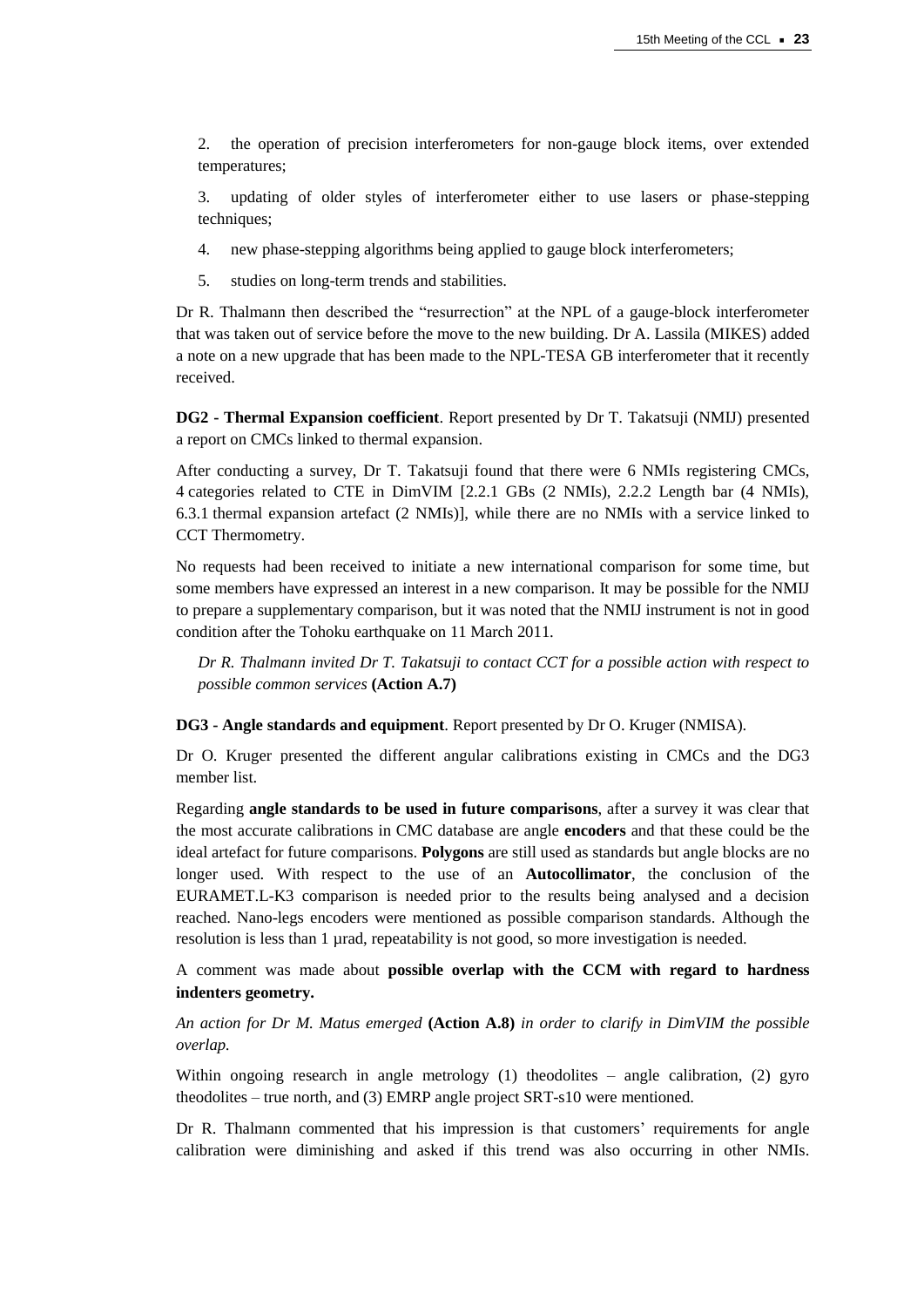Dr O. Kruger had the same impression and after consulting other NMIs, concluded that the encoder field is becoming more interesting. Dr H. Bosse confirmed that at the PTB, autocollimators and encoders constituted the most demanding calibrations, while fewer requests were made for angle standards. Dr A. Balsamo explained how length and angle measurements related to CMMs and Laser Trackers are currently expanding. Encoders are important in these applications. Dr A. Lassila supported the previous comments remarking that MIKES calibrates some optical polygons, but most calibrations involve encoders and autocollimators, which confirms the lower importance of angle standards and for the prominence of autocollimators and encoders.

Dr O. Kruger asked *to include this conclusion in the strategic document and to think about the best standard(s) to satisfy angle needs* **(Action A.9)**.

## **DG4 – Diameter standards**. Report presented by Dr J. Stone (NIST)

Dr J. Stone referred to the measurement of diameter standards as a classical field and recalled the seven comparisons that the CCL and the RMOs have recently concluded, stating that three of the comparisons are at the 'reports in progress' stage. He referred to specific difficulties in fields such as small holes and also new challenges involved in the use of different techniques. These are probably useful in better characterizing the surface, just the boundary of the standard, which is very critical in contact methods.

Dr J. Stone then invited Dr T. Takatsuji to make a brief presentation on the growing importance and capabilities of computed tomography (CT) to calibrate diameters, spheres and other geometrical features.

Dr T. Takatsuji described X-ray CT measurements of internal/external features of a medical needle. These internal features are at the limit of measurement by conventional instruments. A test made on a "phantom" part constructed by Carl Zeiss, showed differences of less than 1 µm. The real challenge is to determine the boundary of parts in diameters. Dr J. Stone commented that as a first approximation, a difference of  $1 \mu m$  is a good starting point. Nevertheless, the influence of the material and the surface achievement should be investigated further.

## **DG5 – Step gauges**. Report presented by Dr E. Prieto (CEM)

The report followed the same format as those previously presented. The number of the DG members is 17; two substitutions were made, Dr Coveney (NPL) replaces Dr A. Lewis, and Dr Ganioglu (UME) replaces Dr Yandayan. The changes reflect new responsibilities related to step gauges at their respective institutions.

Dr E. Prieto presented the following comparison activities. EURAMET 2004 and APMP 2006 are concluded and reported, although the results of the latter are not yet on the KCDB, and APMP.L-K5.2006.1 which is in progress was registered on the KCDB in August 2012 as a follow-up bilateral comparison of the previous APMP 2006 between the NPLI (India) and the NMIJ (Japan). This occurred because the NPLI failed to demonstrate its CMC at that time.

Dr E. Prieto also commented on the process of commissioning of a second measurement rig to operate in tandem with the current system at the NPL and on the ongoing work for a new system, still at the design stage, also at the NPL, to measure the coefficient of thermal expansion of step gauges.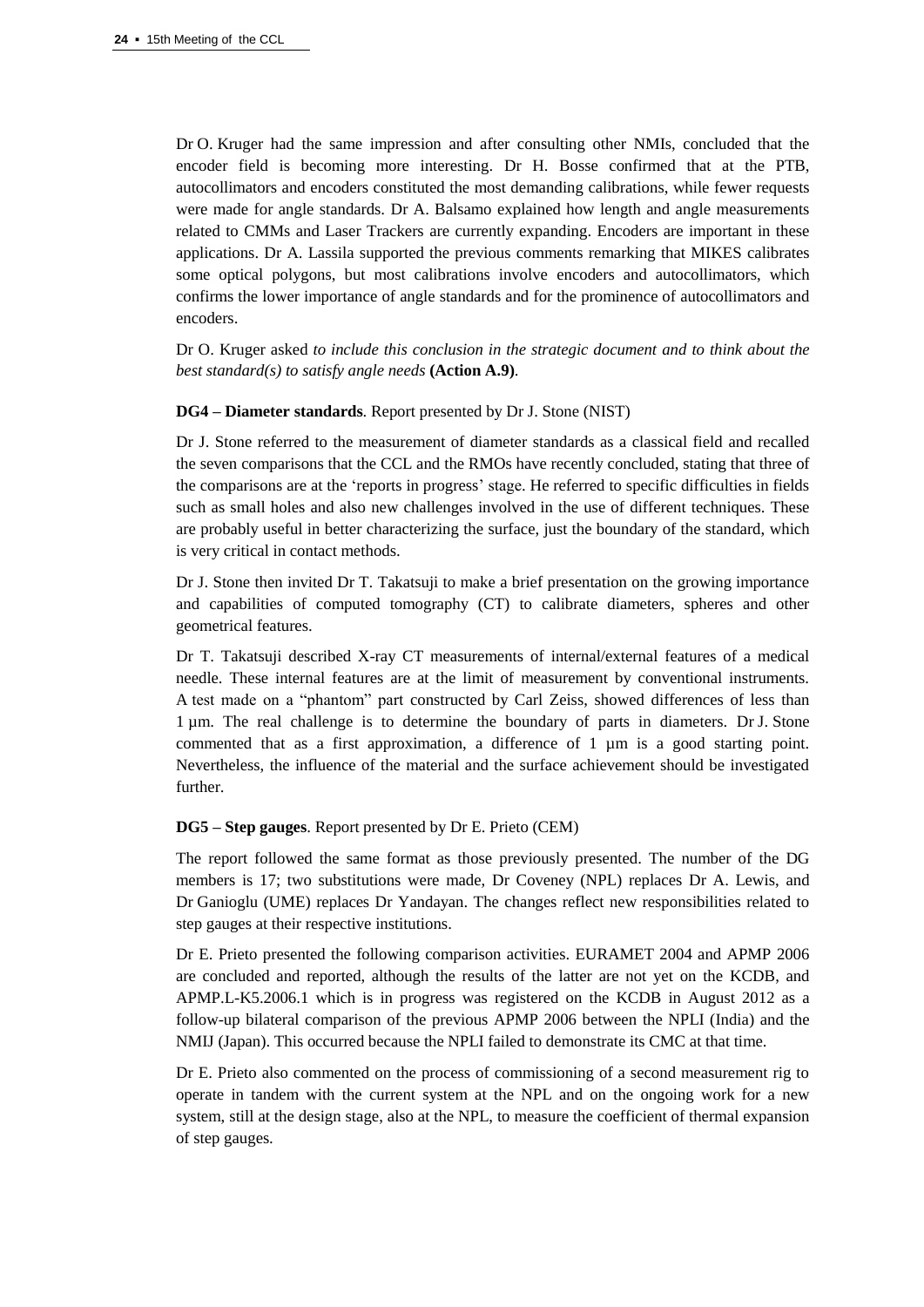With regard to CMCs, Dr E. Prieto commented on 2 new submissions and 1 error correction in the KCDB by the NPL, the MKEH and the BEV respectively, as a result of the past EURAMET.L-K5.2004 comparison.

Regarding DG discussions, because the results of KCs with large data sets are difficult to represent in the results table of the KCDB, as is the case for K5, K6 and K7 comparisons, it is proposed that in future this problem will be addressed at the technical protocol stage by trying to obtain the KCRV and DoE from reduced data sets, perhaps using some type of "super-parameter" (as described in the proposal made by Dr R. Thalmann, document WGMRA-12-48\_Results\_to\_KCDB.pdf). In the previous WG-MRA meeting an action was taken to create a specific group composed of Dr H. Bosse, Dr A. Balsamo, Dr P. Křen and Dr M. Viliesid to study this issue.

#### **DG6 – Coordinate metrology**. Report presented by Dr A. Balsamo (INRIM)

Dr A. Balsamo reported on the many participants in DG (21) and stated that it is increasing. A short activity summary informed of the establishment of a collective internet list, [CCL-DG6@inrim.it,](mailto:CCL%1EDG6@inrim.it) available to members to allow exchange of emails and documents.

Open issues highlighted were:

(1) Improvement of DimVIM 5.4.4 entry, reference software,

The rationale for this issue is that software is neither an Instrument or Artifact, nor a Measurand; the two column headings in DimVIM. The location and/or description of this entry is not correct in DimVIM. Although a consensus has not been yet reached, it seems that many members agree on changing "reference software" in the column of Instrument or Artefact, to "CMM software", maintaining the measurand. It was considered to extend this to non-Gaussian features, and make the entry open to any feature; no further action is required.

Dr R. Thalmann considered the important issue of the terms "software validation" or "certification", instead of "calibration" or traceability. Dr A. Balsamo commented that software is misplaced in DimVIM because it is a computation, and does not measure anything. There is no traceability in software but customers can ask for traceability of different tasks at CMMs. These tasks are very dependent on the software and measurement strategy.

Dr R. Thalmann added that DimVIM is not only for CMCs but that it has many other useful categories. After the meeting, Dr R. Thalmann emailed the argument that soft gauges could be also treated as a "standard reference material", and that is what several NMIs deliver together with a certificate; also having corresponding CMCs. Testing software is the work of a certification or testing body. So there are two different arguments, and both can be justified. The issue has not yet been concluded and further reflection is needed.

(2) Possible reintroduction of K6

Another issue introduced by Dr A. Balsamo was the possible re-introduction of K6, based on the following rationale. K6 was taken off the list of KCs because of the high cost of ball plates; currently, all KCs are about 1D artefacts, while coordinate metrology covers 2D and 3D measurement. To date there has been no discussion on this topic and the issue is still open for future discussion.

(3) Possible broadening of CMM-related CMCs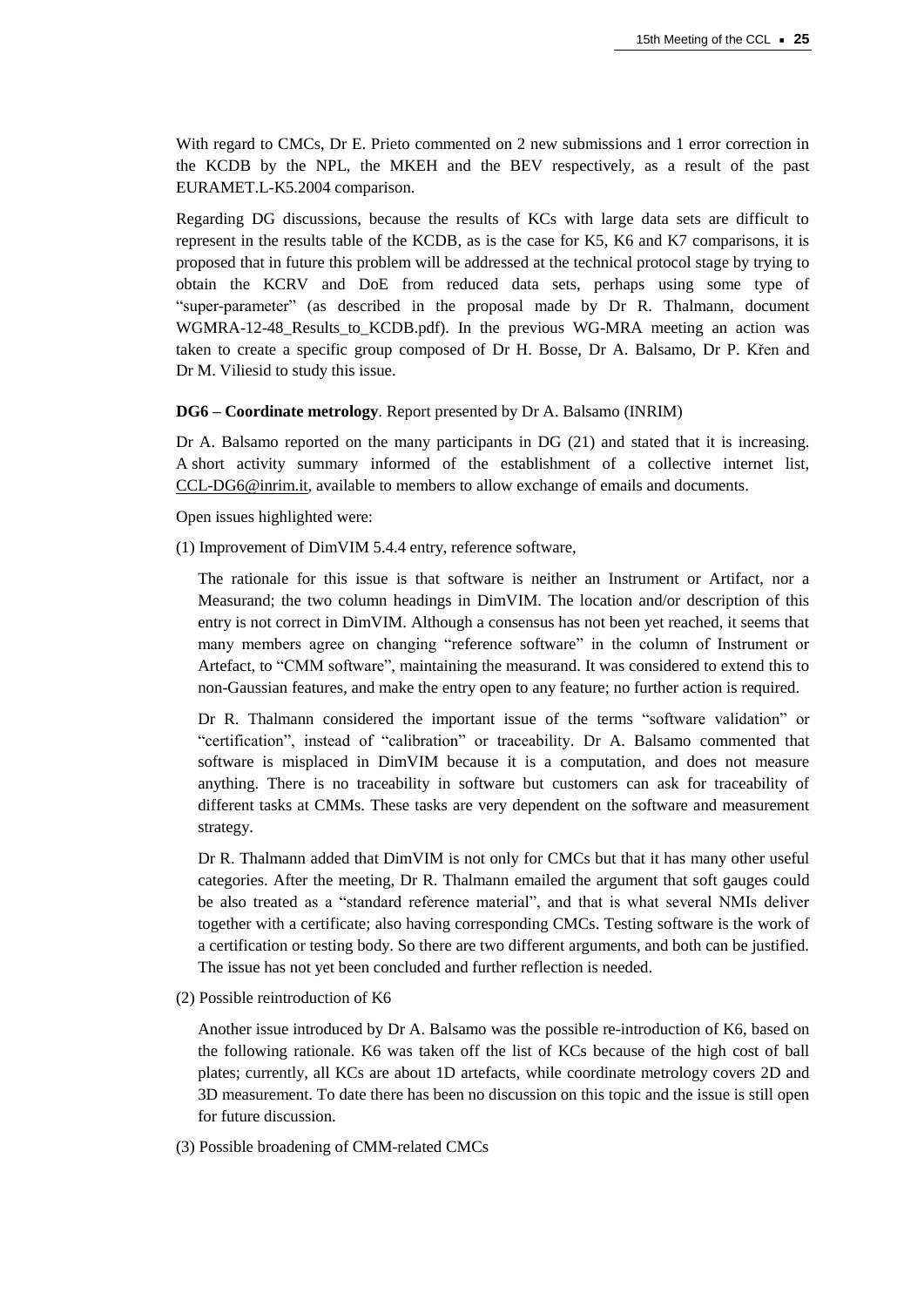Dr J. Stone explained the rationale behind this issue, which is that CMMs are flexible and reconfigurable, while CMCs are rigid and narrow in scope. ILAC regulations require that traceability to accredited laboratories is proven only by calibrations covered by registered CMCs. Some NMIs do provide traceability by means of CMMs which is outside the scope of current CMCs.

As an example consider a CMC as general as "1D gauge", having several measurands length, distance, size,…, DimVIM is composed of two columns "Instrument or Artifact" and "Measurand". Both columns are condensed into a single column in the CMC table; the next column being "Instrument type or method". One proposal, still subject to discussion and consideration, is to make reference in this column to "CMM", so solving the inevitable overlap with other CMCs, e.g. gauge blocks or step gauges. The eventual intent is to extend this facility even more, i.e. to 2D and 3D measurements. In order to start and progress step by step, the 1D artefact would be the first attempt.

Dr P. Gill, related to potential 3D artefacts, and asked about laser scanners. Dr A. Balsamo replied that it is no longer true that CMM is a unique machine, but the concept is now widely applied to laser scanners, articulated arms, laser trackers, micro-CT, etc., and artefacts are needed for all this new equipment. Dr J. Stone asked why not include a 1D artefact in DimVIM, while maintaining some caution with respect to unidirectional or bidirectional measurements. Dr M. Matus replied that this is possible. Dr A. Balsamo agreed on adding 1D artefact to DimVIM but explained this was not the end of the story, because of the implications for reviewing CMCs for instance.

Dr J.C. Oliveira asked if participating in a 1D artefact calibration would qualify the participant to calibrate ring diameters, spheres, etc. Dr E. Prieto considered that it is necessary to distinguish between artefact and measurand because both have a 1D, 2D or 3D nature. A 1D artefact should have at least a "main" 1D measurand, although it could have some others 2D or 3D. Dr R. Bergmans added that it would also be necessary to consider the measuring technique used. Dr A. Balsamo and Dr R. Thalmann insisted that CMCs could easily distinguish in the title the different machine/technique used for calibration.

*Dr R. Thalmann proposed Dr M. Matus, the DimVIM keeper, to introduce a new input in DimVIM and to decide on the possible measurands.*

*Dr M. Matus replied that he preferred to sum up all the changes needed in DimVIM, including those from other issues included in these minutes, and to make all changes at once. Therefore this action may be considered as already included in Action A.4.* 

(4) Possible comparison of an industrial-like 3D artefact (possible pilot study, not KC).

This issue was raised by Euramet and Dr M. McCarthy in particular. The rationale for this issue is the complex geometry standards that have been developed recently, e.g. for free form, which may require calibration.

There was no discussion on this topic and the issue has been left open for future discussion, maintaining Euramet as the leading body.

Dr R. Thalmann argued that a proposal for a KC should be based on main techniques. A ball plate is an artefact. This should be investigated in more depth.

**DG7 – Line Scales**. Report presented by Dr H. Bosse (PTB).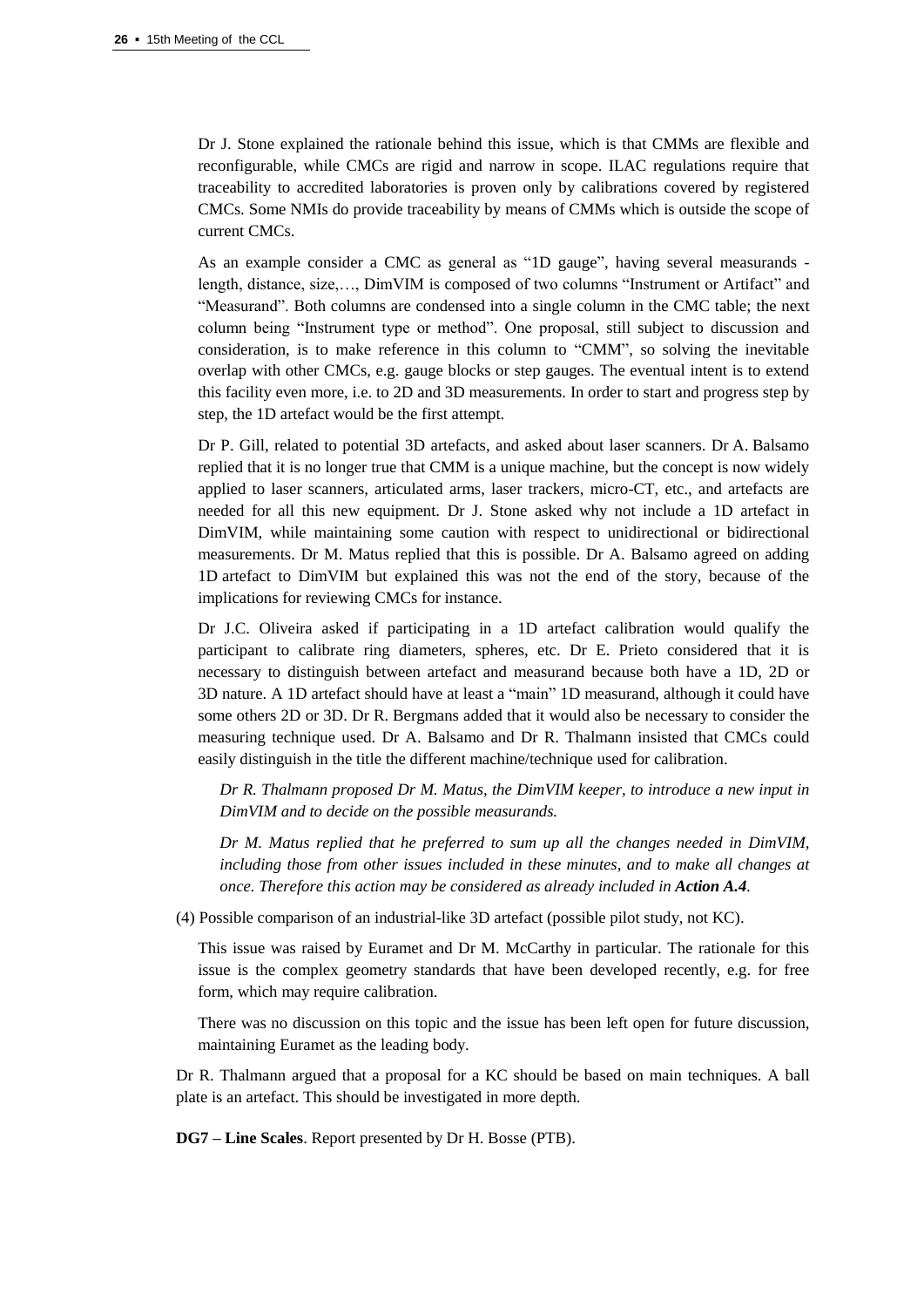Dr H. Bosse cited the number of members of DG7 (21). In the period since the previous meeting, few technical discussions have been undertaken.

Related to comparison activities, in February 2012 the final report on EURAMET.L-K7.2006 was issued. It was piloted by MIRS, Slovenia, with 31 participants and 2 loops in parallel. The Executive Report has been distributed. Currently, a line scale comparison using a 500 mm scale is being prepared by SIRIM, Malaysia, planned to start in 2013.

Other planned activities are comparison measurements on line, cross and circular features on 2D optical masks, this being of importance for **optical CMMs** and optical measuring microscopes including x-y-position, size and roundness (according to EN ISO 10360:7) of **features on transparent substrates** (masks, plates).

Dr H. Bosse included a list of useful papers related to the matter in his report; many of them were presented at the MacroScale 2011 conference.

As potential topics for discussion he mentioned the following were suggested:

1. To establish an infrastructure to improve the traceability chain for high precision optical size reference measurements on well defined structures (like e.g. photomasks), to optical CMM measurements on different type of measurement objects;

2. To extend the analysis of line scale comparisons with respect to condensed measurement, and the results to be used for linking, where possible. An example of a condensed measurement result is the deviation from nominal length, determined over all measured line positions of a line scale;

3. To extend the measurement capabilities of high precision line scale comparators, e.g. for determination of straightness or roundness deviations of features; standards with graduations calibrated for position and straightness may be valuable references for industrial 2D comparators as well as the recently developed 1.5D length encoder systems;

4. Calibration of length encoders in addition to classical line scales, maybe also by using a length encoder system as a transfer standard for DG 7 comparison measurements;

5. To take into account the application of interferometers, graduated standards and scale-based measurement systems for calibration and position feedback purposes in measurement instrumentation as well as manufacturing equipment, e.g. lithography wafer scanners and machine tools and to analyze the requirements from these applications on calibration aspects of graduated scales at the NMI and accredited laboratory level.

**DG8 – Surface Texture**. The report, prepared by Dr Baker, was presented by Dr P. Cox (NMIA).

DG8 is composed of 12 members representing all RMOs.

During the discussion, two international comparisons (APMP.L-K8 and EURAMET.L-K8) which are almost complete gave rise to the technical issue of whether to apply a correction of the measured profile due to the physical nature (size) of the stylus tip, which is also relevant to AFM measurement. Further discussion will take place on laboratory responses to intercomparison outcomes regarding outliers or uncertainties and eventual CMC claims. Many NMIs are now developing or purchasing machines for 3D measurement of surfaces, including areal stylus and a variety of optical techniques. These methods have technical issues and require individual standards documents, of which many have already been published. On a smaller scale, AFMs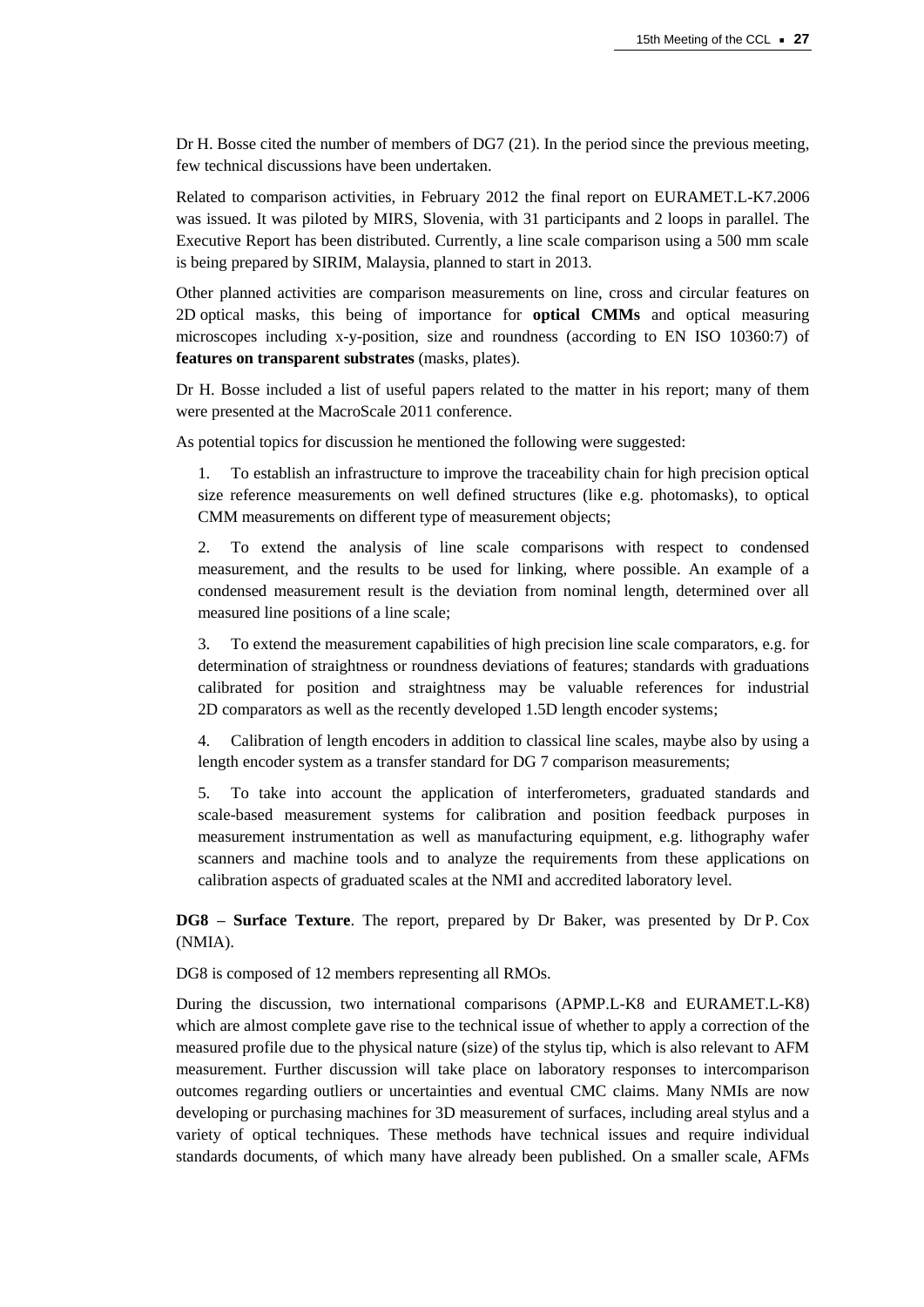can be used for roughness measurement. These three areas, which are relatively new, would benefit from properly designed intercomparisons.

The report included a list of recent standards and measurement guides, together with a list of recently published books and papers relevant to surface metrology. A list of upcoming events, of interest to DG8 members was presented.

Dr P. Cox finished his report by introducing some potential topics for DG discussion in line with the ideas presented at the start of his presentation:

1. Comparisons APMP.L-K8 and EURAMET.L-K8:

Linking of intercomparisons (possible CCL advice). How will laboratories respond to outliers?; Discussion on the effect of stylus tip (regarding NIST correction); Should other laboratories make this correction?; What effect will this have on accredited laboratories and manufacturers?; Should ISO 3274 be modified for stricter guidelines?; Review of uncertainties where good performance in key comparison indicates a claimed uncertainty could be reduced; Additional CMCs for many parameters.

2. Research into optical methods

Traceability - Direct interferometry or certified reference materials: steps, angles, optical resolution, Machine settings - wavelength corrections/bandwidth selection/amount of data, Uncertainty of measurement

3. Further development of Areal methods, artefacts and standards

3D parameters: definitions and standards being written, 3D soft gauges, uncertainty of measurement

4. Future intercomparisons

Various optical methods - Measure step heights, 3D parameters, resolution, bandwidth selection, effects of slope angle, different materials (refractive index), 3D Areal - Proposed EURAMET project by Ludger Koenders (PTB) for Spring 2013, AFM roughness - Proposed EURAMET project by Ludger Koenders (PTB) for 2013

5. Expand the contact list for representation of more NMIs.

**DG11 – Lasers**. Report presented by Dr M. Matus

The current membership of DG11 is 26; most are CCL members. Dr M. Matus referred to comparison activities, APMP.L-K11.1 which is finished, and CCL-K11, which is running with no serious problems, on which 3 final reports have been issued to date for the periods 2007-2009, 2010 and 2011. All three reports have been published in *Metrologia*.

Regarding CCL-K11, 27 NMIs plus 2 other laboratories have participated in CCL-K11 from all RMOs. The workload breakdown of the 5 node laboratories was: BEV (13), MIKES (4), NMIJ/AIST (8), NPL (0) and NRC (4). No participant failed because of incompatible results and no participant stated a higher uncertainty than those published in the CMC tables. There was therefore no need for corrective actions.

Dr M. Matus made the observation that according to the present version of the Technical Protocol, the comparison is open to different high quality standards of various wavelengths. Currently, only iodine stabilized He-Ne lasers emitting in 633 nm have participated, reflecting the situation with service category 1.1.1 of the DimVIM. Moreover, only half were conducted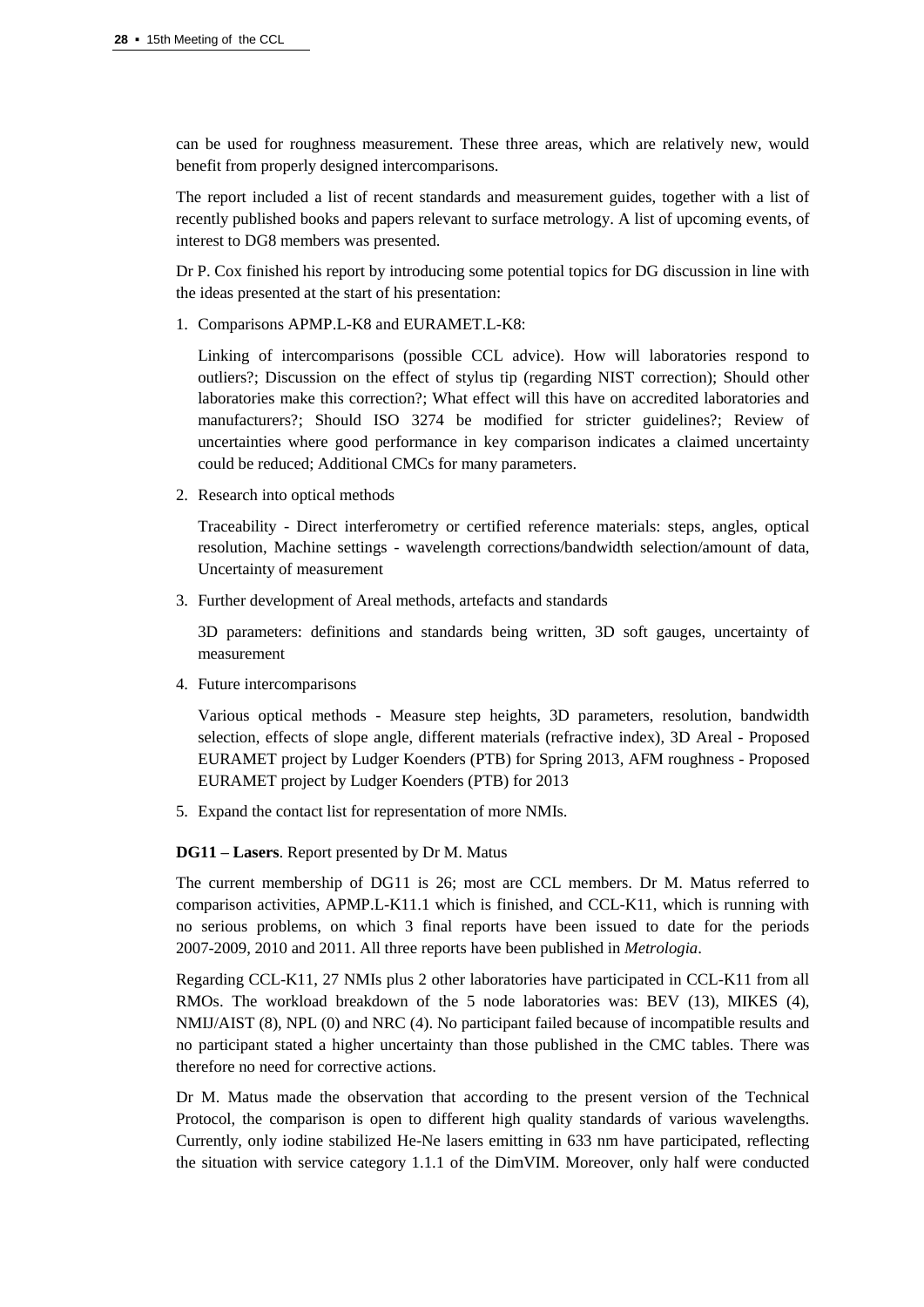according to the CIPM MeP*.* In others, the temperature of the iodine cell was not known and it had no traceability to ITS-90; also there were lasers using modulation transfer spectroscopy and/or frequency offset lasers, which exhibit an inferior performance but have advantages for dimensional metrology; even 3f lasers are increasingly not being operated according to the MeP. Dr M. Matus saw two possible options for the participants in CCL-K11.

1) Use the MeP value, parameter values and uncertainty. In this case, the measured frequency is corrected for working parameter deviations and the measurand is the frequency at MeP reference conditions. Responsibility is then assumed partly by the CIPM.

2) Calibrated or MeP value for the user's chosen working conditions. Often the measured frequency is not corrected, instead it is accounted for in the uncertainty. In this case, the measurand is the frequency under given stable conditions, not MeP conditions. The stability is then the responsibility of the NMI.

The main consequence of the previously described situation and options is, according to Dr M. Matus, that CCL-K11 final reports and results cannot be used as supporting evidence for the List of recommended Radiations (LoR).

Dr M. Matus presented as a potential topic for discussion the case of DimVIM 1.1.1 "stabilized laser of the MeP": if this is really the top level service and 1.1.2 "other stabilized lasers" constitutes a secondary level. According to the actual interpretation of DimVIM, many NMIs (not all) use for their top level calibration capabilities (combs), the service 1.1.2, reserving category 1.1.1 for specific instruments covered by the MeP, usually with higher uncertainties.

Among NMIs which use 1.1.1 as it is intended, there are still differences in the CMCs originating from the time they were applied for and participated in the corresponding BIPM comparison. The values and uncertainties in the MeP changed over time, but not the lasers.

Dr M. Matus explained that the choice of fitting a specific service either to 1.1.1 or 1.1.2 is arbitrary. Until now there has not been a real problem since the historical background is known, but Dr M. Matus advised that future users of App. C may encounter problems which would exacerbate the matter. A NMI operating a MeP-laser will be able to calibrate a customer's laser with a corresponding uncertainty. The same holds true for a NMI that uses a comb or a different kind of laser (even with high uncertainty) for its calibration service.

The possession of a MeP-laser does not justify a separate service category (otherwise we should include combs and probably other means as new service categories) CMC tables already have a column for the "instrument type or method". It was the opinion of Dr M. Matus, that the DimVIM should reflect calibration capabilities and not the maintenance of standards used for calibration.

A discussion topic may be the revision of DimVIM: aggregation of 1.1.1 and 1.1.2 to a new 1.1.1 (calibration of frequency stabilized lasers), hence dropping 1.1.2 and including present services to the new 1.1.1.

A discussion followed on the value of the CMC if calibrating a stabilized laser against a MeP laser. If so, the *U* should be higher than the MeP value. There was still some confusion; so, this is to be discussed even if CCL-K11 should be renamed.

*As a consequence, an action emerged for Dr M. Matus: DG11 will prepare a proposal to modify the CCL-K11 protocol, if needed, and DimVIM categories* **(Action A.10).**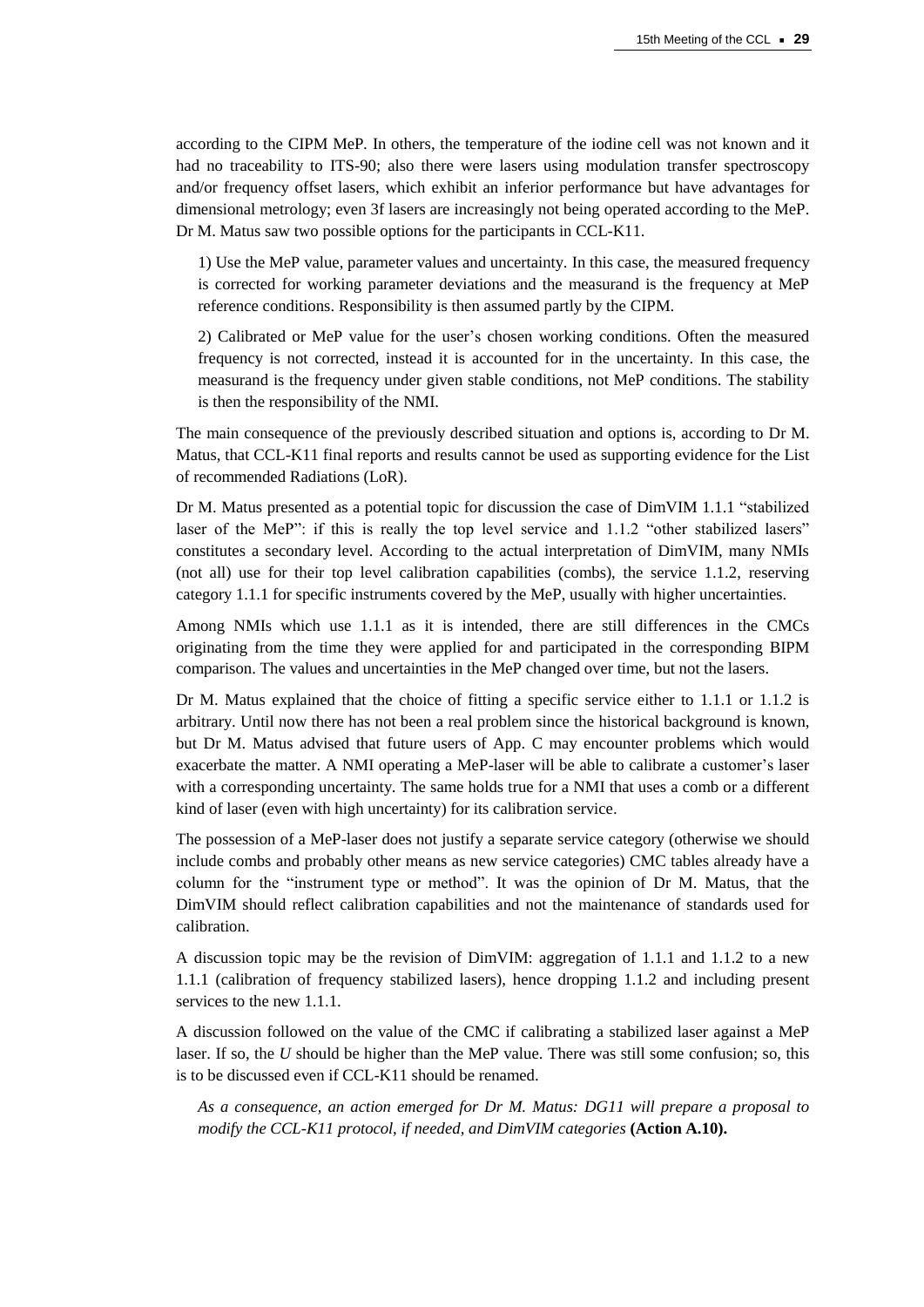# **8. RE-ELECTION OF THE WG CHAIRPERSONS**

Dr R. Thalmann is due to stand down as WG-MRA chairman. Dr R. Thalmann proposed Dr A. Lewis to take over the role. There was a full agreement on the appointment of Dr A. Lewis as WG-MRA chairman.

The other WG chairpersons have another term in office and expressed their wish to continue in their roles. This was agreed, and does not require confirmation by the CCL.

# **9. CCL MEMBERSHIP AND MEMBERSHIP OF WORKING GROUPS. ACCEPTANCE OF TERMS OF REFERENCE OF WORKING GROUPS**

Regarding membership of the CCL and Working Groups, Dr R. Thalmann reported no changes were required. However, formal approval of the Terms of Reference of the different WG and sWGs is needed. Most (but not all) of the Terms of Reference of WGs and sWGs have been published on the CCL website.

Dr R. Thalmann reported that:

*the Terms of Reference of the joint CCL/CCTF working group on frequency standards FSWG were presented and formally approved* **(Decision D.8).**

With respect to the ToR of WG-MRA, apart from a small variation in the 4th bullet, previously submitted and agreed, some minor changes to the ToR were already made.

*Dr R. Thalmann asked CCL for approval of these variations. It was agreed* (All variations are considered as integrated in **Decision D.1**)

As a result of this approval, one action emerged for Dr A. Lewis to:

*Take note of this last version of the WG-MRA ToR* **(Action A.11)**.

ToR of the WG-N have remained unchanged since 2010. Dr R. Thalmann reminded the CCL of their approval and agreement of the ToR WG-N following the previous presentation made by Dr H. Bosse, the WG-N co-chair (see **Decision D.6).**

As a consequence of the previous decisions, a new action emerged: Dr Robertsson (BIPM):

*To upload these modified/approved ToR into the CCL website*. *Dr Robertsson should also verify if the acronym FSWG is the official one or not and make the correction if needed* **(Action A.12)**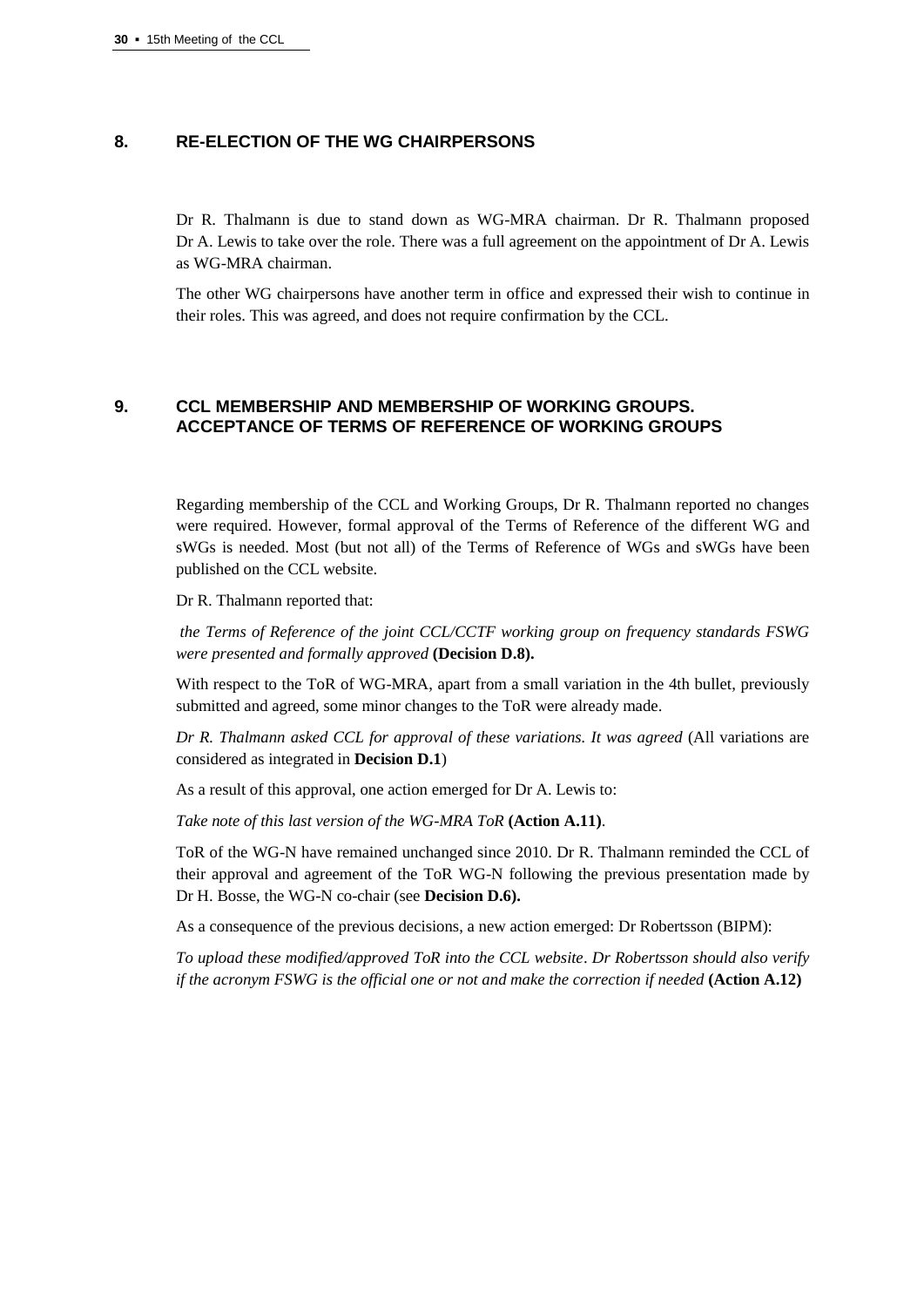# **10. REPORTS FROM THE REGIONS**

Although the reports from the regions had already been presented at the WG-MRA meeting, the RMO TC-L Chairmen took the opportunity to emphasize areas of importance.

AFRIMETS (Dr O. Kruger):

Dr O. Kruger presented a map showing the Member States and Associates of the CGPM; and the top priorities of the length working group were outlined: comparisons to support CMC submission; assist countries entering CMCs into the database; sponsorship of comparison and R&D projects; and to identify training requirements. A list of 2012 comparisons in which AFRIMETS members are involved was presented, and a short summary of research activities was provided: a joint research project on gauge blocks (GB) measurements by interferometry using the phase stepping technique submitted by South Africa and Egypt. The AFRIMETS members only meet every two years and combine this meeting with workshops to encourage attendance.

## APMP (Dr T. Takatsuji)

Dr T. Takatsuji referred to the 2011 Workshop on Nanoparticle Size Measurement held on 14-15 April 2011 at CMS, Hsinchu, Chinese Taipei, and the following:

The APMP Developing Economies' Committee (DEC) Workshop on Gauge Block Calibration by Interferometry, held on 26-29 September 2011 at NIMT, Thailand, and a second APMP DEC Workshop on Temperature Measurement for Precise Length Measurement, held on 30 October to 1 November 2012, also at NIMT, Thailand.

Dr T. Takatsuji reported on the most recent annual meeting/training/workshop held in Kobe, Japan, on 1-6 December 2011 and the forthcoming annual meeting/workshop which will be held in Wellington, New Zealand, on 24-27 November 2012. This workshop is dedicated to large scale dimensional topics and other topics of interest raised by member laboratories.

#### EURAMET (Dr A. Lassila)

Dr A. Lassila reported on the EMRP European Metrology Research Programme funded by EU and EMRP countries which has the goal to enhance co-operation between NMIs, industry and other institutes in metrological science. The success in the previous 2010/2011 calls was highlighted by presenting seven individual Joint Research Projects (JRPs) as examples. A list of nine selected proposals for the 2012 Call related to the Length programme was provided.

Future challenges in length metrology were proposed by referring to the EURAMET Roadmap update 2012.

The MacroScale 2011 Conference was very successful for the many NMI members of EURAMET. The forthcoming EURAMET TC-L meeting is to be held at GUM, Warsaw, Poland, on 22-24 October 2012.

### SIM (Dr J. Stone)

Dr J. Stone summarized the current status and recent activities of SIM. These were: five active SIM comparisons, five ongoing CCL and other RMO comparisons with participation of SIM NMIs, and four other active comparisons since 2009. He highlighted that SIM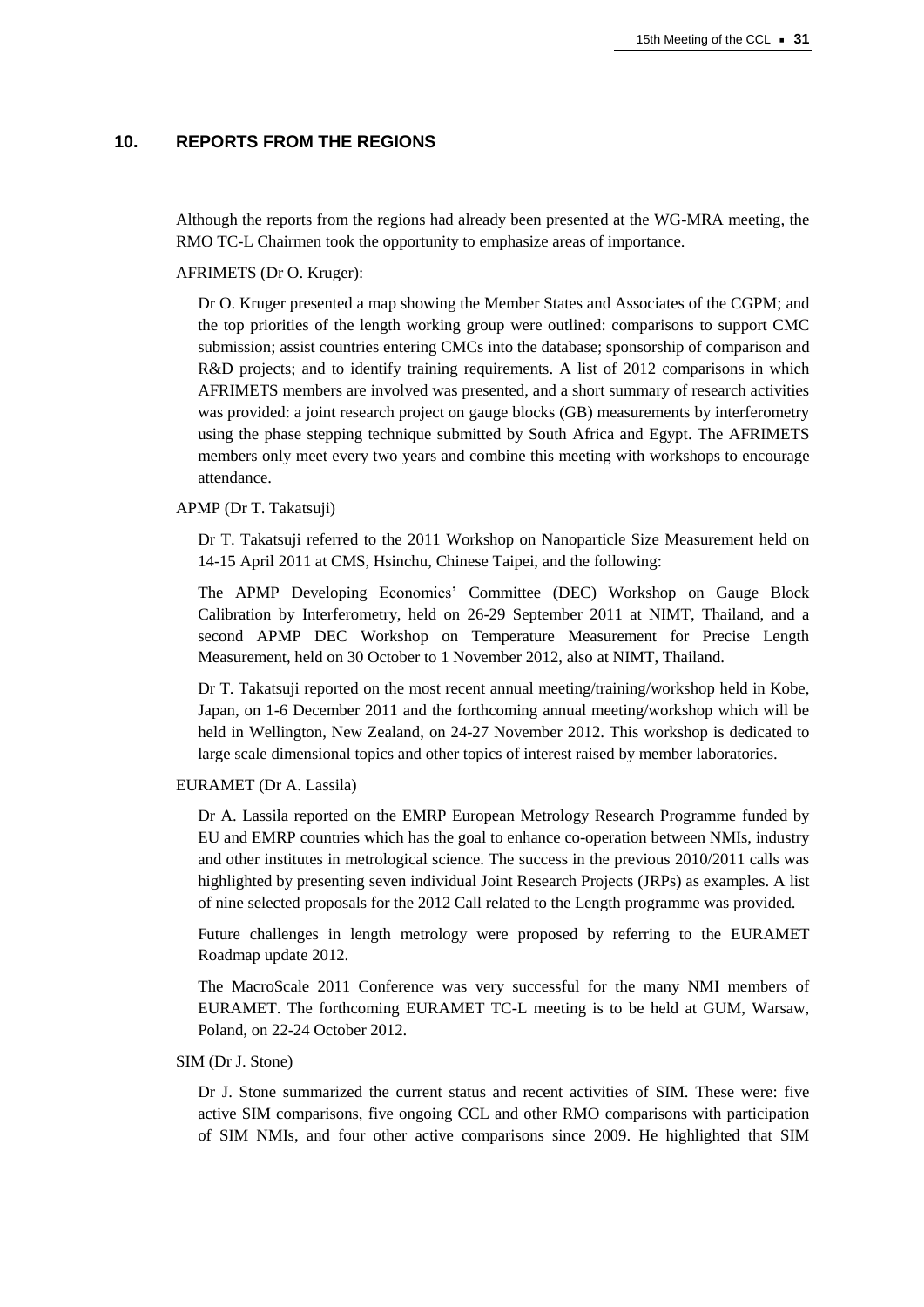members appear to be in compliance with the 10-year rule agreed for participation in comparisons.

Regarding the updating of CMCs, a new CMC on length bar was submitted by INMETRO (Brazil) in 2012, adding to the five already submitted since 2009. Currently, there are two in the review process, from INDECOPI (Peru) and INTI (Argentina), and four more are planned in the near future by INTI, INDECOPI, and NIST.

Other recent developments highlighted related to technical exchanges, training and conferences: CENAM reported on several activities in 2012, Dr Pekelsky contacted INMETRO in 2011 regarding plane angle and length measurements, while NIST offered a tutorial "Intermediate Dimensional Metrology" during the 2012 NCLSI Conference held in Sacramento, USA, on 29 July to 2 August 2012.

# **11. PROPOSALS FOR NEW KEY COMPARISONS**

No new proposals had been made.

# **12. THE NEW SI; ADVICE OF THE CCL ON RESOLUTION 1 OF THE 24TH CGPM "ON THE POSSIBLE FUTURE REVISION OF THE INTERNATIONAL SYSTEM OF UNITS, THE SI"**

An invitation from the CCU (letter and presentation by Prof. I. Mills) was received by Dr R. Thalmann to discuss this proposal and to send the CCU a possible answer.

Dr C. Thomas presented and commented on the presentation sent by Prof. I. Mills (in fact an abbreviated version of the presentation). The next CCU meeting will take place in June 2013. A reminder that comments should arrive prior to the meeting was made.

Following this presentation, Dr R. Thalmann proposed that the full version of the new SI was not discussed but instead that the focus should be on the metre definition, its wording and the consequences for the length community. A comment was made by the sWG-S that they did not agree with the wording of the new definitions, but they understood the reasons behind such wording. Dr F. Riehle reported recent discussions within some groups regarding definitions of the second and Kelvin definitions but, again, it was stated that the reasons behind such wording were understood. As a result, no action is foreseen.

*Agreed proposal: CCL to send a communication to Prof. I. Mills telling him that the CCL is not fully happy with the wording but the reasons behind it are understood. So, CCL takes note of the new definitions* **(Action A.13)**.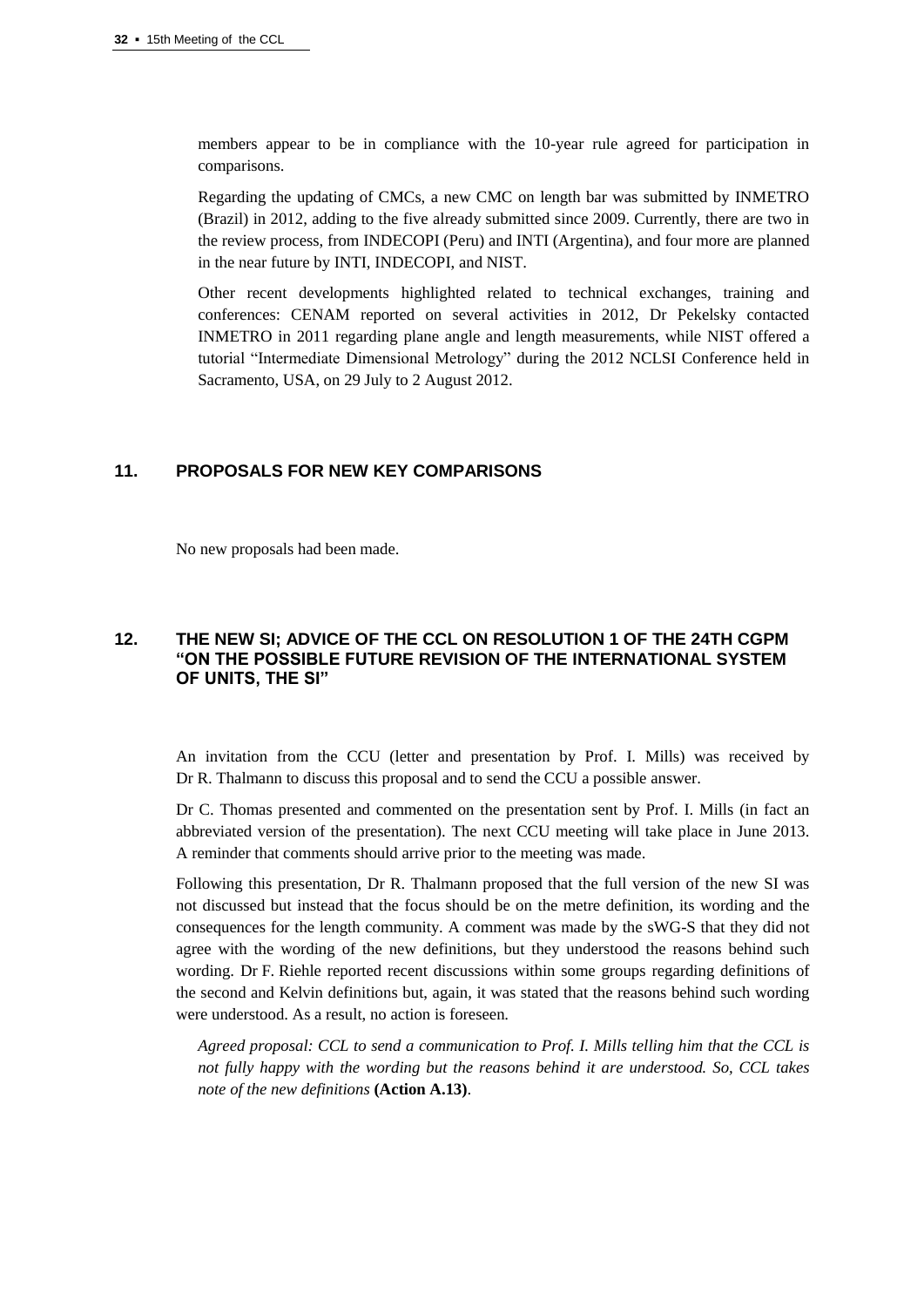# **13. RECOMMENDATIONS TO THE CIPM**

The CCL approved the text of the Recommendation presented by Dr Gill on new transition frequencies to be included or updated in the existing list of "Recommended values of standard frequencies for applications including the practical realization of the metre and secondary representations of the second".

This list of frequencies had previously been presented and discussed at the CCL-CCTF (FSWG).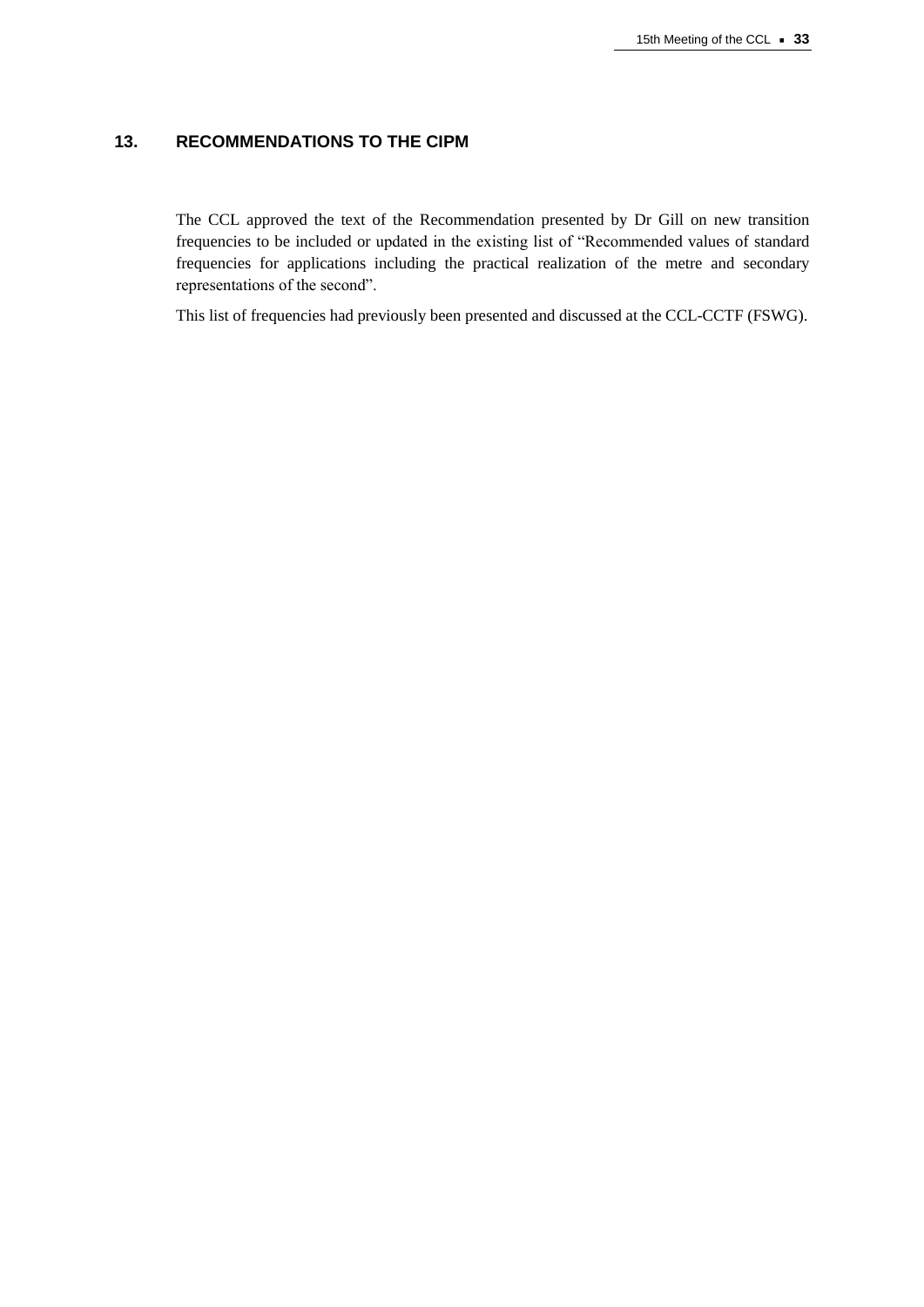# **RECOMMENDATION CCL1 (2012)**

# **Updates to the list of standard frequencies**

The Consultative Committee for Length,

## **considering** that

- a common list of "Recommended values of standard frequencies for applications including the practical realization of the metre and secondary representations of the second" has been established,
- the CCL-CCTF Frequency Standards Working Group (FSWG) has reviewed several candidates for inclusion into the list
- $\bullet$  the CCTF has recommended these frequencies in its meeting in September 2012<sup>\*</sup>

**recommends** that the following transition frequencies shall be included or updated in the list of recommended values of standard frequencies

• the unperturbed optical transition  $3s^2$  <sup>1</sup>S<sub>0</sub> –  $3s3p$  <sup>3</sup>P<sub>0</sub> of the <sup>27</sup>Al<sup>+</sup> ion with a frequency of *f27Al* <sup>+</sup>= 1 121 015 393 207 857.3 Hz

and an estimated relative standard uncertainty of  $1.9 \times 10^{-15}$ .

This radiation is recommended to be endorsed by the CIPM as a secondary representation of the second.

• the unperturbed optical transition  $5d^{10}$ 6*s*  ${}^{2}S_{1/2}$  –  $5d^{9}$ 6*s*<sup>2</sup>  ${}^{2}D_{5/2}$  of the  ${}^{199}$ Hg<sup>+</sup> ion with a frequency of

*f199Hg+* = 1 064 721 609 899 145*.*3 Hz

and an estimated relative standard uncertainty of  $1.9 \times 10^{-15}$ .

This radiation is recommended to be endorsed by the CIPM as a secondary representation of the second.

This radiation is already endorsed by the CIPM as a secondary representation of the second.

• the unperturbed optical transition  $6s^2$   ${}^1S_0 - 6s6p$  <sup>3</sup>P<sub>0</sub> of the <sup>199</sup>Hg neutral atom with a frequency of

*f199Hg* = 1 128 575 290 808 162 Hz

l

and an estimated relative standard uncertainty of  $1.7 \times 10^{-14}$ .

<sup>\*</sup> Some values of frequencies and/or uncertainties were not fixed at the FSWG meeting but were communicated later, before the approval of the present Report.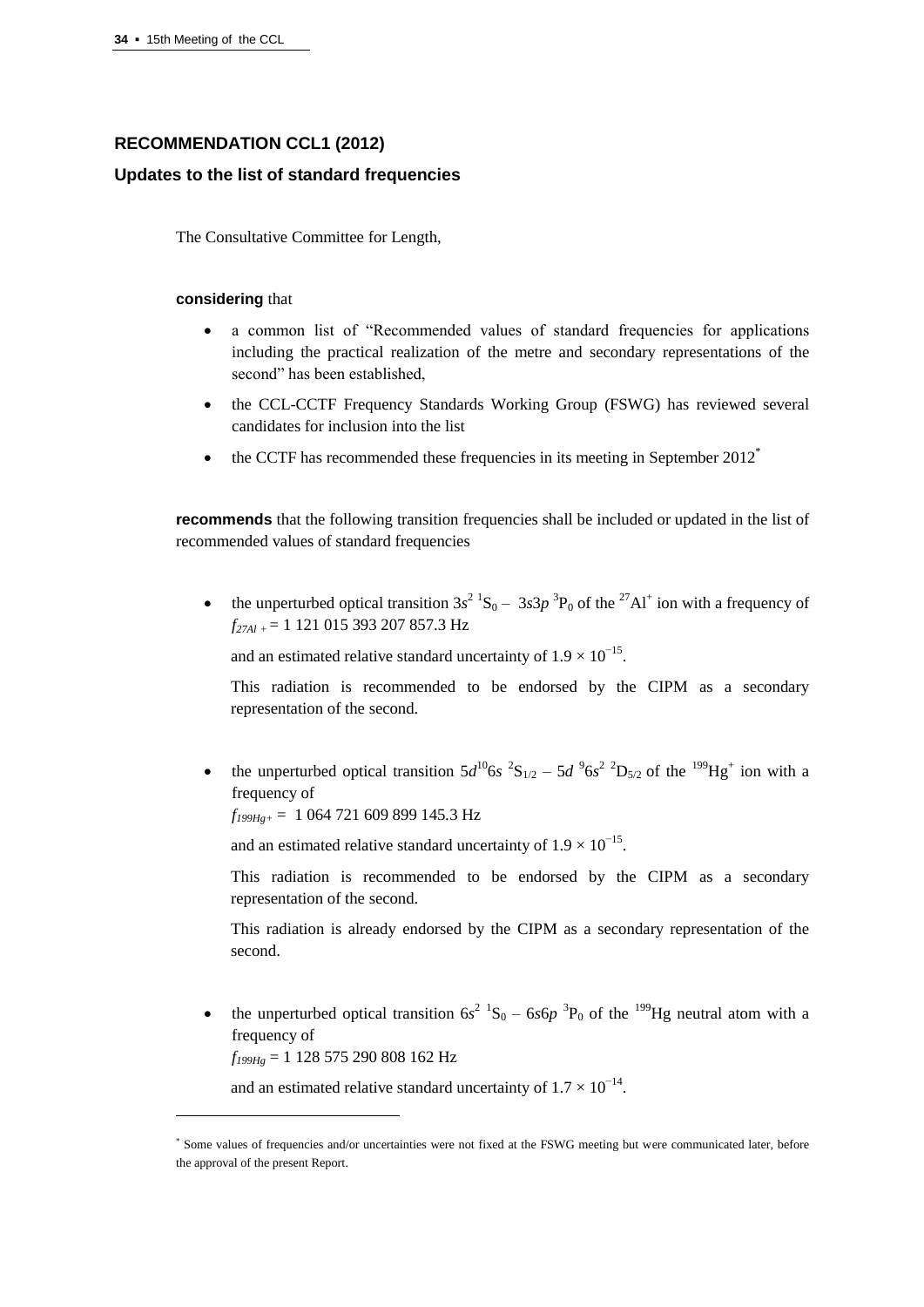• the unperturbed optical transition 6s  ${}^{2}S_{1/2} - 4f {}^{13}6s^{2} {}^{2}F_{7/2}$  of the  ${}^{171}Yb^{+}$  ion with a frequency of

 $f_{171Yb+}$  (octupole) = 642 121 496 772 645.6 Hz

and an estimated relative standard uncertainty of  $1.3 \times 10^{-15}$ .

This radiation is recommended to be endorsed by the CIPM as a secondary representation of the second.

• the unperturbed optical transition 6*s*  ${}^{2}S_{1/2}$  (F = 0, m<sub>F</sub> = 0) – 5*d*  ${}^{2}D_{3/2}$  (F = 2, m<sub>F</sub> = 0) of the  $171$ Yb<sup>+</sup> ion with a frequency of *f171Yb+* (quadrupole) = 688 358 979 309 307.1 Hz

and an estimated relative standard uncertainty of  $3 \times 10^{-15}$ .

This radiation is already endorsed by the CIPM as a secondary representation of the second.

• the unperturbed optical transition  $5s^2S_{1/2} - 4d^2D_{5/2}$  of the  $8s^2S_t^+$  ion with a frequency of *f88Sr+* = 444 779 044 095 485.3 Hz and an estimated relative standard uncertainty of  $4.0 \times 10^{-15}$ .

This radiation is already endorsed by the CIPM as a secondary representation of the second.

- the unperturbed optical transition  $4s^2S_{1/2} 3d^2D_{5/2}$  of the <sup>40</sup>Ca<sup>+</sup> ion with a frequency of *f40Ca+* = 411 042 129 776 395 Hz and an estimated relative standard uncertainty of  $1.5 \times 10^{-14}$ .
- the unperturbed optical transition  $1S 2S$  of the <sup>1</sup>H neutral atom with a frequency of *f1H* = 1 233 030 706 593 518 Hz and an estimated relative standard uncertainty of  $1.2 \times 10^{-14}$ .

Note: This frequency corresponds to half of the energy difference between the 1S and 2S states.

• the unperturbed optical transition  $5s^2$   ${}^1S_0$  –  $5s5p$   ${}^3P_0$  of the  ${}^{87}Sr$  neutral atom with a frequency of

*f87Sr* = 429 228 004 229 873.4 Hz

and an estimated relative standard uncertainty of  $1 \times 10^{-15}$ .

This radiation is already endorsed by the CIPM as a secondary representation of the second.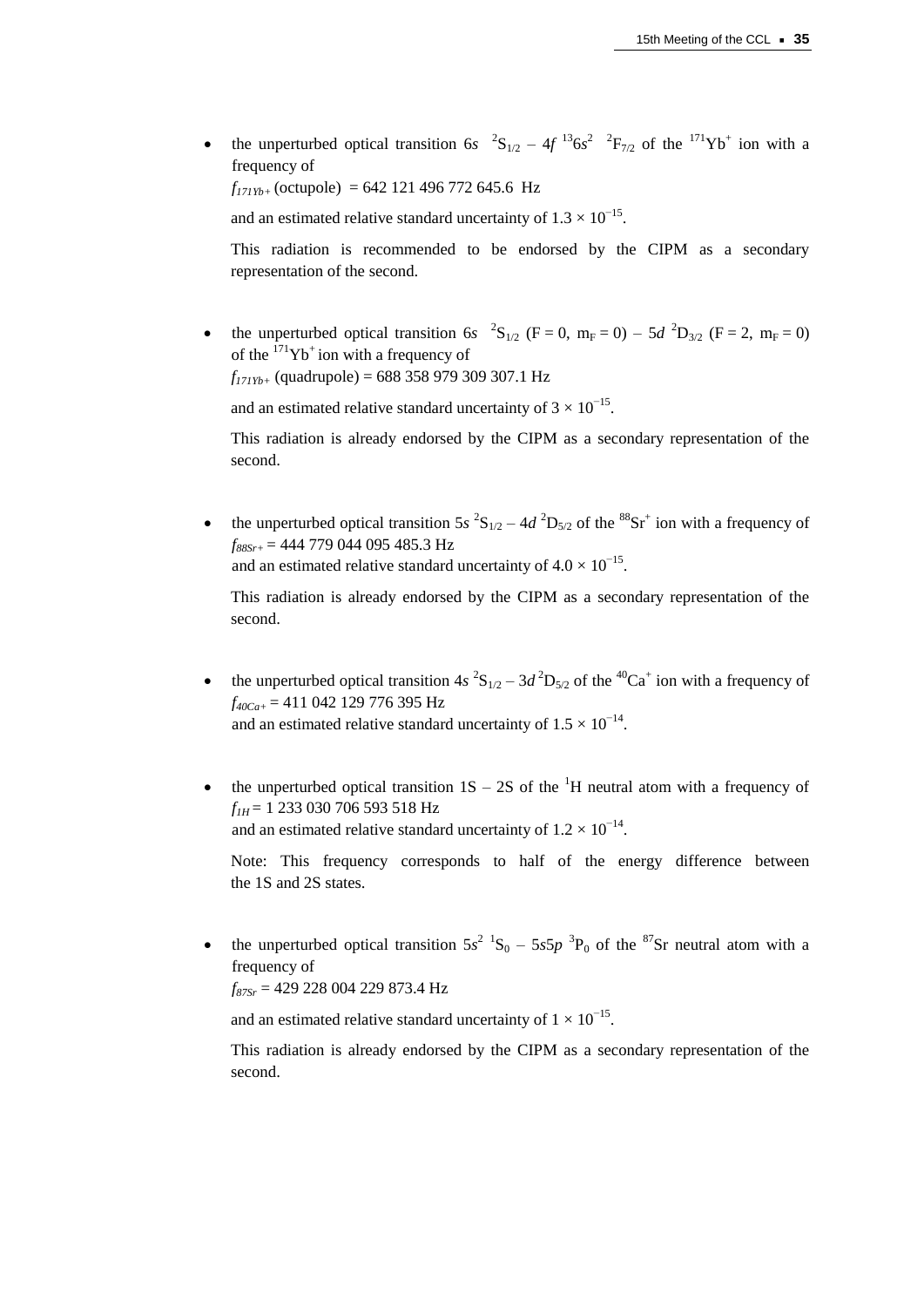• the unperturbed optical transition  $6s^2$   ${}^1S_0 - 6s6p$   ${}^3P_0$  of the  ${}^{171}Yb$  neutral atom with a frequency of

*f171Yb* = 518 295 836 590 865.0 Hz

and an estimated relative standard uncertainty of  $2.7 \times 10^{-15}$ .

This radiation is recommended to be endorsed by the CIPM as a secondary representation of the second.

• the unperturbed ground-state hyperfine transition of  ${}^{87}Rb$  with a frequency of *f87Rb* = 6 834 682 610.904 312 Hz

and an estimated relative standard uncertainty of  $1.3 \times 10^{-15}$ .

This radiation is already endorsed by the CIPM as a secondary representation of the second.

Note: The value of the standard uncertainty is assumed to correspond to a confidence level of 68 %. However, given the very limited number of available data there is a possibility that in hindsight this might not prove to be exact.

**and asks** the CIPM for approval.

# **14. ANY OTHER BUSINESS**

No information added.

# **15. NEXT MEETING OF THE CCL**

It was proposed and agreed to hold the next CCL meeting approximately 3 years from now (2015).

Dr R. Thalmann and Prof. M. Kühne thanked all the participants for the excellent discussions and contributions.

The staff of the BIPM were thanked for their help both during the meeting and behind the scenes.

The meeting was closed on 20 September at 15:00, according to the scheduled agenda.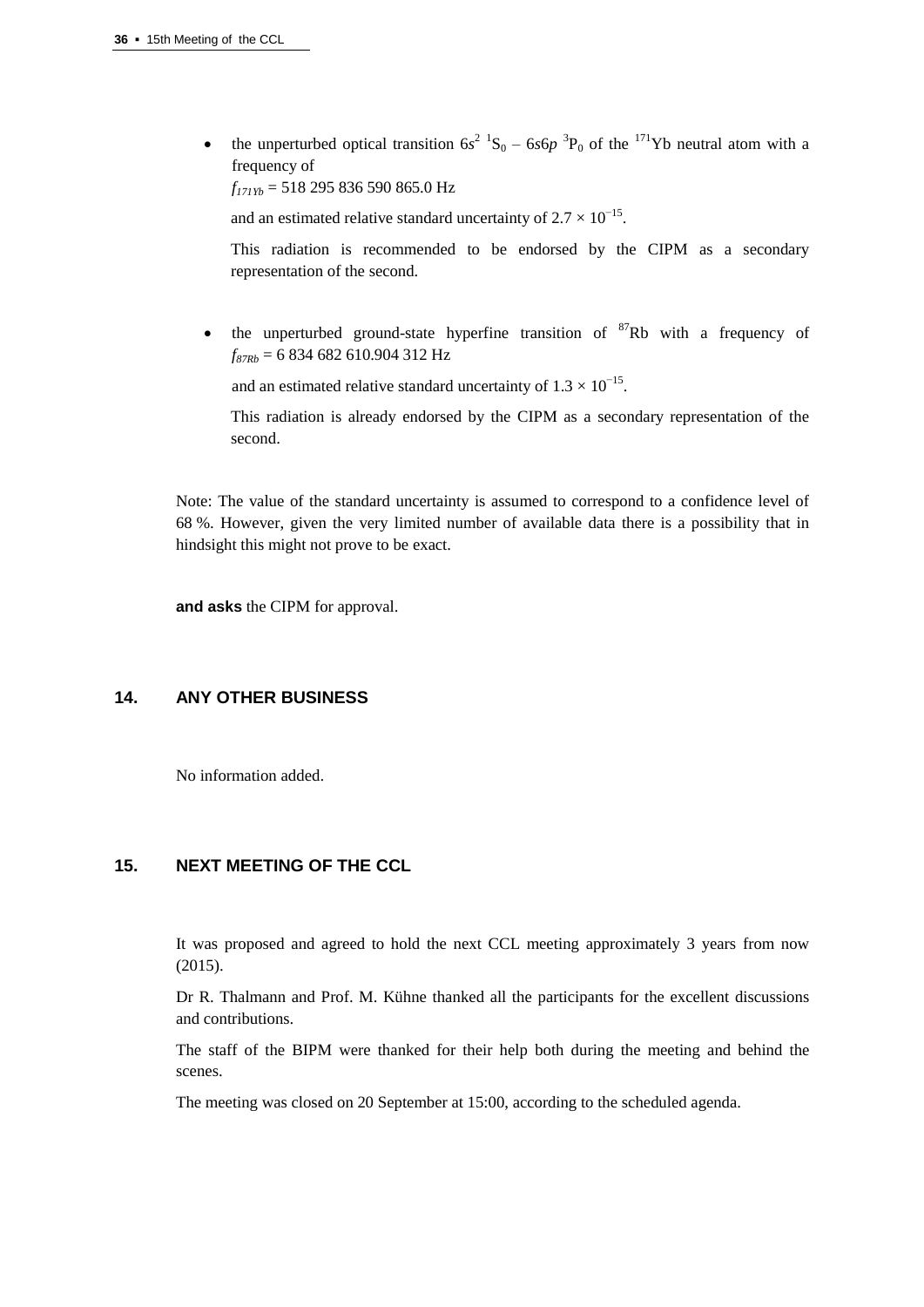# **Appendix L 1 Working documents submitted to the 15th meeting of the CCL**

Open working documents of the CCL can be obtained from the BIPM in their original version, or can be accessed on the BIPM website:

[http://www.bipm.org.cc/AllowedDocuments.jsp?cc=CCL](https://www.bipm.org.cc/AllowedDocuments.jsp?cc=CCL)

Documents restricted to Committee Members can be accessed at th[e restricted website.](https://www.bipm.org/cc/CCL/Restricted/WorkingDocuments.jsp)

| Document           |                                       |
|--------------------|---------------------------------------|
| CCL/12-01          | Agenda                                |
| CCL/12-02          | Report from the 14th meeting          |
| CCL/12-02.1        | List of actions from the 14th meeting |
| CCL/12-03          | WG-MRA report                         |
| CCL/12-04          | FSWG report                           |
| CCL/12-05          | WG-N report                           |
| CCL/12-06          | WG-S report                           |
| CCL/12-7.1         | DG1 report                            |
| CCL/12-7.2         | DG2 report                            |
| CCL/12-7.3         | DG3 report                            |
| CCL/12-7.4         | DG4 report                            |
| CCL/12-7.5         | DG5 report                            |
| CCL/12-7.6         | DG6 report                            |
| CCL/12-7.7         | DG7 report                            |
| CCL/12-7.8         | DG8 Report                            |
| CCL/12-7.11.pdf    | DG11 report                           |
| $CCL/12-7.11$ .ppt | DG11 report                           |
| CCL/12-10.1        | <b>AFRIMET</b> report                 |
| CCL/12-10.2        | <b>EURAMET</b> report                 |
| CCL/12-10.3        | <b>APMP</b> report                    |
| CCL/12-10.4        | SIM report                            |
| CCL/12-12          | PPT on new SI                         |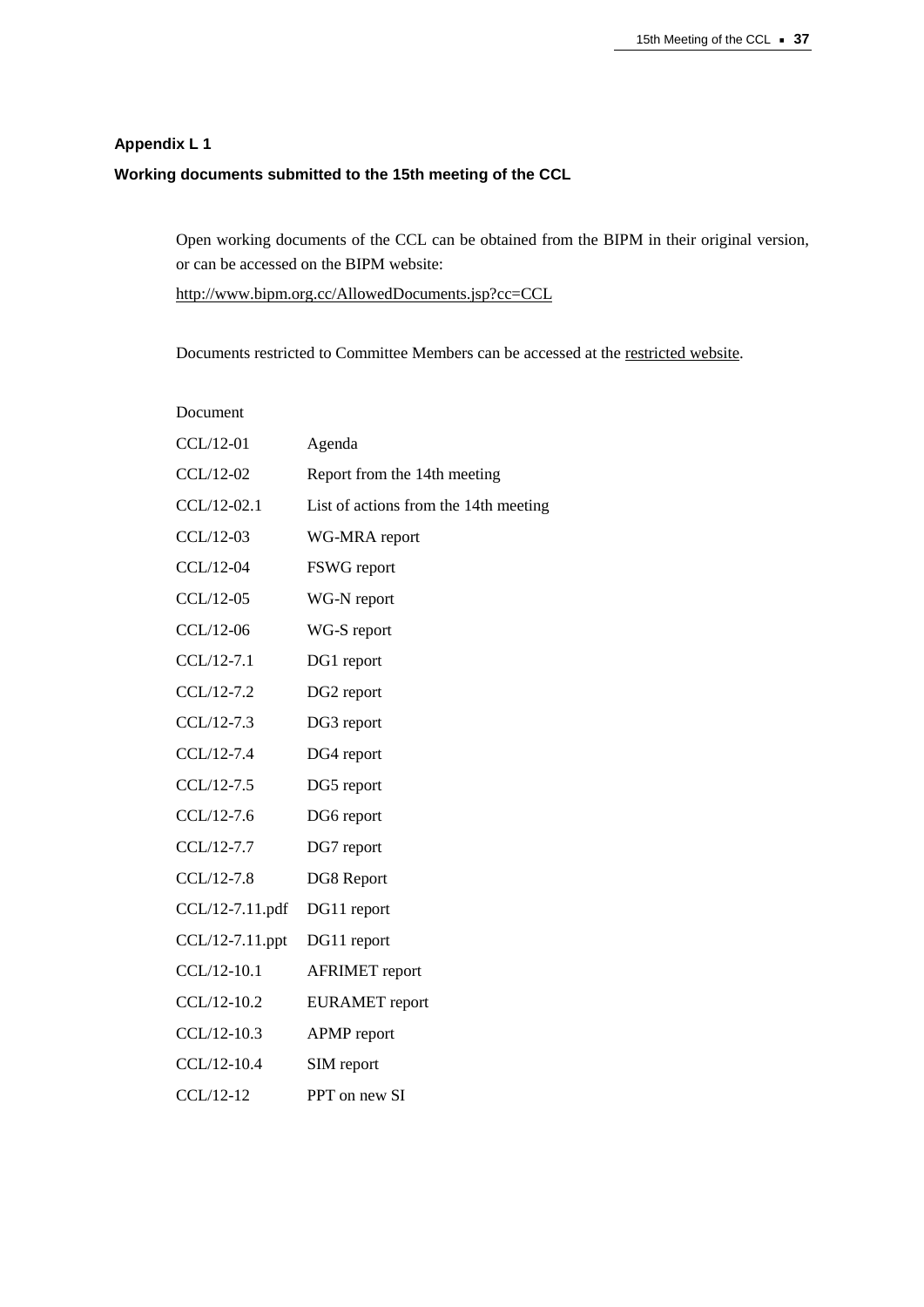## **Appendix L 2**

#### **List of decisions made at the 15th meeting of the CCL**

This list is a summary of the decisions made at the 15th meeting of the CCL.

# **DECISION CCL 1 (2012) – Amending the WG-MRA ToR**

*CCL agreed in amending the WG-MRA ToR for CCL to delegate the task to approve KC protocols and Reports to WG-MRA and some other minor corrections in the Organization.*

The final redaction is as follows:

#### **Terms of Reference WG-MRA**

1. Tasks

• To maintain links with the regional metrological cooperation organizations, seeking to ensure the involvement of member laboratories of the CCL in major comparisons in the field of length, thereby providing the means for assuring world-wide traceability and equivalence of length measurements at the highest levels of accuracy.

- To make recommendations to the CCL on the needs and priorities for additional international comparisons in length under the auspices of the CCL.
- To ensure the coordination of CCL and RMO key and supplementary comparisons.
- To approve the Length key comparison protocols and reports.
- To facilitate the inter-regional CMC Review Process, by:

a) Establishing and maintaining lists of service categories, and where necessary rules for the preparation of CMC entries;

b) Agreeing on detailed technical review criteria;

c) Coordinating and where possible conducting inter-regional reviews of CMCs submitted by RMOs for posting in Appendix C of the CIPM MRA;

d) Providing guidance on the range of CMCs supported by particular key and supplementary comparisons;

e) Identifying areas where additional key and supplementary comparisons are needed;

f) Coordinating the review of existing CMCs in the context of new results of key and supplementary comparisons.

• To report to the CCL.

## 2. Organization

The WG-MRA has the following sub groups and task group:

• a sub working group on key comparisons sWG-KC;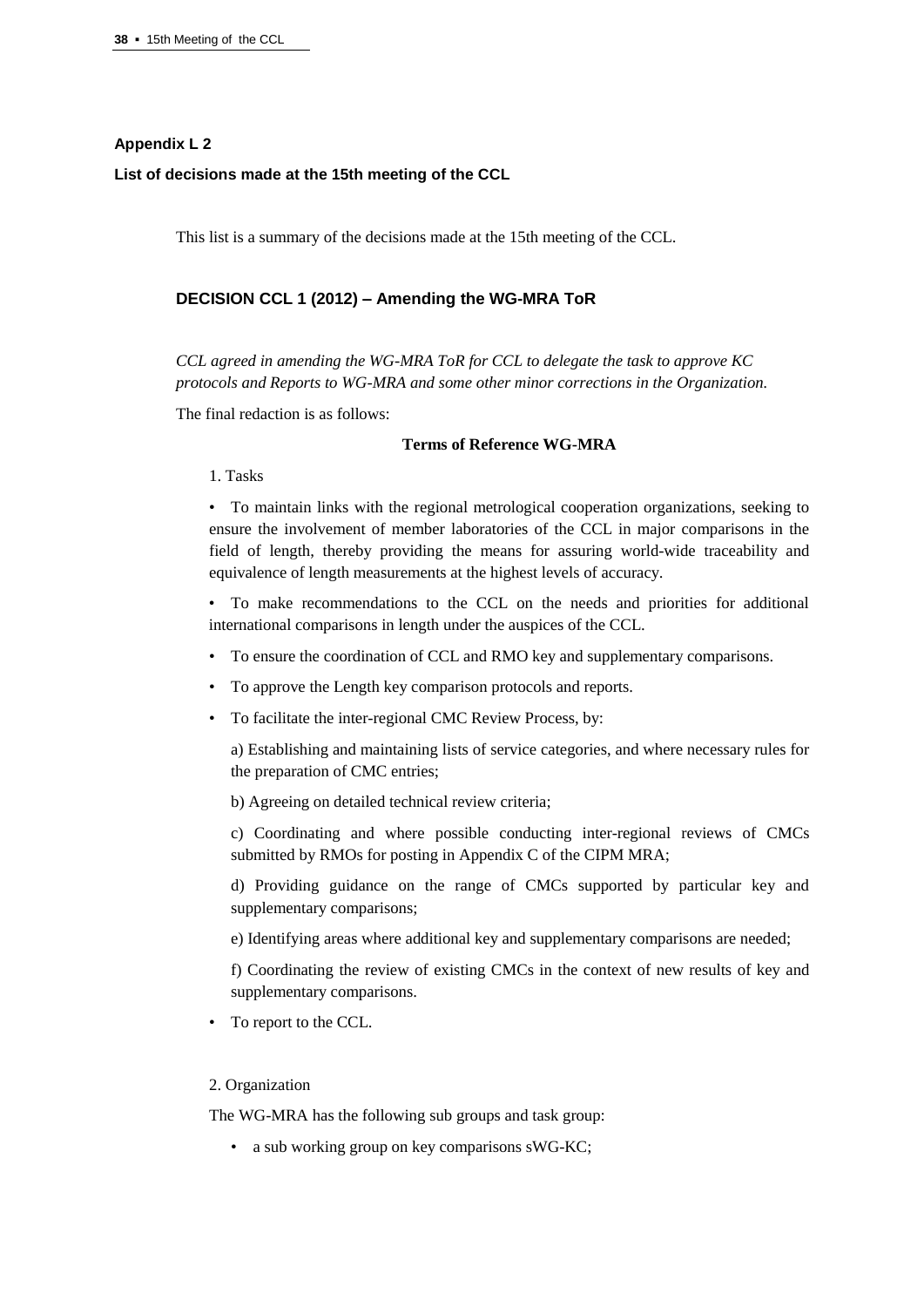- a sub working group on CMCs sWG-CMC;
- a task group on KC linking TG-L.

#### 3. Membership

- WG-MRA Chair is appointed by the CCL for a period of 4 years (renewable);
- membership includes members of the sub working groups and task groups, moderators of the discussion groups;
- Full voting Members are appointed by the CCL, and non-voting guests may be invited by the WG-MRA, through the Chair.

#### **DECISION CCL 2 (2012) – Periodicity of KCs**

*CCL agreed in fixing a maximum value of 10 years applying to both the periodicity of KCs and the time interval a NMI needs to provide evidence for its CMCs in a KC topic.*

# **DECISION CCL 3 (2012) – Election of the new WG-MRA Chairman**

*CCL agreed unanimously to Dr A. Lewis as the new WG-MRA chair after Dr R. Thalmann ends his mandate.*

#### **DECISION CCL 4 (2012) – Yearly meetings outside BIPM headquarters**

*CCL agreed to support the WG-MRA proposal for meetings, in non-CCL years outside the BIPM headquarters, preferably in combination with a conference, possibly in the future also as a tele-conference (e.g. through webex).*

# **DECISION CCL 5 (2012) – Proposal for a new expression of the existing CMC uncertainties**

The Consultative Committee for Length (CCL),

**considering** that:

- the expression of existing CMC uncertainties entries are represented as numerical value equations, whereas several international standards and guideline documents strongly recommend to express the relationship between quantities by quantity equations, because quantity equations are independent of the choice of measurement units;
- the entry of data in the existing CMC numerical value equation format as well as the maintenance of the CMC entries is more error-prone compared to their expression as quantity equations;
- several ILAC MRA signatories (accreditation bodies) require from laboratories, which apply for accreditation according to ISO 17025 that the expression of the measurement uncertainties of the calibration laboratory has to be made by means of quantity equations. The use of numerical value equations is not allowed;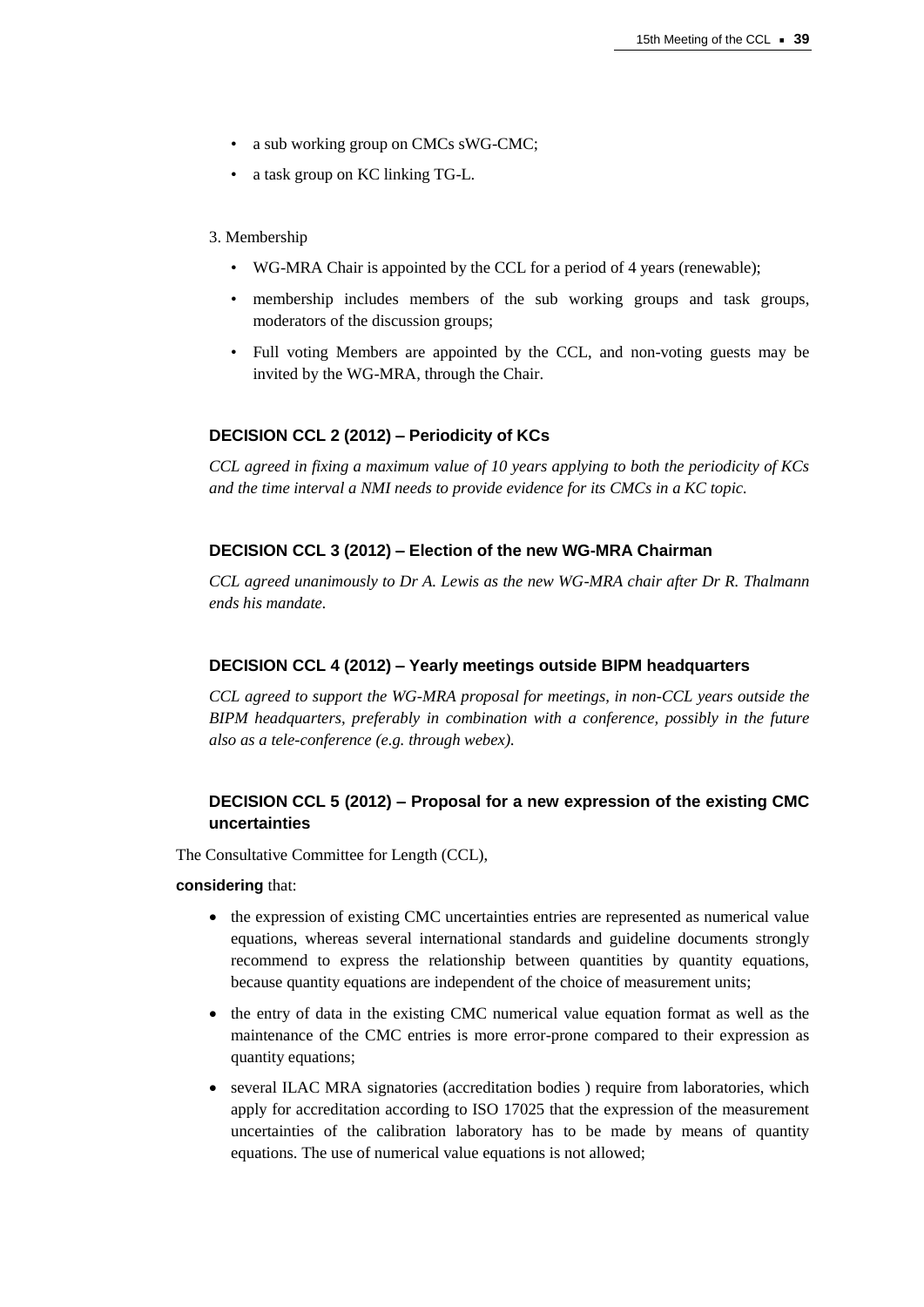#### **taking into account** that:

- a change of the CMC writing rules from numerical value equations to quantity equations would affect all existing CMC entries of all CCs as well as several MRA related documents and thus would produce a bigger workload on the NMIs, the RMOs as well as on the BIPM KCDB office;
- the proposed changes of the CMC writing rules could probably not easily be handled within the existing system of CMC excel files and the KCDB data import and data handling capabilities;
- the proposed changes of the CMC writing rules are not time critical;
- a change of the CMC writing rules could most favourably be implemented in combination with other foreseen major revisions of the format of the CMC excel files and / or the KCDB capabilities;

#### **proposes** that:

• the director of BIPM considers the matter and takes appropriate actions.

# **DECISION CCL 6 (2012) – Approval of the WG-N ToR**

*CCL agreed on approving the WG-N ToR and on their inclusion in the corresponding place of the BIPM webpage.*

The WG-N ToR are as follows:

## **Terms of Reference WG-N**

(1) To serve as a forum in which NMI experts in dimensional nanometrology can share their experiences, discuss standardization needs, and identify developing trends and traceability needs in dimensional nanometrology.

(2) To promote and rationalize the research into dimensional nanometrology, looking for improving calibration and measurement services within NMIs, so offering new accurate and traceable services as demanded by R&D Institutions, Industry and other Stakeholders.

(3) To coordinate (in cooperation with the WG-MRA) the completion of previously agreedupon pilot studies, supplementary, and key comparisons in dimensional nanometrology.

(4) To serve as a discussion and development forum for new comparison proposals in dimensional nanometrology and to make recommendations to the CCL when new comparisons are needed.

(5) To serve as a CCL nanometrology contact point for relationships with other CCs and organizations outside the CCL.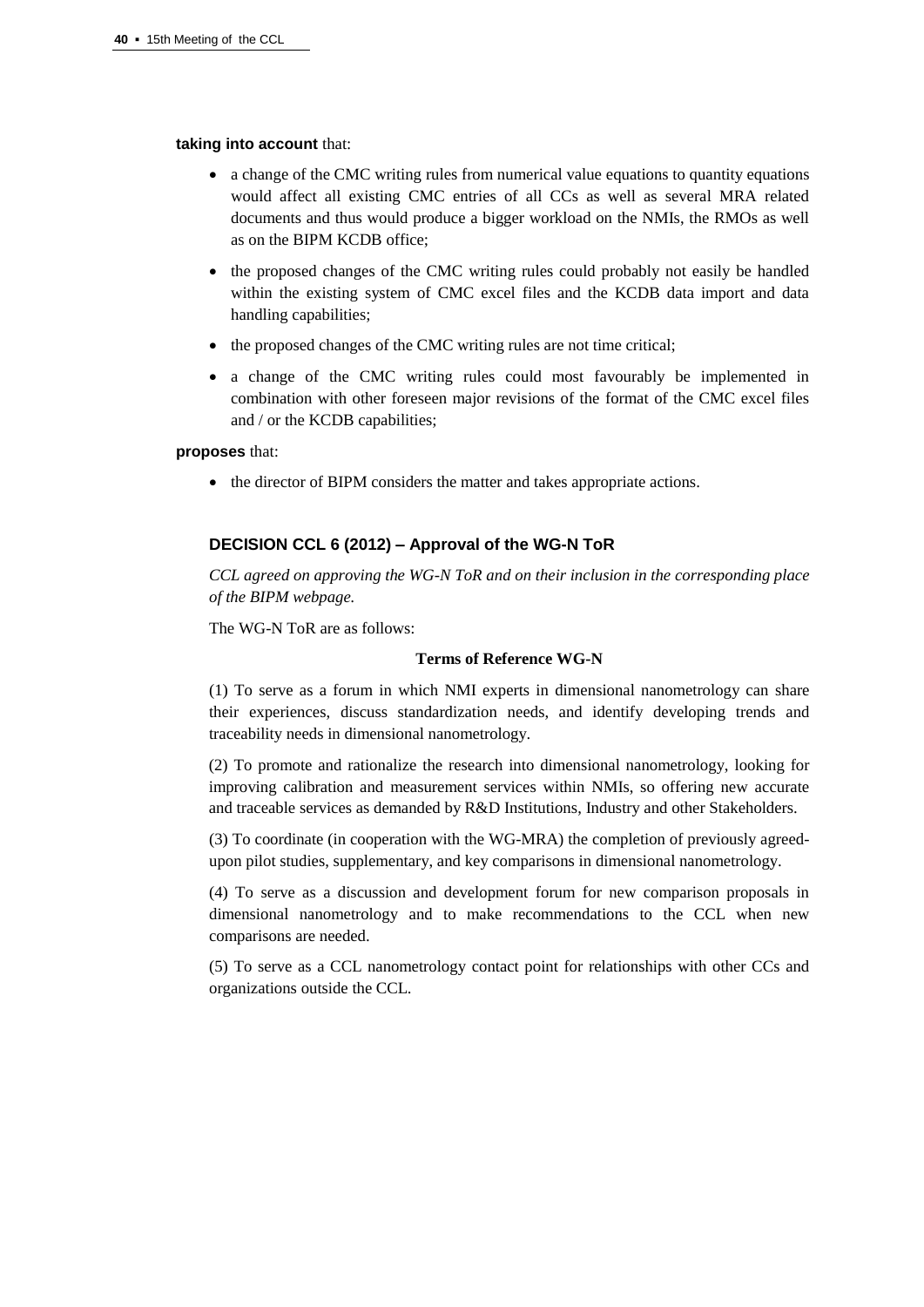# **DECISION CCL 7 (2012) – Approval of the updated list of reference frequencies**

(See item 13 of these Minutes)

*CCL agreed on approving the updated list of frequencies proposed by the CCL-CCTF FSWG as a Recommendation to the CIPM, as presented in the item 13 of these Minutes.*

*NOTE: Because within the list of eleven frequencies presented for approval of the CCL, the one inserted in the second bullet and related to the <sup>199</sup>Hg<sup>+</sup> ion had not been included in the list presented to the previous approval of CCTF, the definitive approval of CCL is conditional upon receiving confirmation from CCTF of its the full list approval.* (see Action A.6)

## **DECISION CCL 8 (2012) – Approval of the CCL/CCTF FSWG ToR**

*CCL agreed on approving the Terms of Reference of the joint CCL/CCTF working group on frequency standards FSWG.*

The CCL/CCTF FSWG ToR are as follows:

# **Terms of Reference CCL/CCTF FSWG**

1. To make recommendations to the CCL for radiations to be used for the realization of the definition of the metre and to make recommendations to the CCTF for radiations to be used as secondary representations of the second;

2. To maintain together with the BIPM the list of recommended frequency standard values and wavelength values for applications including the practical realization of the definition of the metre and secondary representations of the second;

3. To take responsibility for key comparisons of standard frequencies such as CCL-K11;

4. To respond to future needs of both the CCL and CCTF concerning standard frequencies relevant to the respective communities.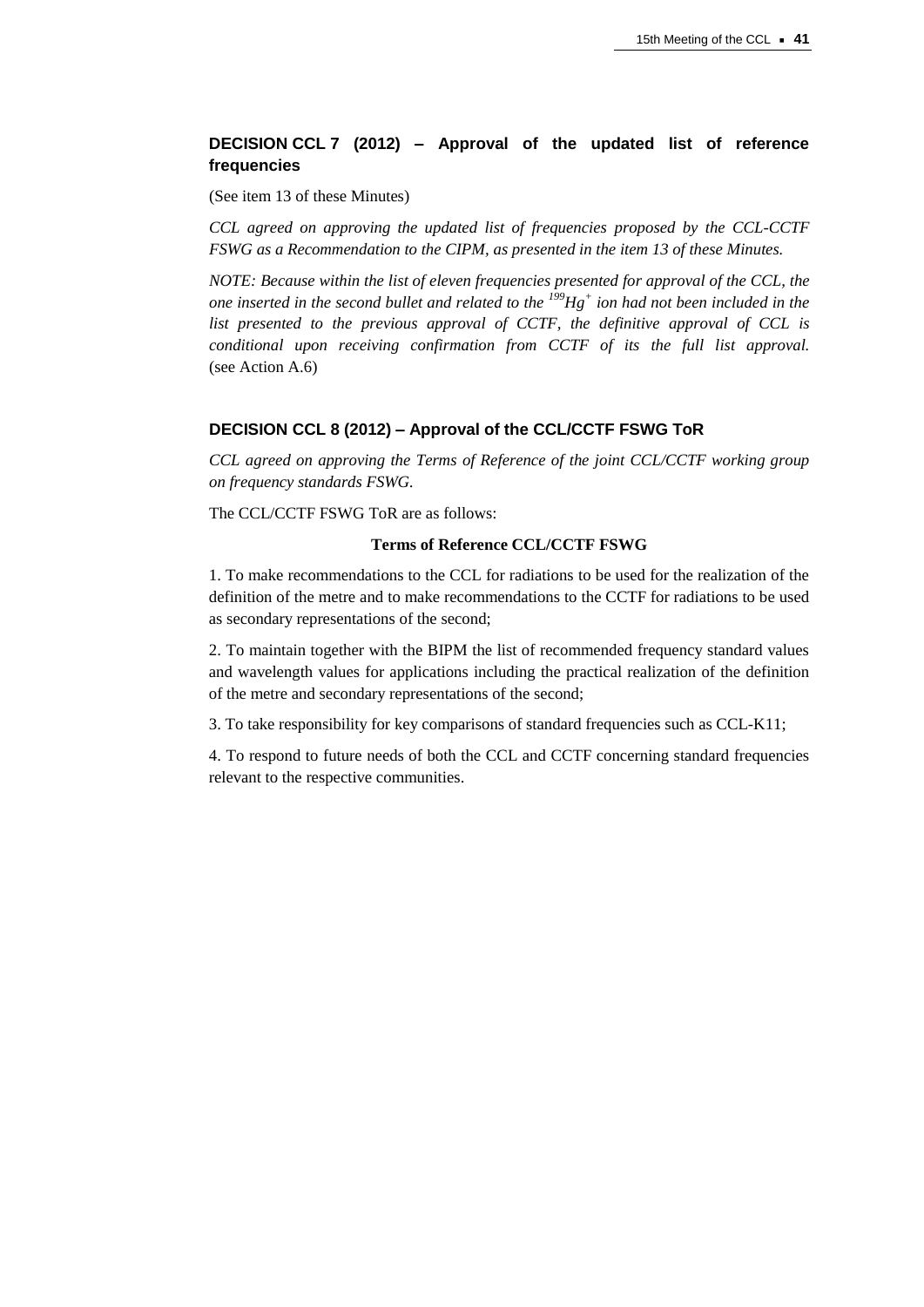# **Appendix L 3**

# **List of actions resulting from the 15th meeting of the CCL**

This is a list of the actions decided upon during the 15th meeting of the CCL, including those carried forward from the 14th meeting.

| N <sub>0</sub> | <b>Action</b>                                                                                                                                                                                                                                   | <b>Status</b> |
|----------------|-------------------------------------------------------------------------------------------------------------------------------------------------------------------------------------------------------------------------------------------------|---------------|
| A.1            | The WG-MRA will send additions, if any, to the FSWG<br>single frequency list.                                                                                                                                                                   |               |
| A.2            | The WG-N will prepare a document proposing new standards<br>for nanometrology.                                                                                                                                                                  |               |
| A.3            | Dr J.C. Oliveira to inform officially (in<br>writing)<br>to<br>Dr C. Thomas on the COOMET problems. Prof. M. Kühne,<br>BIPM Director, will raise this issue in the next<br><b>JCRB</b> meeting                                                  |               |
| A.4            | CCL shall propose to CCPR to group all service categories<br>related to refractive index in their classification scheme, thus<br>to transfer DimVIM service 6.7.1 to CCPR, and to introduce<br>new entries for spectral properties of material. |               |
|                | Alternatively CCL would be ready to keep entry 6.7.1, but<br>does not intend to include material properties.<br>Dr M. Matus to introduce a new input in DimVIM                                                                                  |               |
|                | (1D artefact) and to decide on the possible measurands.                                                                                                                                                                                         |               |
| A.5            | WG-N/CCL, with possible input and cooperation of the<br>CCQM, to prepare a document stating a position on the use<br>of TEM in dimensional nanometrology and realizing SI<br>traceability through the Si lattice                                |               |
| A.6            | CCL-CCTF invited to confirm the approval of the full list of<br>new recommended frequencies, before full approval by CCL                                                                                                                        |               |
| A.7            | Dr T. Takatsuji to contact CCT for a possible action with<br>respect to possible common services.                                                                                                                                               |               |
| A.8            | Dr M. Matus to contact CCM in order to clarify in DimVIM<br>a possible overlapping with respect to hardness indenters<br>geometry.                                                                                                              |               |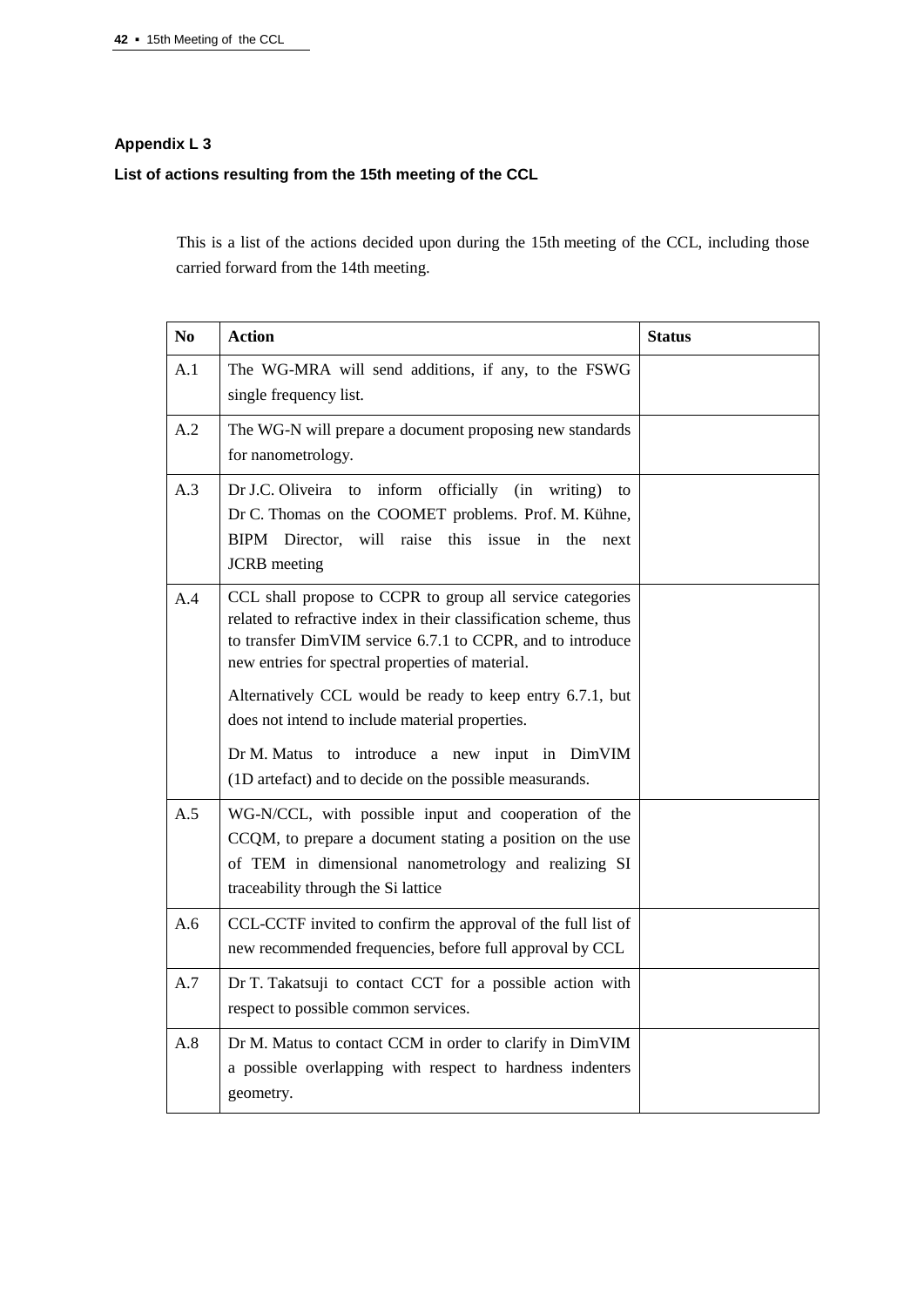| A.9  | WG-S to include in the strategic report the conclusion of<br>Dr Kruger after the survey on angle standards and to consider<br>which are the best standard(s) to satisfy angle needs.                                                                               |  |
|------|--------------------------------------------------------------------------------------------------------------------------------------------------------------------------------------------------------------------------------------------------------------------|--|
| A.10 | Dr M. Matus to prepare a proposal to modify CCL-K11<br>protocol, if needed, and DimVIM categories (merging 1.1.1)<br>and $1.1.2$ in a unique category $1.1.1$ ?)                                                                                                   |  |
| A.11 | Dr A. Lewis to take note of the last version of the<br>WG-MRA ToR and as a consequence update the ToR                                                                                                                                                              |  |
| A.12 | Dr L. Robertsson (BIPM) to upload the modified/approved<br>ToR to the CCL website and verify if the acronym FSWG is<br>the official acronym, making the corresponding correction if<br>needed                                                                      |  |
| A.13 | CCL to send a communication to Prof. I. Mills (CCU) stating<br>that the CCL does not fully agree with the wording of the<br>new SI definitions, in particular the metre. The CCL<br>recognizes the reasons for the new definitions and has taken<br>note of these. |  |